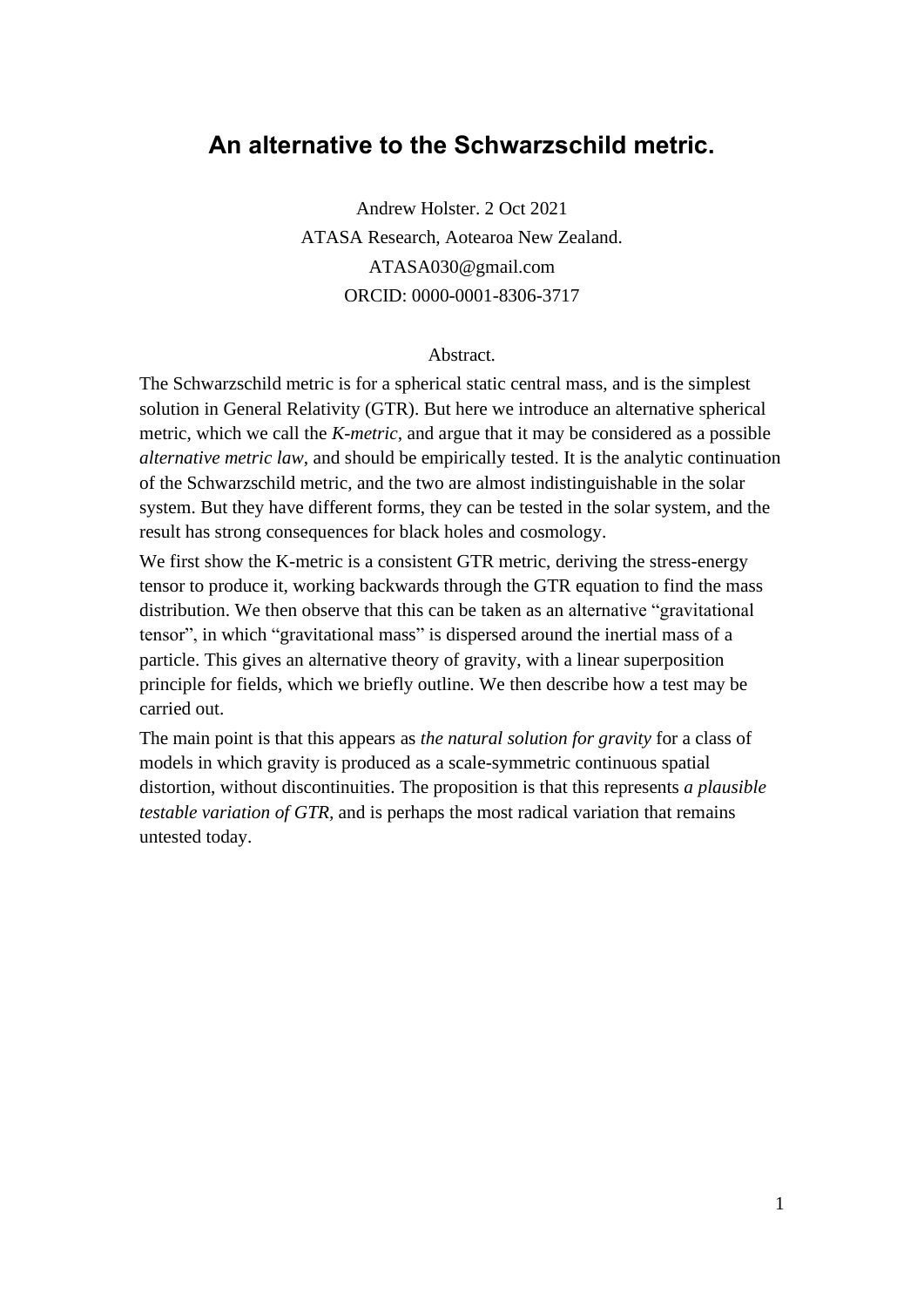# **An alternative to the Schwarzschild metric.**

"The chief attraction of the theory lies in its logical completeness. If a single one of the conclusions drawn from it proves wrong, it must be given up; to modify it without destroying the whole structure seems to be impossible." Albert Einstein *(1919).* 

The Schwarzschild metric is for a spherical static central mass, and is the simplest solution in General Relativity (GTR). Birkhoff's theorem<sup>1</sup> tells us it is unique, i.e. that the exterior solution of a spherical, nonrotating body must be given by the Schwarzschild metric. It is the basis for all experimental studies of GTR, and for the theory of black holes. But here we introduce an alternative spherical metric, which we call the *K-metric,* and argue that it may be considered as a possible *alternative metric law*, and should be empirically tested. It is the analytic continuation of the Schwarzschild metric, and the two are almost indistinguishable in the solar system. But they have different forms, they can be tested in the solar system, and the result has strong consequences for black holes and cosmology.

We first show the K-metric is a consistent GTR metric, deriving the stress-energy tensor to produce it, working backwards through the GTR equation to find the mass distribution. We then observe that this can be taken as an alternative "gravitational tensor", in which "gravitational mass" is dispersed around the inertial mass of a particle. This gives an alternative theory of gravity, with a linear superposition principle for fields, which we briefly outline.

The main point is that this appears as *the natural solution for gravity* for a class of models in which gravity is produced as a scale-symmetric continuous spatial distortion, without discontinuities. The proposition is that this represents *a plausible testable variation of GTR,* and perhaps the most radical untested variation.

Many GTR theorists would probably only consider a variation of GTR "plausible" if it *retained* the Schwarzschild solution – to *retain* fundamental assumptions. But we take a different approach: instead of taking the *forms of general equations* as the point to generalize from, we may instead consider the *special solutions that exemplify the force or potential*, as the distinctive pattern that nature is providing us; and consider if there is a theory that gives generalized *solutions*. 2

<sup>&</sup>lt;sup>1</sup> [Birkhoff, 1923]. First published 1921 by [Jørg Tofte Jebsen, 1921]. See [Deser and Franklin, 2005].

<sup>2</sup> This is how Newton's law of gravity was found: by generalizing from special *solutions* noticed earlier by Kepler & co, to a more general *theory*. Same with Maxwell's equations, starting with Coulomb's electrostatic law. We cannot generalize GTR from the classical Newtonian *equations of motion,*  because they are non-relativistic; but the classical central mass *solution* still provides the major clue. The more general idea is that we do not reason inductively from *data to theory* directly*,* but rather in two steps, from *data*  $\rightarrow$  *natural patterns*  $\rightarrow$  *theory*. In this case, we argue that the K-metric is the real pattern hiding behind the Schwarzschild metric, and from this *solution* we can reconstruct a theory.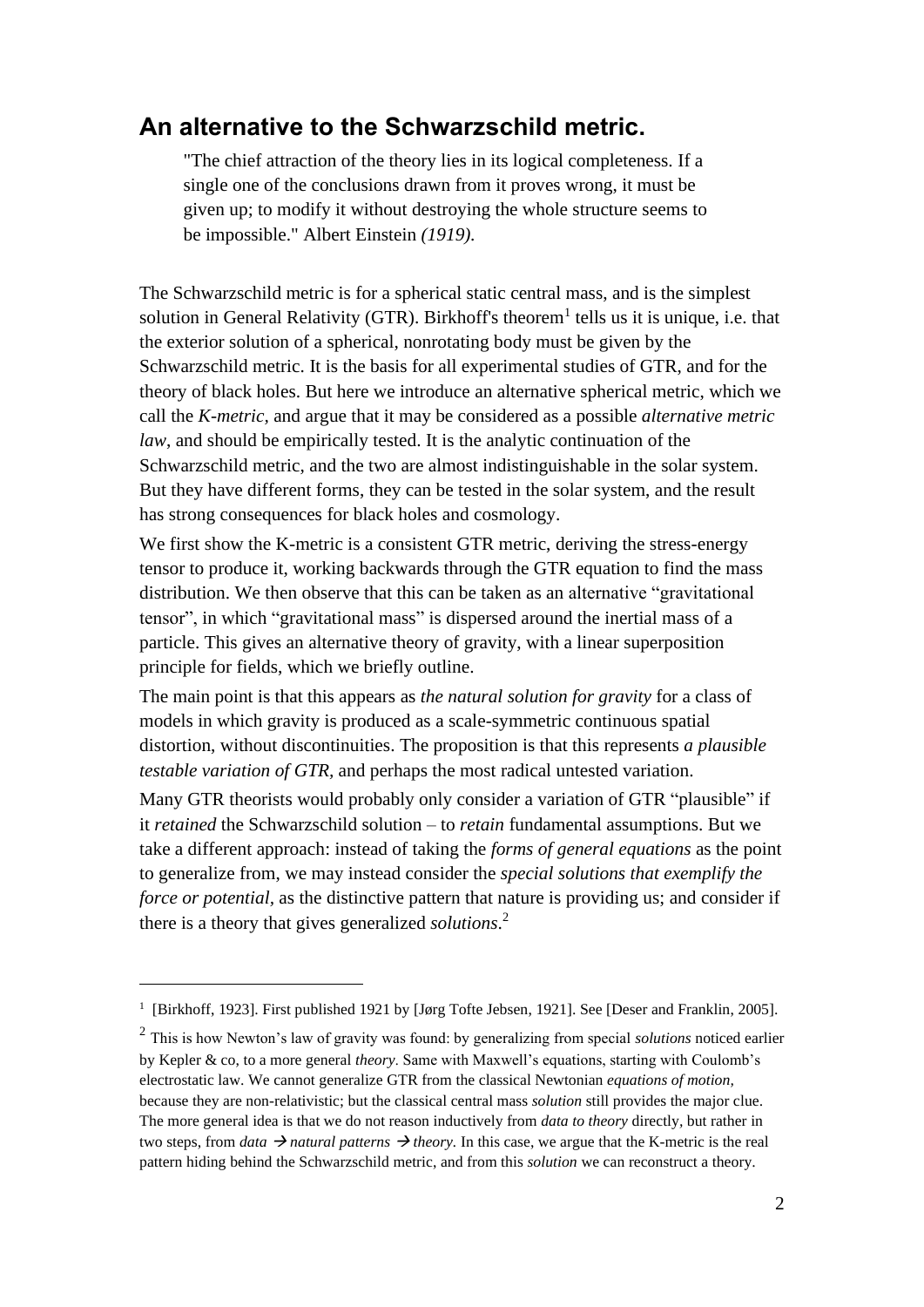So *starting with* the Schwarzschild metric as the function embodying a natural pattern that we want to *generalize from,* we can ask what a plausible variation within the tested bounds of GTR are possible. The K-metric appears as the primary candidate. We spend some time showing the consistency of such a solution, in two steps, first by analyzing the K-metric in GTR, and then by showing there is a consistent superposition principle. It corresponds physical to a kind of *continuous elastic behavior of space* around mass. It is governed an exponential strain function, instead of the quadratic function in the Schwarzschild metric, which has a discontinuity.

The surprising thing perhaps is that the difference between them cannot presently be decided empirically. The gravitational data is not quite good enough, and no one has done an experiment. The difference between the two metrics has almost been tested by accident – but through only one experiment, and the results are inconclusive. So at present no one knows which metric holds.

But it is testable in the solar system with a relatively simple experiment. If the Kmetric proved correct, black holes and GTR would become simpler, and there would be significant changes in cosmology. If the Schwarzschild metric proved correct, ordinary GTR would pass another test, this time of the form of its *stress-energy tensor law*, and another possible alternative theory (from a shrinking list) would be rejected.

The key difference between them is that the stress-energy tensor for the K-metric never becomes zero "outside" the region of the central mass, but remains finite at all distances. Setting  $T_{\mu\nu} = 0$  outside the central mass is the key assumption of the Schwarzschild solution. This has the effect of dividing space into one region where:  $T_{\mu\nu} \neq 0$  and another region where:  $T_{\mu\nu} = 0$ . This *analytic discontinuity* is ultimately the cause of the singularity at the event horizon. It disappears with the K-metric, which is the smooth analytic continuation of the Schwarzschild metric, differing from it only in second and higher order terms of *1/r*.

Requiring the tensor  $T_{\mu\nu}$  used in the GTR equation to extend outside the central pointmass of a particle may be seen as analogous to quantum mechanics, where the *position wave function* is extended across space. An underlying model for this is briefly explained, in which mass is identified with a continuous spatial field, viz. a *strain field,* which corresponds directly to the distortion of the space metric. The Kmetric is the natural solution for gravity, and it has a simple superposition principle for multiple masses. The propagation is proposed to be like the electric field, based on a retarded scalar potential. This allows it to be conceived as a real natural law.

Hence, the primary argument is that it is realistically plausible to interpret the *Kmetric* as the natural physical lawlike solution for gravity. It is a theory that still conforms to the Einstein equation, but involves reinterpreting the stress-energy tensor. A primary appeal is from the symmetries of *K* function. It is the natural *exponential elastic function,* compared to the k-function, which is a *quadratic elastic function*.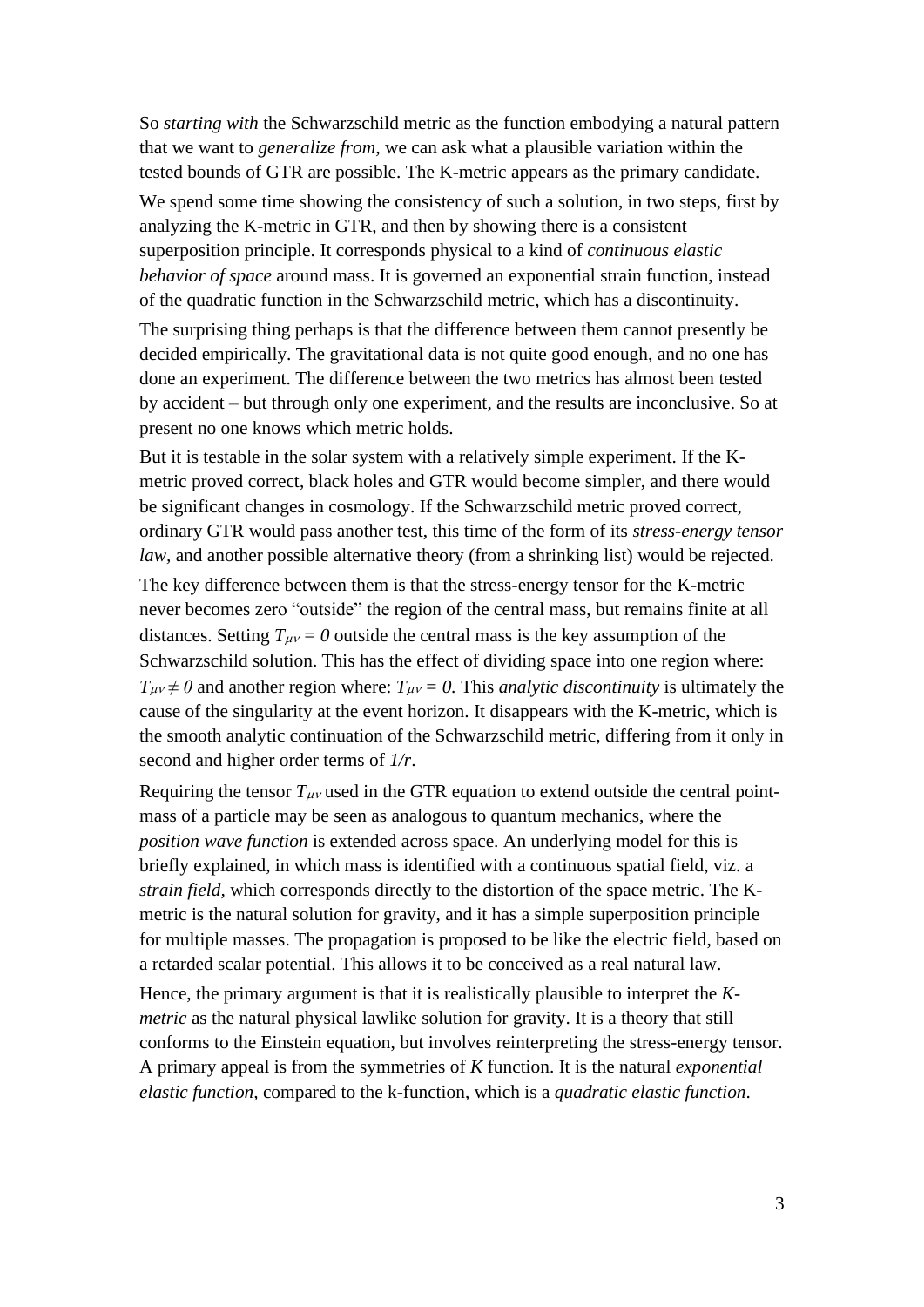## Part 1. The stress-energy tensor for K-metric.

#### **1. The K-metric.**

We give the *K-metric* analysis from first principles, side-by-side with the *Schwarzschild metric.*<sup>3</sup> The *Schwarzschild metric* is written in polar coordinates:

$$
ds^{2} = c^{2}dt^{2} = c^{2}dt^{2}/k^{2} - k^{2}dr^{2} - r^{2}d\theta - r^{2}sin^{2}\theta d\phi^{2}
$$
\n
$$
k(M,r) = \left(1 - \frac{2MG}{c^{2}r}\right)^{-1/2}
$$
\n(1)

We will analyze the alternative metric:

$$
ds^{2} = c^{2}d\tau^{2} = c^{2}dt^{2}/K^{2} - K^{2}dr^{2} - r^{2}d\theta^{2} - r^{2}sin^{2}\theta d\phi^{2}
$$
 (2)

obtained by substituting *K ('big K')* for *k,* defined:

$$
K(M,r) = e^{\left(\frac{MG}{c^2r}\right)}\tag{3}
$$

We refer to (2) as the *K-metric* and (1) as the *k-metric* or *Schwarzschild metric.* They converge for large *r*. E.g. comparing  $1/k^2$  with  $1/K^2$ :

$$
1/k^{2} = 1-2MG/c^{2}r
$$
  

$$
1/K^{2} = 1-2MG/c^{2}r + (2MG/c^{2}r)^{2}(1/2!) - (2MG/c^{2}r)^{3}(1/3!) + ...
$$

These differ by the second-order term:  $2(MG/c^2r)^2$  and higher.  $1/K^2$  is the analytic continuation of  $1/k^2$ . Comparing *k* and *K* directly:

$$
k = 1 + MG/c2r + (3/2)(MG/c2r)2 + ...
$$
 Binomial expansion.  
\n
$$
K = 1 + MG/c2r + (1/2)(MG/c2r)2 + ...
$$
Exponential expansion.  
\n
$$
k - K = (MG/c2r)2 + ...
$$
 For  $r > MG/c2$ 

Hence for large *r*,  $k \approx K + \left(\frac{MG}{c^2}\right)$  $\left(\frac{NG}{c^2}\right)^2 \frac{1}{r^2}$  $\frac{1}{r^2}$ . Schwarzschild gravity has stronger fields than K-gravity for the same source *M*, everywhere outside the event horizon:  $r > 2MG/c^2$ . We illustrate with normalized units for *r* on the graphs, setting:  $MG/c^2 = 1$ . So:  $r = 2$ represents the normal black hole radius for this mass *M*, at:  $r = 2MG/c^2$ .

<sup>&</sup>lt;sup>3</sup> There are more general techniques, e.g. [Suvorov, 2021], but the analysis for a single mass is simple. See any standard text, e.g. [Landau, 1975]*,* [Misner, 1973]*,* [Spivak, 1979], [Wald, 1984], [Kay, 1976], [Kobayashi, 1963]). [Oas, 2014] or [Vojinovic, 2010] are convenient to follow the derivations here.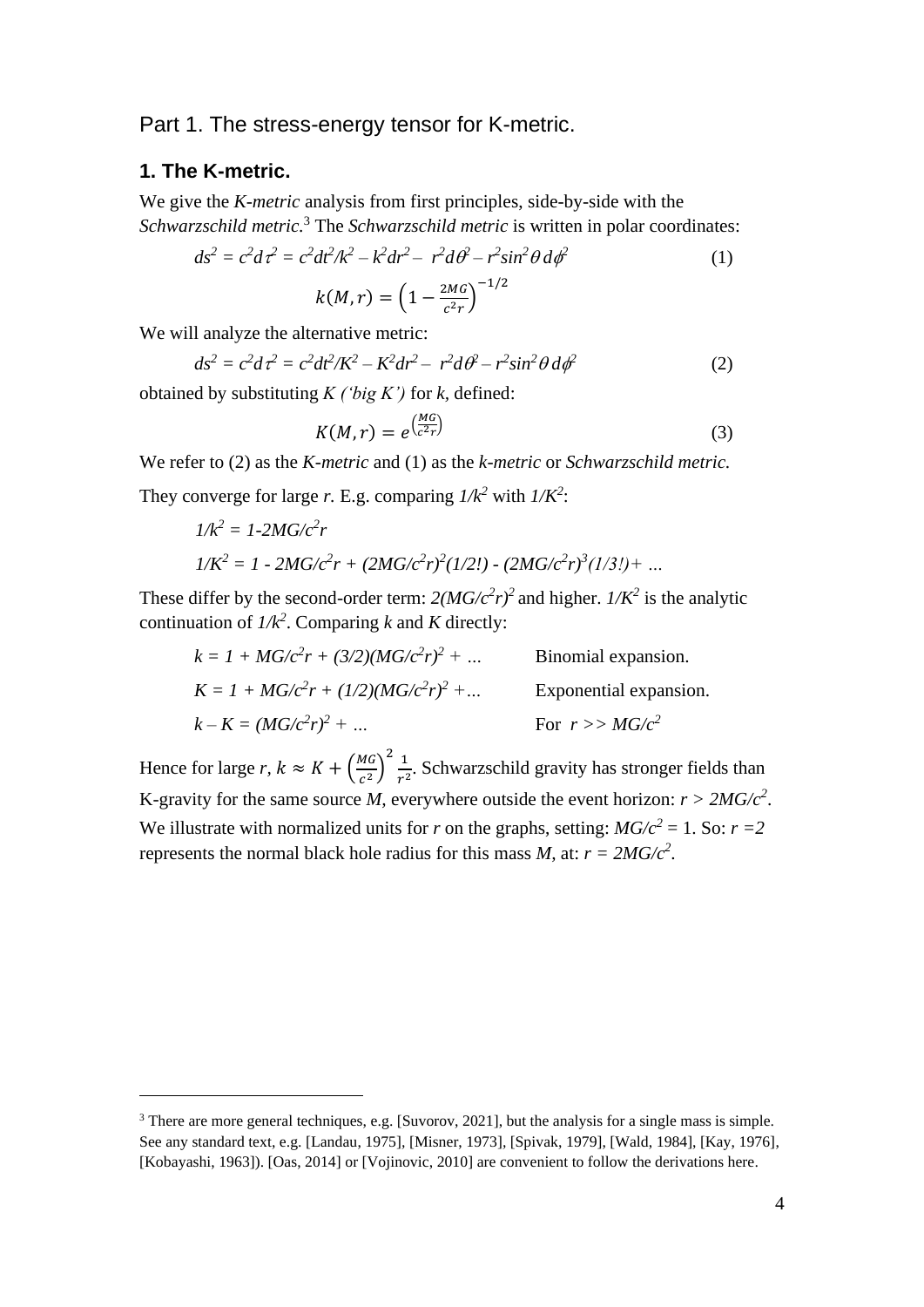

**Fig. 1**. Left. *k* (*red*) has a singularity at  $r = 2$  where:  $k(2) \rightarrow \infty$ . *K* (*blue*) has only a central singularity at  $r = 0$ . At around  $r=2$ , the slope:  $\partial K/\partial r$ , changes from vertical to horizontal. Right. Outside the black hole at  $r = 2$ , they converge:  $k \rightarrow K \rightarrow I$ .



**Fig. 2.** Left. Outside about *r = 100, K* and *k* become indistinguishable on the graph, and they approach each other much faster than their asymptote at 1. Right. The curve has the uncanny property of retaining its shape with changing *r or m*, when axes are rescaled. This is a gauge symmetry. But there is an absolute scale, defined by 1.

#### **2. Derivation of tensor components.**

We now analyze the K-gravity metric as a solution to Einstein's equation:

$$
G_{\mu\nu} = R_{\mu\nu} + \frac{1}{2}g_{\mu\nu}R = (8\pi G/c^4)T_{\mu\nu}
$$
 (4)

 $G_{\mu\nu}$  is determined by the K-gravity metric, and we work out the stress-energy tensor,  $T_{\mu\nu}$ , and corresponding mass-energy distribution  $\rho$ , required to produce the metric.

Whereas the Schwarzschild solution corresponds to a symmetric mass *M* at a central region in otherwise empty space, the K-gravity metric will correspond to the same mass *M*, but distributed radially in increasingly fine shells.

We start by writing both metrics in the form:

$$
ds^{2} = g_{\mu\nu}dx^{\mu} dx^{\nu} = U(r)dt^{2} - V(r)dr^{2} - r^{2}d\theta^{2} - r^{2}\sin^{2}\theta d\phi^{2}
$$
 (5)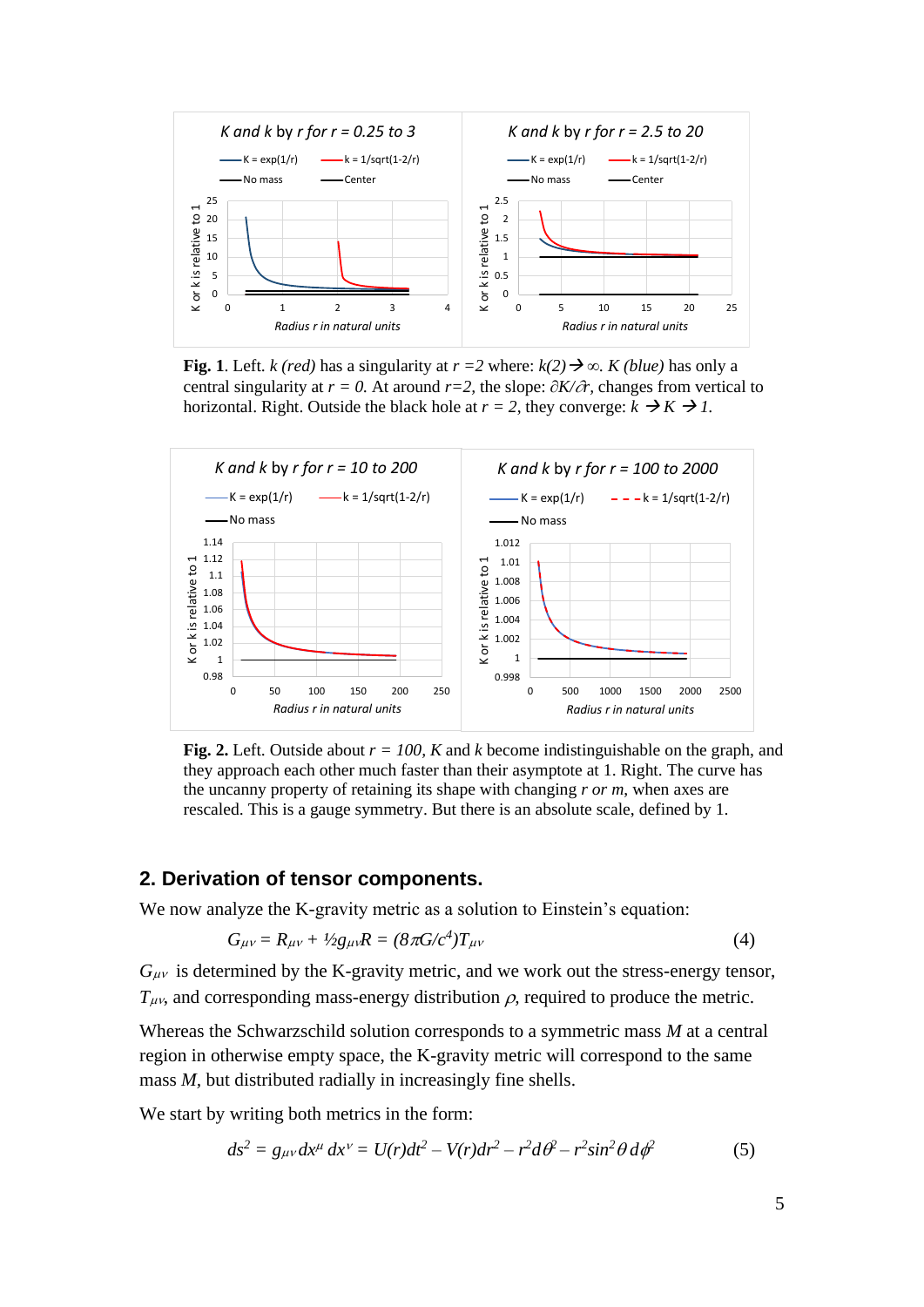where *U* and *V* are spatial functions of *r* alone. This means:

$$
g\omega = U, \quad g_{11} = -V, \quad g_{22} = -r^2, \quad g_{33} = -r^2 \sin^2 \theta \tag{6}
$$

K-gravity and Schwarzschild gravity are defined by alternative choices of *U* and *V,*  and they are distinct metrics: they cannot be transformed into each other by any coordinate transformation. However they are both spherically symmetric, and because of this, we can use the form (5) for the K-gravity metric, and obtain solutions for Christoffel symbols, Ricci tensors and Ricci scalar in terms of *U, V,* as commonly done for the Schwarzschild metric.

### **2.1 Useful Identities.**

We start with some identities for *k, K, U, V,* and their differentials. (7)

| <b>K-gravity</b>                             | <b>Schwarzschild gravity</b>                        |  |
|----------------------------------------------|-----------------------------------------------------|--|
| $K(M,r) = e^{\left(\frac{MG}{c^2r}\right)}$  | $k(M,r) = \left(1 - \frac{2MG}{c^2m}\right)^{-1/2}$ |  |
| $ln(K) = MG/c^2r$                            |                                                     |  |
| Definitions of U and V.                      |                                                     |  |
| $U = c^2/K^2 = c^2 exp(-2MG/c^2r)$           | $U = c^2/k^2 = c^2(1-2MG/c^2r)$                     |  |
| $V = -K^2 = -exp(2MG/c^2r)$                  | $V = -k^2 = -1/(1-2MG/c^2r)$                        |  |
| $U = -c^2/V$                                 | $U = -c^2/V$                                        |  |
| $V = -c^2/lI$                                | $V = -c^2/l$                                        |  |
| $UV = -c^2$                                  | $UV = -c^2$                                         |  |
| $U/V = -c^2/K^4$                             | $U/V = -c^2/k^4$                                    |  |
| Partial derivatives by r.                    |                                                     |  |
| $K = exp(MG/c^2r)$                           | $k = (1 - 2MG/c^2r)^{-1/2}$                         |  |
| $K' = \partial K/\partial r = -(MG/c^2r^2)K$ | $k' = \partial k / \partial r = -(MG/c^2 r^2) k^3$  |  |
| $K^2$ ' = -(2MG/ $c^2r^2$ ) $K^2$            | $k^2$ ' = -(2MG/ $c^2r^2$ ) $k^4$                   |  |
| $K^{-1}$ <sup>,</sup> = $(MG/c^2r^2)K^{-1}$  | $k^{1'} = (MG/c^2 r^2)k$                            |  |
| $K^{-2}$ <sup>2</sup> = $(2MG/c^2r^2)K^{-2}$ | $k^{2'} = (2MG/c^2r^2)$                             |  |
| Second partial derivatives by r.             |                                                     |  |
|                                              |                                                     |  |

$$
K'' = (2MG/c^2r^3)K + (MG/c^2r^2)^2K
$$

$$
{}^{2}K \qquad k'' = (2MG/c^{2}r^{3})k^{3} + (MG/c^{2}r^{2})^{2}3k^{5}
$$

**Gradient vector field.**

$$
\nabla K = -(MG/c^2 r^2) K \underline{\mathbf{r}} \qquad \qquad \nabla k = -(MG/c^2 r^2) k^3 \underline{\mathbf{r}}
$$

**3D Laplacian in spherical coordinates.**

$$
\nabla^2 f = \frac{1}{r^2} \frac{\partial}{\partial r} \left( r^2 \frac{\partial f}{\partial r} \right) + \frac{1}{r^2 \sin \theta} \frac{\partial}{\partial \theta} \left( \sin \theta \frac{\partial f}{\partial \theta} \right) + \frac{1}{r^2 \sin^2 \theta} \frac{\partial f}{\partial \varphi^2}
$$
General  
\n
$$
\nabla^2 K = \nabla \cdot \nabla K = \frac{1}{r^2} \frac{\partial}{\partial r} \left( \frac{-M G}{c^2} K \right) = \left( \frac{M G}{c^2} \right)^2 \frac{K}{r^4}
$$
 K-function  
\n
$$
\nabla^2 k = \frac{1}{r^2} \frac{\partial}{\partial r} \left( \frac{-M G}{c^2} k^3 \right) = \left( \frac{M G}{c^2} \right)^2 \frac{3 k^5}{r^4}
$$
 k-function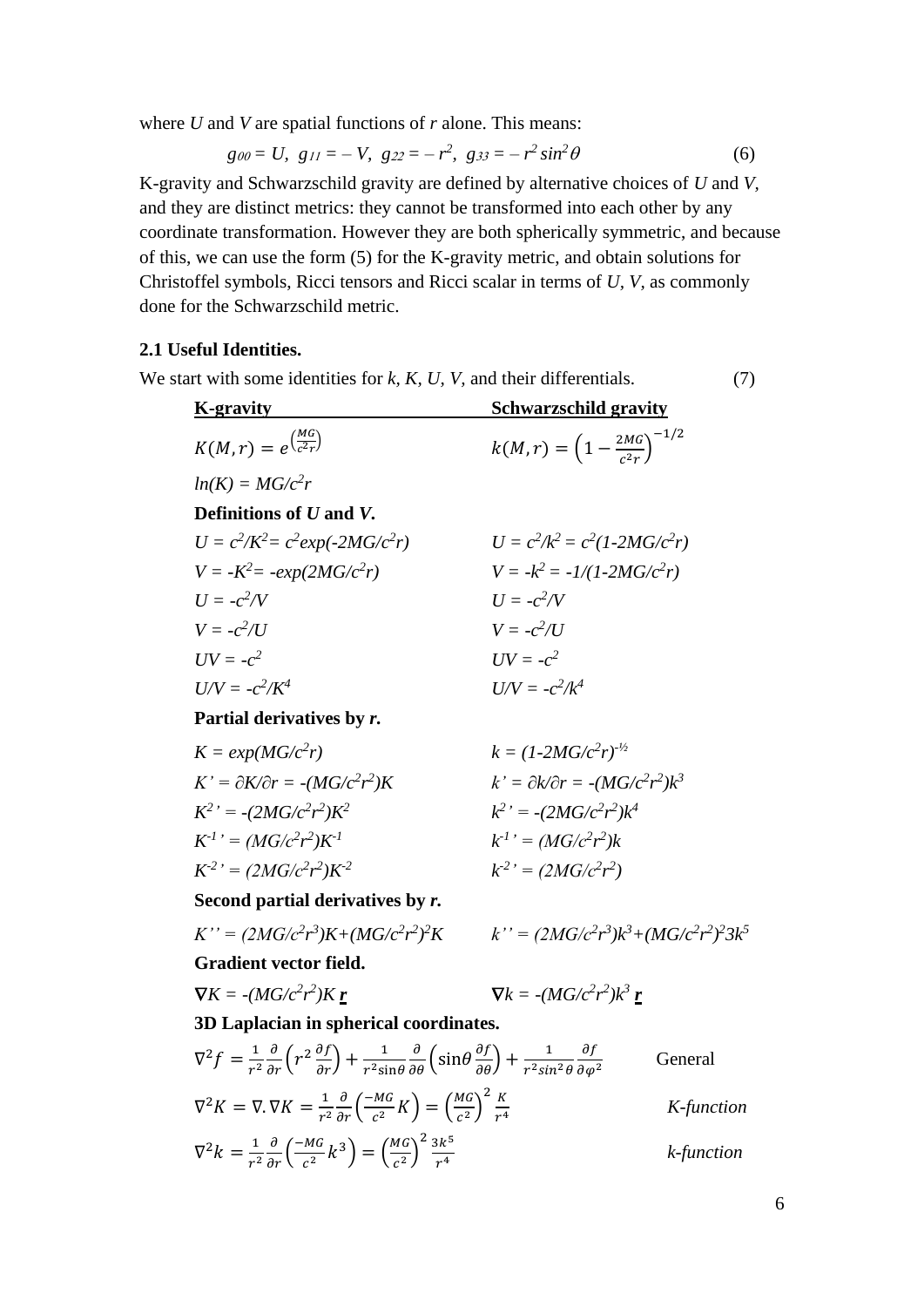**Derivatives of** *U* **and** *V* **in terms of** *K* **and** *k***:** 

| $U' = -2c^2K'/K^3 = (2MG/r^2)/K^2$      | $U' = -2c^2k' / k^3 = 2MG/r^2$              |
|-----------------------------------------|---------------------------------------------|
| $V' = -2KK' = (2MG/c^2r^2)K^2$          | $V' = -2kk' = (2MG/c^2r^2)k^4$              |
| $U'' = 4(MG/r^2K)^2 - (4MG/r^3K^2)$     | $U'' = -4MG/r^3$                            |
| $V' = -(4MGK^2/c^2r^3)(1 + MG/c^2r)$    | $V' = -(4MGk^4/c^2r^3)(1 + 2MGk^2/c^2r)$    |
| Derivatives of $U$ in terms of $U$ :    |                                             |
| $U' = (2MG/c^2r^2)U$                    | $U' = 2MG/r^2$                              |
| $U'' = -(4MG/c^2r^3)(1-MG/c^2r)U$       | $U'' = -4MG/r^3$                            |
| $=4(MG/c^2r^2)^2U-(4MG/c^2r^3)U$        |                                             |
| Derivatives of $V$ in terms of $V$ :    |                                             |
| $V' = -(2MG/c^2r^2)V$                   | $V' = -(2MG/c^2r^2)V^2$                     |
| $V'' = 4(MG/c^2r^2)^2V + (4MG/c^2r^3)V$ | $V'' = 8(MG/c^2r^2)^2V^3 + 4(MG/c^2r^3)V^2$ |
| $= (4MG/c^2r^3)(1 + MG/c^2r)V$          | $= (4MG/c^2r^3)(1 + 2VMG/c^2r)V^2$          |

#### **2.2 Christoffel symbols.**

Non-vanishing Christoffel symbols in terms of *U* and *V* are for a general spherically symmetric metric:<sup>4</sup>

**Christoffel symbols written in U, V** (8)

*Γ 0 <sup>01</sup>= Γ<sup>0</sup> <sup>10</sup>= U'/2U Γ 1 <sup>00</sup>= U'/2V, Γ 1 <sup>11</sup>= V'/2V*  $\int I^1_{22} = -r/V$ ,  $\int I^1_{33} = -r \sin^2{\theta/V}$ ,  $\int I^2_{12} = \int I^2_{21} = 1/r$ ,  $\int I^2_{33} = -\cos{\theta} \sin{\theta}$  $\Gamma^3{}_{13} = \Gamma^3{}_{31} = 1/r$ ,  $\Gamma^3{}_{23} = \Gamma^3{}_{32} = \cot \theta$ Other terms are zero.

Substituting the coordinate functions for *U, V* we obtain:

**Christoffel symbols in coordinate functions** (9) K-gravity: Schwarzschild gravity: *Γ 0 <sup>01</sup>= Γ<sup>0</sup> <sup>10</sup>= MG/c<sup>2</sup> r <sup>2</sup> Γ*  $\sigma_{01} = \Gamma^0_{10} = k^2 MG/c^2r^2$ *Γ 1 <sup>00</sup>= -MG/r<sup>2</sup>K <sup>4</sup> Γ*  $M_{00} = -MG/r^2k^2$ *Γ 1 <sup>11</sup>= MG/c<sup>2</sup> r <sup>2</sup> Γ*  $k^2 M G/c^2 r^2$ *Γ 1 <sup>22</sup>= r/K<sup>2</sup> Γ*  $r^{1}_{22} = r/k^{2}$ *Γ*<sup>1</sup><sub>33</sub>= r sin<sup>2</sup>θ/K<sup>2</sup> *Γ*  $r^1_{33} = r \sin^2\theta / k^2$ 

Other terms are zero.

<sup>4</sup> See (Oas 2014), p. 3-4.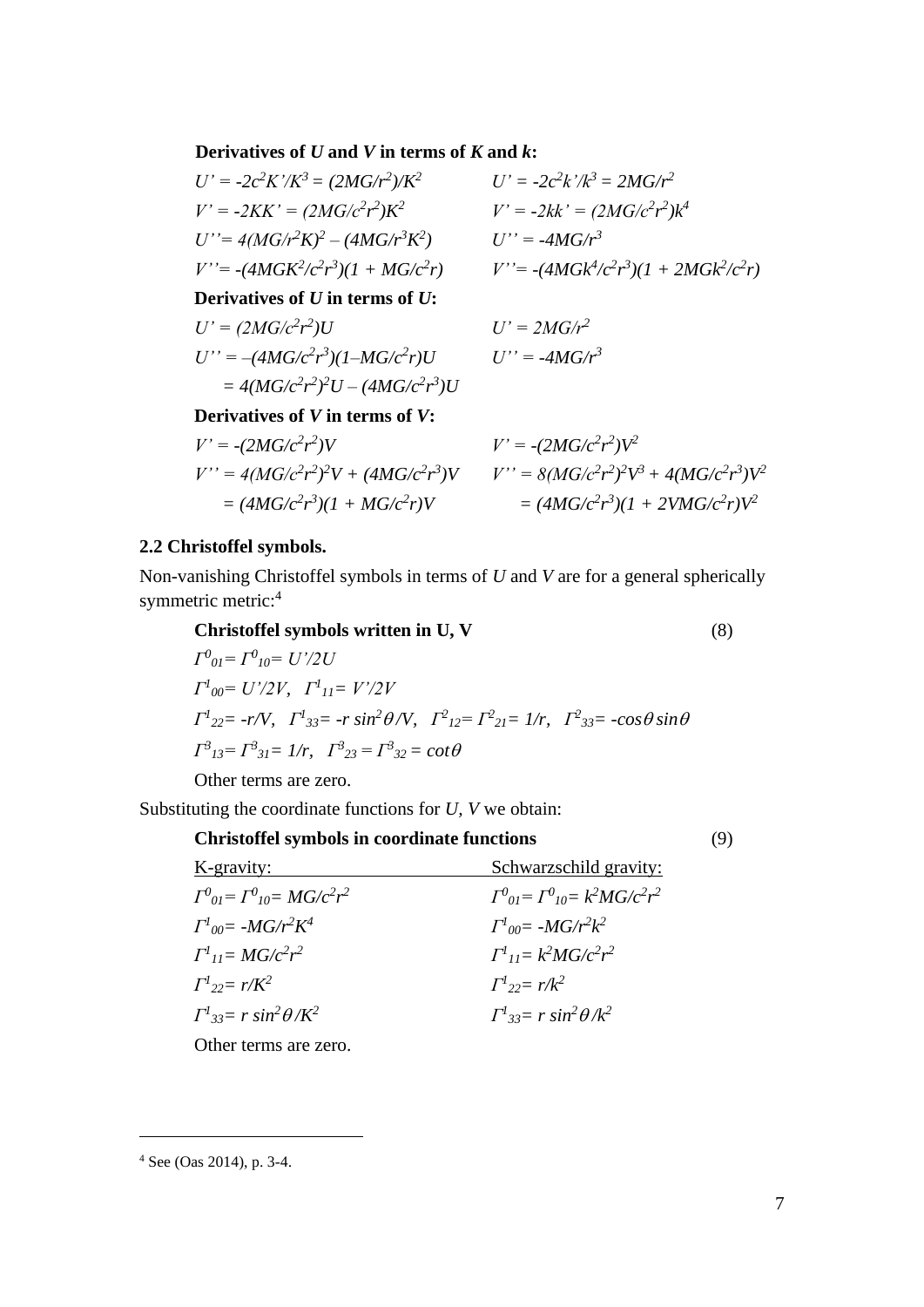#### **2.3 Ricci tensor and scalar.**

The Christoffel symbols determine the Ricci tensor, which has four non-zero terms.

**Ricci Tensor written in U,V** (10)  $R_{00} = -U''/2V + U'V'/4V^2 + U'^2/4UV - U'/rV$  $R_{II} = U''/2U - U'^2/4U^2 - U'V'/4UV - V'/Vr$  $R_{22} = rU'/2UV + 1/V - rV'/2V^2 + 1$  $R_{33} = R_{22} \sin^2 \theta$ Ricci tensor components written in coordinate variables (11) K-gravity: Schwarzschild gravity:  $R_{00} = 2(MG/cr^2)^2$  $R_{00} = 0$  $R_{II} = -4MG/c^2r$  $R_{11} = 0$  $R_{22} = 1 - 1/K^2$   $R_{22} = 0$  $R_{33} = R_{22} \sin^2 \theta$   $R_{33} = 0$ 

$$
R_{00}/R_{11}=-(MG/2r)/K^4
$$

**Ricci Scalar written in U and V** (12)

 $R = R^{\mu}{}_{\nu} = g^{\mu\nu}R_{\mu\nu}$  $= g^{00}R_{00} + g^{11}R_{11} + g^{22}R_{22} + g^{33}R_{33}$  $= g^{00}R_{00} + g^{11}R_{11} + g^{22}R_{22} + g^{33}\sin^2\theta R_{22}$  $= R_{00}/U - R_{11}/V - R_{22}/r^2 - sin^2\theta R_{22}/(r^2 sin^2\theta)$  $= R_{00}/U - R_{11}/V - 2R_{22}/r^2$ 

Substituting for  $R_{\mu\nu}$  and simplifying:

$$
R = -U^{\prime\prime}/UV + U^{\prime}V^{\prime}/2UV^{2} + U^{\prime2}/2VU^{2} - 2U^{\prime}/rUV + 2V^{\prime}/V^{2}r - 2/r^{2}(1+1/V)
$$
\n(13)

Then substitute for *U, V, U', V', U''* to obtain:

**Ricci Scalar in coordinate functions** (14) K-gravity: Schwarzschild gravity:  $R = (2/r^2K^2)(K^2 - 1 - (2MG/c^2))$  $R = 0$  $R \approx (4M^2G^2/c^4r^4K^2)$ 

For *K*-gravity, *R* is positive and proportional to  $1/r^4$  in its highest term.

### **3. Stress-Energy tensor.**

Using the Einstein equation, we can now determine the  $T_{\mu\nu}$  components directly. Only diagonal terms can be non-zero, and we obtain three independent equations:

$$
Field Equations written in U, V \tag{15}
$$

8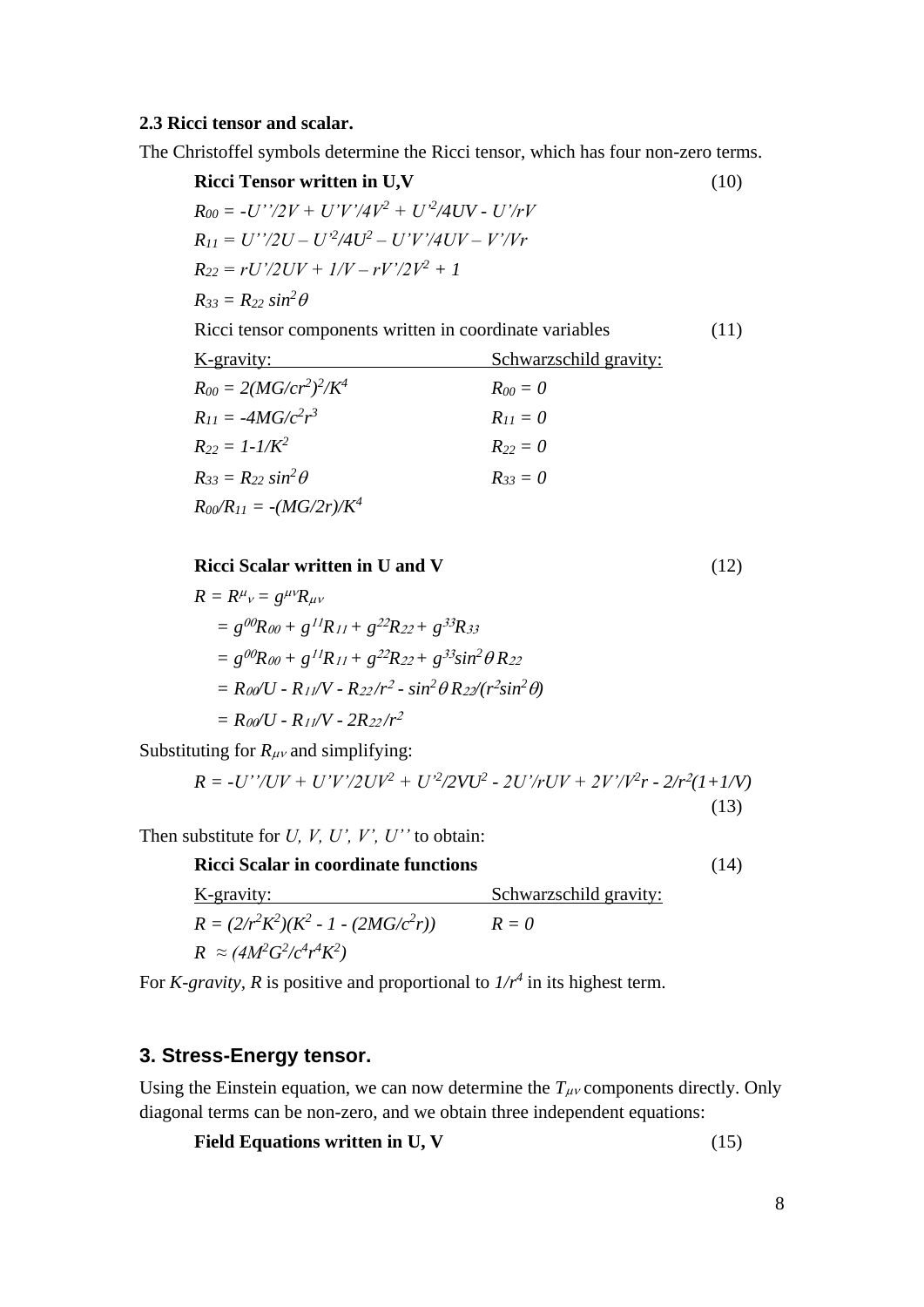| $(8\pi G/c^4)$ T <sub>00</sub> = R <sub>00</sub> + $\frac{1}{2}$ g <sub>00</sub> | $R = UV'/rV^2 - (U/r^2)(1+1/V)$    |
|----------------------------------------------------------------------------------|------------------------------------|
| $(8\pi G/c^4)T_{11} = R_{11} + \frac{1}{2}g_{11}$                                | $R = -U'/rU - (V/r^2)(1+1/V)$      |
| $(8\pi G/c^4)T_{22} = R_{22} + \frac{1}{2}g_{22}$                                | $R = (r/2V)(-U'/U + V'/V - rU''/U$ |
|                                                                                  | + $rU'V'/2UV + rU'^2/2U^2$ )       |

The fourth equation, for  $T_{33}$ , is equivalent to the third.

In the Schwarzschild derivation these are set to zero, and this leads to the solutions: *V*   $= k^2$  and  $U = c^2/k^2$ . We now use these to solve  $T_{\mu\nu}$  for K-gravity. The solutions are given below in coordinate functions and series in *1/r,* and as approximations from above and below.

To for K-Gravity (16)  
\n
$$
T_{00} = Mc^4/4\pi r^3 K^4 + c^6/8\pi G r^2 K^4 - c^6/8\pi G r^2 K^2
$$
\n
$$
= (Mc^4/4\pi r^3 K^4) + (c^6/8\pi G r^2 K^4)(1 - K^2)
$$
\n
$$
= (c^6/8\pi G r^2 K^4)(1 + (2MG/c^2 r) - K^2)
$$
\n
$$
= -(c^6/8\pi G r^2 K^4)((2MG/c^2 r)^2/2! + (2MG/c^2 r)^3/3! + (2MG/c^2 r)^4/4! + ...)
$$
\n
$$
= -(M^2 Gc^2/4\pi r^4 K^4)(1 + 2(2MG/c^2 r)/3! + 2(2MG/c^2 r)^2/4! ...)
$$
\n
$$
= -(M^2 Gc^2/4\pi r^4 K^4) - (c^6/8\pi G r^2 K^4)((2MG/c^2 r)^3/3! + (2MG/c^2 r)^4/4! + ...)
$$

Hence for large *r*:

$$
-(M^2 G c^2 / 4\pi r^4 K^2) \ll T_{00} \ll 4 (M^2 G c^2 / 4\pi r^4 K^4)
$$
 for large r

### $T_{11}$  for K-Gravity (17)

$$
T_{11} = -T_{00} K^{4}/c^{2} = T_{00} g_{11}/g_{00}
$$
  
=  $-Mc^{2}/4 \pi r^{3} - (1-K^{2})(c^{4}/8 \pi G r^{2})$   
=  $(M^{2} G/4 \pi r^{4}) + (c^{4}/8 \pi G r^{2})((2MG/c^{2}r)^{3}/3! + (2MG/c^{2}r)^{4}/4! + ...)$ 

Hence for large *r*:

$$
(M^2 G/4\pi r^4) \approx < T_{11} \approx < (M^2 G K^2 / 4\pi r^4)
$$
 for large r

## **T**<sub>22</sub> for K-Gravity (18)

 $T_{22} = T_{11} r^2 / K^4 = T_{11} g_{22} / g_{11}$ 

Note that:

$$
T_{11} = -T_{00} K^{4}/c^{2} = T_{00} V/U = T_{00} g_{11}/g_{00}
$$

$$
T_{22} = -T_{00} g_{22}/g_{00}, \quad T_{33} = -T_{00} g_{33}/g_{00}
$$

I.e.:  $T_{\mu\mu} = T_{\nu\nu} g_{\mu\nu} / g_{\nu\nu}$  (no summation). *Too* is negative, *T<sub>11</sub>*, *T*<sub>22</sub>, *T*<sub>33</sub> are positive.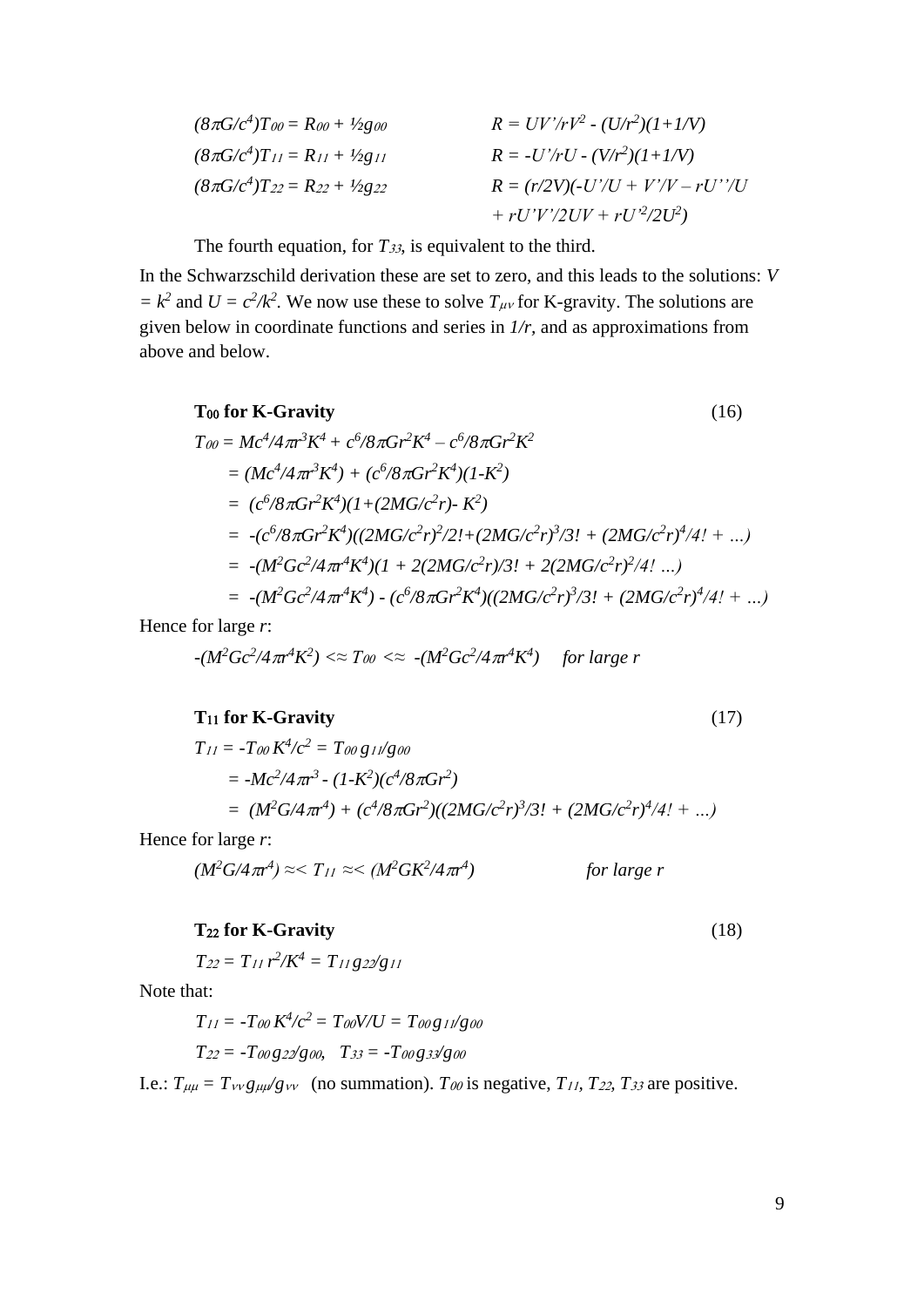#### **4. Pressure-Density in K-gravity.**

In K-gravity the gravitational mass, *M,* is like a fluid, and we now determine the distribution. We can follow Vojinovic (2010) p.7.<sup>5</sup>

"The stress-energy tensor of a fluid element with density  $\rho$ , pressure  $p$ , and 4velocity  $u^{\mu}$ , is:  $T_{\mu\nu} = (\rho + p)u_{\mu}u_{\nu} + pg_{\mu\nu}$ . We wish to describe the static fluid ( $u_1 =$  $u_2 = u_3 = 0$ ). So the stress-energy has the form:

$$
T_{00} = \rho u_0 u_0 + p(u_0 u_0 + g_{00}), \quad T_{11} = pg_{11}, \quad T_{22} = pg_{22}, \quad T_{33} = pg_{33}
$$

while other components vanish. Next the 4-velocity vector must be normalized,  $u_{\mu} u_{\nu} g^{\mu\nu} = -1$ , which means that  $u \circ u_{\nu} = -g \circ \nu$ ." Vojinovic (2010) p.7.

Applying this to the K-metric gives four equations:

K-Gravity: Pressure-Density Tensor Equations

$$
T_{00} = -\rho c^2/K^2, \quad T_{11} = pK^2, \quad T_{22} = pr^2, \quad T_{33} = -pg_{33} \tag{19}
$$

Or inversely:

$$
\rho = -T_{00} K^2/c^2, \quad p = T_{11}/K^2, \quad p = T_{22}/r^2 \tag{20}
$$

For the Schwarzschild solution, these are all zero:  $T_{\mu\nu} = 0$  so  $p = 0$  and  $\rho = 0$ .

We now calculate p and  $\rho$  for K-gravity. Since from above:  $T_{\mu\mu} = T_{\nu\nu}g_{\mu\nu}/g_{\nu\nu}$ , there is only one equation to solve, and:  $p = \rho$ . We will solve for  $\rho$ . Substituting  $T_{\theta\theta}$  from Equation (16) gives:

$$
\rho = -T_{00} K^2/c^2 = -Mc^2/4\pi r^3 K^2 - c^4/8\pi G r^2 K^2 + c^4/8\pi G r^2
$$
\n
$$
= (c^4/8\pi G r^2)(1 - 1/K^2 - 2GM/c^2 r K^2)
$$
\n
$$
= (c^4/8\pi G r^2)(1 - 1 + 2GM/c^2 r - (2GM/c^2 r)^2/2! + (2GM/c^2 r)^3/3! ...
$$
\n
$$
-2GM/c^2 r + (2GM/c^2 r)^2 - (2GM/c^2 r)^3/2! + ... )
$$
\n
$$
= (c^4/8\pi G r^2)(1/(2GM/c^2 r)^2 - (1/3)(2GM/c^2 r)^3 + (1/8)(2GM/c^2 r)^4 ...
$$
\n
$$
= (-1)^n (2GM/c^2 r)^n((n-1)/n!)) ...
$$

Or expanded as a series in *1/r*:

$$
\rho = (GM^2/4\pi r^4) - (G^2M^3/3\pi c^2r^5) + (G^3M^4/16\pi c^4r^6) \dots
$$
\n
$$
= (GM^2/4\pi r^4)K(1 - (1/3)(GM/c^2r) + (1/4)(GM/c^2r)^2 \dots)
$$
\n(22)

Approximations from below and above, for large *r,* are:

$$
(M^2 G/4\pi r^4 K^2) \approx <\rho \approx <(M^2 G/4\pi r^4) \qquad \text{for large } r \tag{23}
$$

 $\rho$  is constrained between these two limits, and:  $\rho \rightarrow (M^2 G / 4 \pi r^4 K)$  for large *r*.

Hence  $\rho$  varies with  $M^2/r^4$  in the lowest order term, for  $r >> MG/c^2$ . The first-order variation with  $M^2$  may seem odd: but when we integrate  $\rho$  (next) we find the full mass integral is proportional to *M.* But this integral is dependent on the behavior at small *r,*  i.e. where  $r < MG/c^2$ , and higher-order terms in  $1/r$  and M dominate. Note from the

<sup>&</sup>lt;sup>5</sup> [Vojinovic, 2010] use the reverse metric signature, so we must reverse signs when we apply this.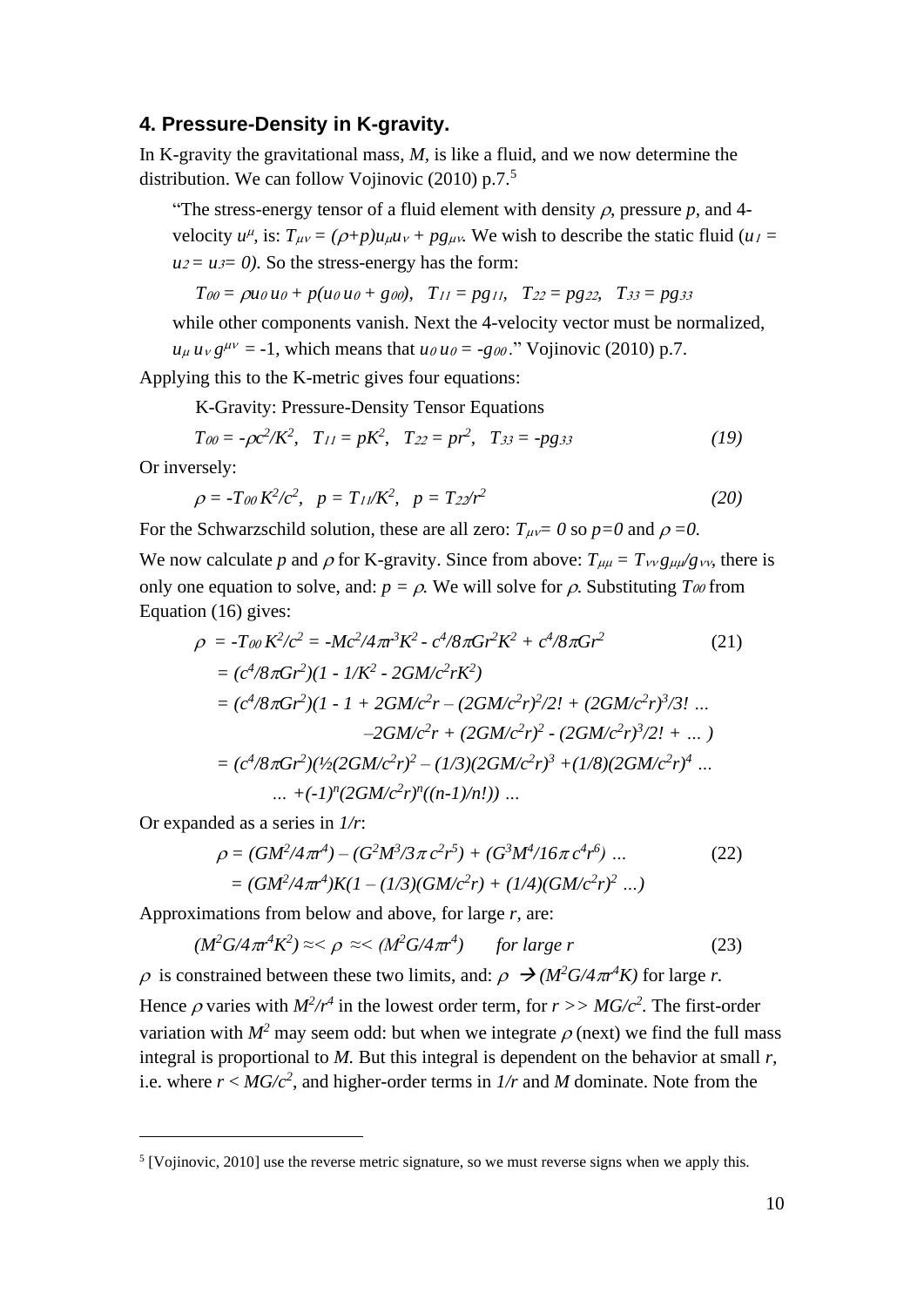Laplacian earlier:  $\nabla^2 K = \left(\frac{MG}{c^2}\right)$  $\left(\frac{MG}{c^2}\right)^2 \frac{K}{r^4}$  $\frac{K}{r^4} = 4\pi G\rho \frac{K^2}{c^2}$  $\frac{\pi}{c^2}$ . Compare with classical gravitational systems where:  $\nabla^2 \phi = 4\pi G \rho$ . As  $r \to 0$ ,  $\rho \to \infty$ , and there is a central naked singularity. But we see when we integrate for the mass that there is no event horizon.

## **5. Integrating the mass-energy density.**

We now verify that the total mass-energy adds up to  $Mc^2$ , by integrating  $\rho$  over the spatial volume. This is required to match the Newtonian and Schwarzschild solutions in the limit. We first find the indefinite integral:

The mass-energy integral

$$
I = \int (\rho)(4\pi r^2 dr) \tag{24}
$$

Substituting from (21):

$$
I = \int (-Mc^2/4\pi r^3 K^2 - c^4/8\pi G r^2 K^2 + c^4/8\pi G r^2)(4\pi r^2 dr)
$$
  
= 
$$
\int (-Mc^2/rK^2 - c^4/2GK^2 + c^4/2G)dr
$$
 (25)

This has the exact solution:

The mass-energy integral solution

$$
I = -rc^4/2GK^2 + rc^4/2G + E
$$
  
=  $(rc^4/2G)(1-1/K^2) + E$  (26)

where  $E$  is an arbitrary constant of integration. To verify this calculate:

$$
d/dr (rc^4 / 2GK^2) = c^4 / 2GK^2 + (-2rc^4 / 2GK^3)(dK/dr) = c^4 / 2GK^2 + (Mc^2 / rK^2)
$$

And:

$$
d/dr (rc^4/2G) = c^4/2G
$$

Next we obtain the limit of *I* as:  $r \rightarrow \infty$ . We expand the solution in terms of *r*.

$$
I = (rc^{4}/2G)(1-1/K^{2}) + E
$$
\n
$$
= (rc^{4}/2G)(1-1+2MG/c^{2}r - (2MG/c^{2}r)^{2}/2! + (2MG/c^{2}r)^{3}/3!) - ... ) + E
$$
\n
$$
= Mc^{2} - M^{2}G/r + 2M^{3}G^{2}/3c^{2}r^{2} - ... + E
$$
\n(27)

As we limit  $r \to \infty$  all terms in *r* disappear and only constant terms remain:

$$
I_\infty=Mc^2+E
$$

We will set the constant *E* equal to  $0$ ,<sup>6</sup> so the indefinite integral is  $Mc^2$  at  $r = \infty$ . Hence the indefinite integral is:

$$
I = (rc^4/2G)(1 - l/K^2)
$$
 (28)

<sup>6</sup> For an empty universe. But in any realistic universe model there is a lot of background mass-energy that has to be included. However it is just the differentials of *I* that matter for the metric in GTR.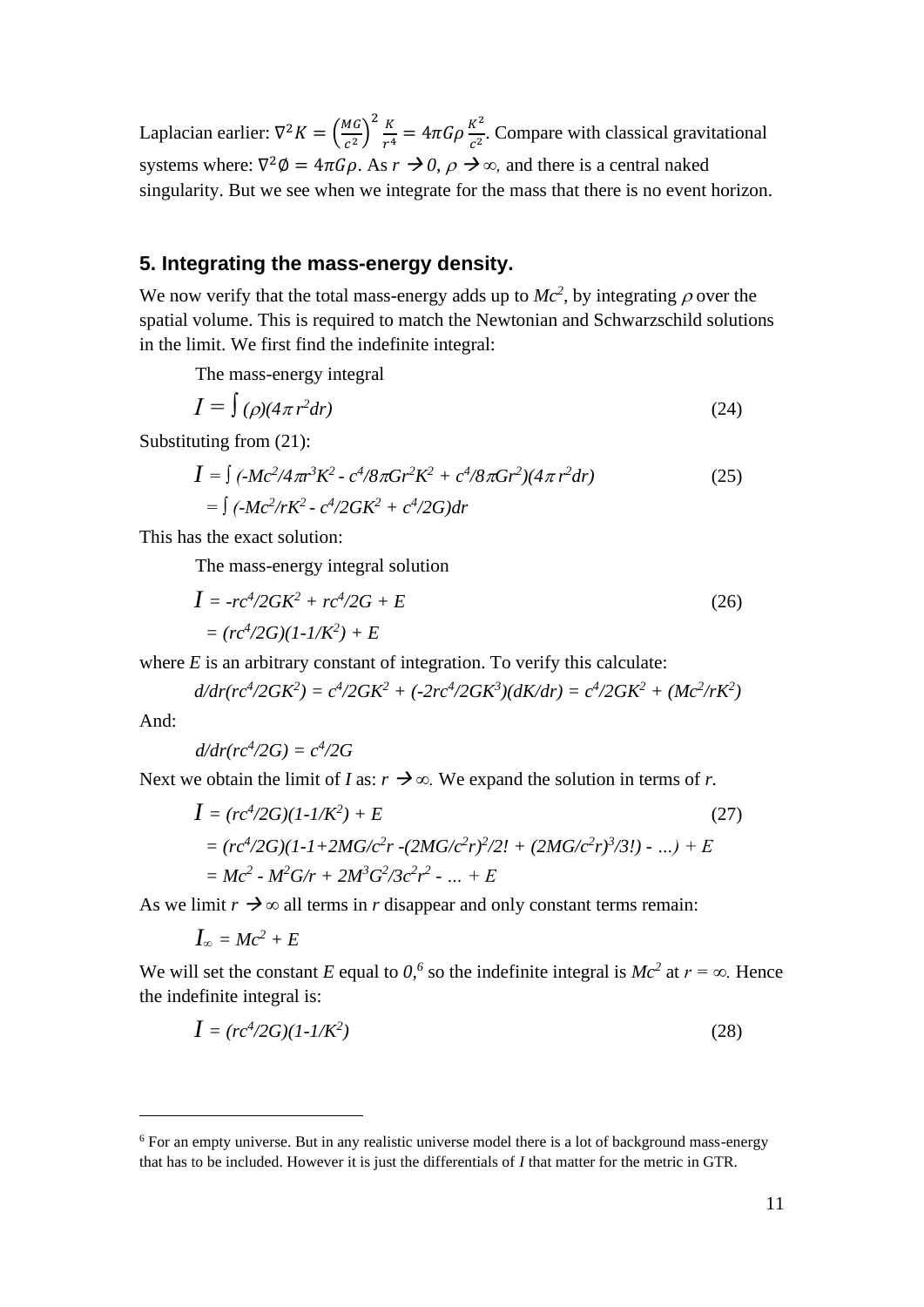We next obtain the limit of *I* as  $r \rightarrow 0$ . To simplify, we can define:  $r = \alpha 2MG/c^2$ , i.e. *r* is defined as a multiple  $\alpha$  of the fundamental distance:  $2MG/c^2$ . Thus:  $\alpha \rightarrow 0$  as  $r \rightarrow$ *0,* and:  $\lim_{x \to 0} \frac{d}{dx} \to 0$  (*I*). Terms reduce to:  $1/K^2 = \exp(-2MG/c^2r) = \exp(-1/\alpha)$ , and:  $rc^4/2G = \alpha Mc^2$ . Substituting in *I*:

$$
I=(Mc^2)(\alpha(1\text{-}exp(\text{-}1/\alpha)))
$$

We need the value of:  $\alpha(1-\exp(-1/\alpha))$  as:  $\alpha \to 0$ . This goes 0, because:

$$
exp(-1/\alpha) = 1/exp(1/\alpha)
$$
 and:  $exp(1/\alpha) \rightarrow \infty$  as:  $\alpha \rightarrow 0$ , so:  $exp(-1/\alpha) \rightarrow 0$ 

So:  $\alpha(1-\exp(-1/\alpha)) \rightarrow \alpha \rightarrow 0$ . Hence:

$$
I(0) = 0 \quad and: \quad I(\infty) = Mc^2 \tag{29}
$$

Hence the definite integral over the whole volume of space is:

The total mass-energy integral.

$$
I_{0\ to\ \infty} = {}_{r=0\ to\ \infty}} \int (\rho)(4\pi r^2 dr) = [r c^4 / 2G)(1 - 1/K^2)]_0^{\infty}
$$
\n
$$
= Mc^2 \tag{30}
$$

The total mass-energy of the system is *Mc 2* . Note the mass-energy within a radius *r* is:

$$
I_{0\text{ to }r} = {}_{0\text{ to }r}J(\rho)(4\pi r^2 dr)
$$
\n
$$
= [rc^4/2G)(1 - 1/K^2)]_0^r = (rc^4/2G)(1 - 1/K^2)
$$
\n
$$
= (rc^4/2G)(2MG/c^2r)(1 - (2MG/c^2r)/2! + (2MG/c^2r)^2/3! - ...)
$$
\n
$$
= Mc^2(1 - (2MG/c^2r)/2! + (2MG/c^2r)^2/3! - ...)
$$
\n(31)

The factor on the right is larger than  $1/K^2$  and smaller than  $1/K$  from the region:  $r > 2MG/c^2$ , hence:

$$
Mc^2/K \ \gg \ I_{0\text{ to }r} \ \gg \ Mc^2/K^2 \qquad \text{for } r >> 2MG/c^2 \tag{32}
$$

For  $r >> MG/c<sup>2</sup>$ , the total amount of gravitational mass outside the spherical shell of  $r$ is closely approximated by:  $M^2G/c^2r$ . Conversely  $M(1-MG/c^2r) \approx M/K$  is approximately the gravitational mass within the sphere of radius *r.* The overall effect on proper acceleration at *r* is very similar to adopting a reduced central mass: *M/K<sup>2</sup>* in the Schwarzschild solution (Section 12). The effect of the reduced mass within the shell at *r* adds to the effect of the external mass outside the shell at *r*, and it weakens the effective mass by  $M/K^2$  (not just  $M/K$ ). Two further results help confirm the physical consistency of this solution.

*Black hole radius is consistent.* Although the mass-density increases indefinitely as we approach the center, the Schwarzschild (black hole) radius  $r<sub>s</sub>$  for the central mass within *r* is always smaller than *r*, so there is no conventional 'black hole' event horizon formed inside. The Schwarzschild radius is:  $r_s = 2MG/c^2$ . The mass within a radius *r* is:  $M = (rc^2/2G)(1 - 1/K^2)$ . Substituting for *M* we get:  $r_s = (2G/c^2)(rc^2/2G)(1 - 1/K^2)$ .  $1/K^2$ ) =  $r(1-1/K^2)$ , or:  $r_s/r = (1-1/K^2) < 1$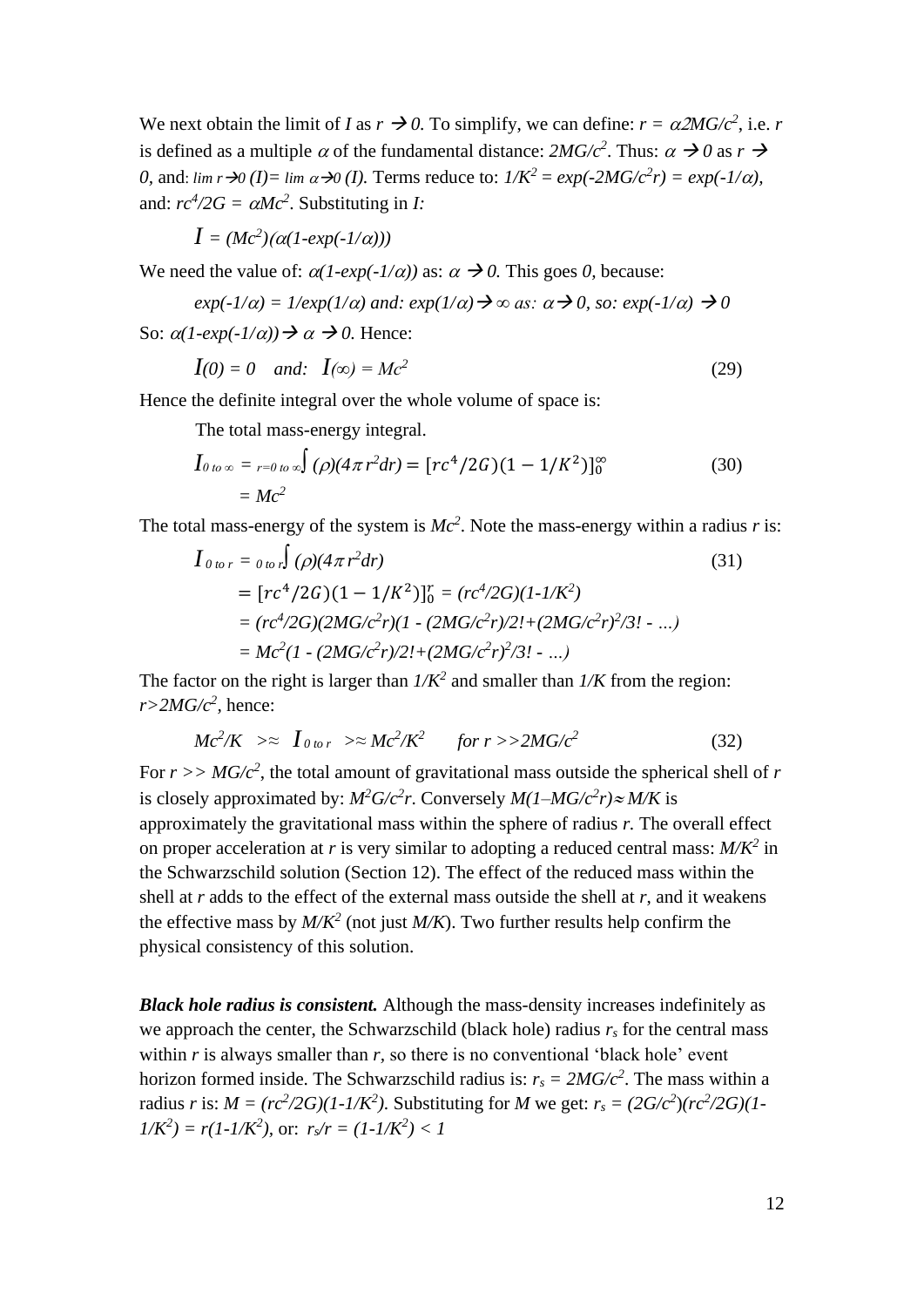Hence the Schwarzschild radius,  $r_s$ , is always smaller than the enclosed-mass radius, *r*. The mass distribution appears consistent, and no problems of singularities arise, except the central (naked) singularity, which also appears in conventional GTR.

*Pressure is consistent with a quasi-Newtonian force.* Note if we differentiate the mass integral at *r* by *r* we get a force term, and this is exactly equal to:  $dI/dr = 4\pi r^2 p$ . Since  $4\pi r^2$  is the surface area at *r*, this can be interpreted as meaning that the *total internal force of the mass distribution over the surface at r generates the pressure* term, *p*. Note (differentiating the series (27)) that this is like a gravitational selfattraction:  $F = M^2 G/r^2 - 4M^3 G^2/3c^2r^3 + ... \approx M^2 G/r^2$  for large r, as if the mass M was attracting to itself at a distance of *r* by a quasi-Newtonian force law. This begins to reduce at small *r*, e.g. at the point where:  $r = 4MG/3c^2$ , the Newtonian term cancels with higher order terms as:  $M^2G/r^2$  -  $4M^3G^2/3c^2r^3 = 0$ .

We conclude that the mass-energy distribution for  $\rho$  in (21) generates the K-gravity metric, and is a consistent solution in GTR.

# Part 2. K-gravity as a physical theory.

# **6. K-gravity as an alternative physical theory.**

The K-gravity metric is the conventional solution for a special mass distribution in GTR. Hence it is consistent if we imagine tiny test masses moving in this potential, except at the central (naked) singularity, and it has no event horizon. The mass is symmetric and finite but is not constrained within a finite boundary. It is extended indefinitely like a fine dust or gas.

This does not seem very applicable to physical systems at first, because we would not expect to encounter such a distribution of *matter* as a natural phenomenon, and if we did we would hardly expect it to be stable. But we now propose to consider this as *the physical solution for gravity for any inertial center-of-mass particle or system.*

The K-metric contradicts one of the two key assumptions in the normal derivation of the Schwarzschild metric:

- (A) *Symmetric distribution assumption:* the inertial mass distribution is spherically symmetric, and static and of finite magnitude.
- (B) *Stress-energy tensor assumption:*  $T_{\mu\nu} = 0$  for empty space, i.e. all space outside the central mass.

These determine the usual Schwarzschild solution uniquely from GTR. The symmetry assumption (A) defines the type of system being analyzed, and is not questioned. But we are proposing to replace  $(B)$  with  $(B^*)$ .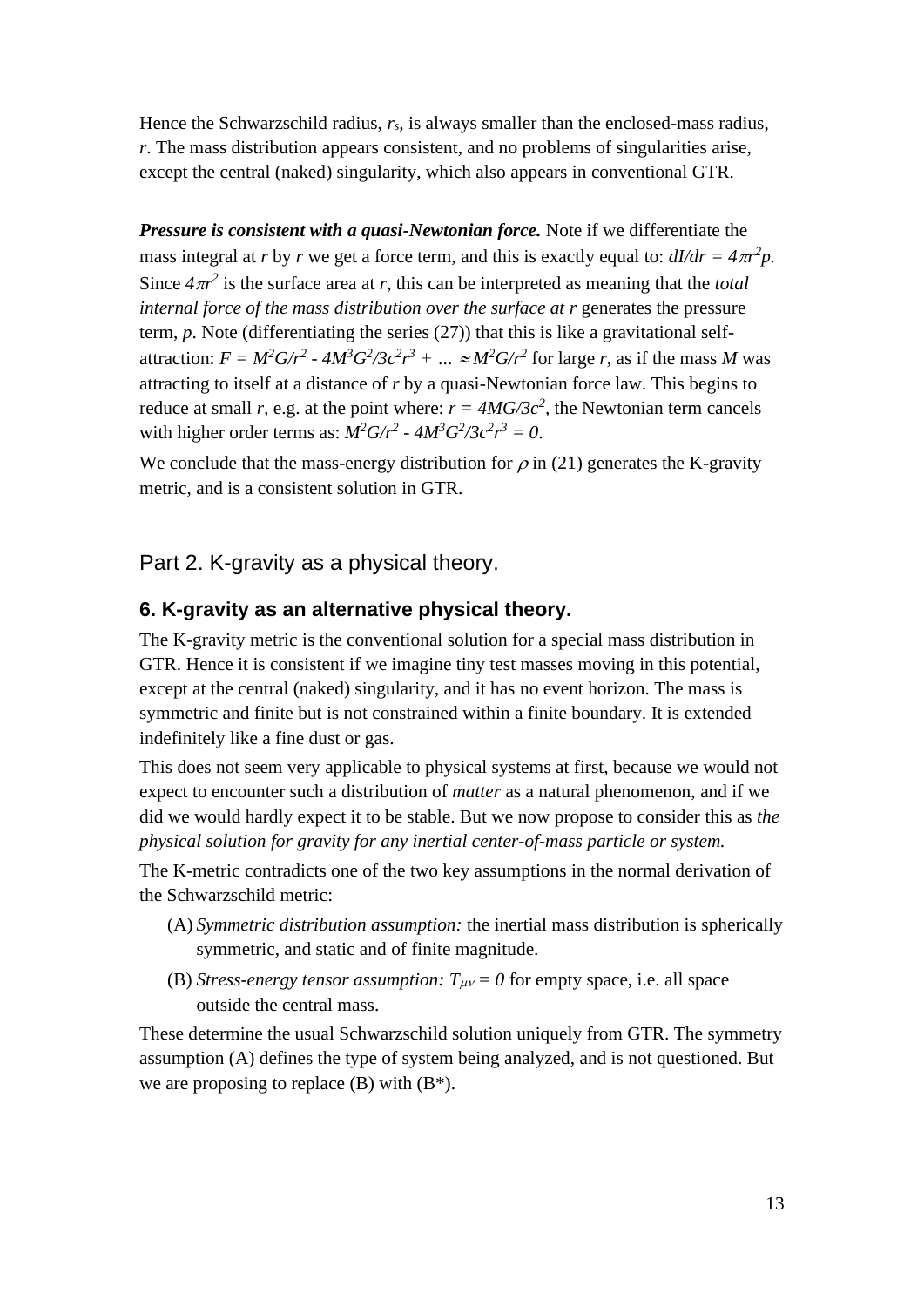(B<sup>\*</sup>) *K*-gravity Assumption:  $T_{\mu\nu} \neq 0$  for empty space. Instead  $T_{\mu\nu}$  for a central mass is smooth, continuous and corresponds to the K-gravity metric.<sup>7</sup>

This is proposed as an alternative principle governing the *gravitational stress-energy tensor for a central mass M*, and what we will now refer to as *K-gravity*.

This requires us to reinterpret the *stress-energy tensor* normally assumed in the GTR equation. It means a localized inertial mass *M* produces an *extended gravitationalmass-density source field* throughout space around it. We note that this may not be feasible for an infinite flat (STR) universe, but it appears consistent for a finite curved universe. However we do not try to solve a full theory here. Rather we argue that it can be plausibly generalized to an alternative theory, where the *K-metric* replaces the Schwarzschild metric as the natural approximation for central systems, such as the sun in the solar system. This is primarily to support the case that the *K-metric* should be tested against the Schwarzschild metric.

This proposal to modify the *stress-energy tensor* does not immediately contradict GTR, because the form of the stress-energy tensor is not determined by the GTR equation, but by theories of particles and fields. (It is determined in turn by massmomentum and charge-current distributions.) The main effect of the modified tensor is to remove discontinuities in what we may call *gravitational mass distributions*. Note the conventional assumption that  $T_{\mu\nu}$  is strictly zero outside a central mass *boundary* already introduces a discontinuity in the fields. This consequently shows up in the event horizon singularity.<sup>8</sup>

We may also question the discontinuity in the context of quantum mechanics. Hawking radiation is generated at the event horizon, in apparent contradiction of the GTR discontinuity – because space has background fields in quantum field theory, and matter has position-momentum uncertainties. In QM, there appear generally to be no strict spatial boundaries to fields or wave-functions, and no strictly point-like classical particles.

GTR postulates a  $g_{\mu\nu}$  characterizing *space-time*, and a  $T_{\mu\nu}$  characterizing a *massenergy distribution,* and a precise connection between these through the Einstein equation. However the specification of  $T_{\mu\nu}$  is not determined within GTR: it comes from other branches of physics: particle and field theories. It is interpreted from the mass and field distributions around a point. So what makes us assume that:  $T_{\mu\nu} = 0$  for 'empty space' around a mass? Primarily the classical approximation that mass-energy is strictly localized within particles.<sup>9</sup> This is what is being questioned here, not the

 $7 T_{\mu\nu}$  for complex mass distributions requires a superposition principle consistent with the K-gravity metric in the limit of a single mass, as in the following section.

<sup>&</sup>lt;sup>8</sup> If a (non-zero) field is analytic and continuous everywhere, it cannot become identically zero over a finite region. Hence the classical Schwarzschild mass-density function is not analytic.

<sup>9</sup> The relationship between the *metric tensor* and the *stress-energy tensor* and the *mass-energy distribution* is really far from clear anyway, e.g. see Lehmkuhl (2010).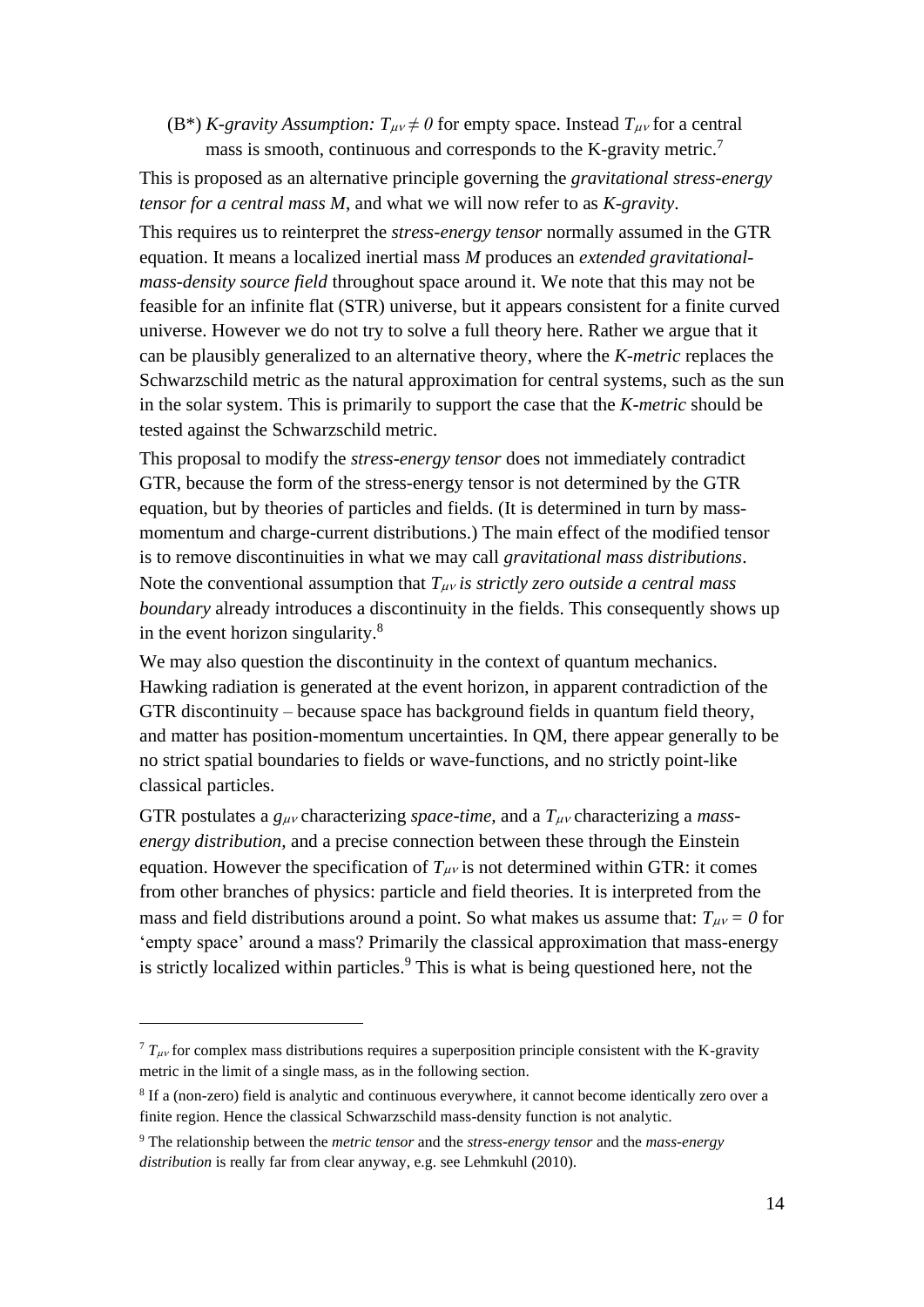GTR equation itself. In terms of laws of motion, we can continue to use the theory of geodesics in GTR once we have determined the metric tensor.

So we can take K-gravity as a GTR model with a non-standard stress-energy tensor, having a contribution from an extended "gravitational mass" not recognized in ordinary particle physics, which deals only with inertial mass. To summarize, we can view the *K-gravity* metric in two ways. First as a purely conventional solution for a particular mass density distribution. Second, in a novel interpretation, as the stressenergy distribution *for a single center-of-mass, M*.





On the left, conventional GTR relates  $g_{\mu\nu}(r)$  to the mass-energy density-pressure function,  $\rho(r)$ , via the tensor  $T_{\mu\nu}(r)$ . The K-gravity solution is a special case for  $\rho(r)$ . On the right, we switch to taking K-gravity as a theory for a single central mass, with  $g_{\mu\nu}$  corresponding to the solution for the tensor  $T_{\mu\nu}(r)$ . The 'gravitational mass' of a single particle thus becomes a *density field in space,* around the inertial center-ofmass at a point.

This is somewhat analogous to the quantization of particle particles. A classical particle has a mass with a precise location and trajectory, but in quantum mechanics it has a position wave function 'smeared out' across space. QM thus required a radical change in the conception of particles (still not resolved after a century). K-gravity proposes analogously that the 'gravitational mass' of "point-like" particles is smeared across space. *10*

We must distinguish between *inertial mass,* which we conceive as the centralized mass of a localized body, and *gravitational mass,* which now becomes a *mass density field across space* corresponding "classically" to the stress-energy tensor*.* The conceptual distinction between inertial and gravitational mass was emphasized by Einstein, e.g. his [1919] and played an important role in his development of GTR.

 $10$  GTR cannot deal consistently with quantum wave functions in the most fundamental respect: viz. the quantum distribution of matter is given by *superpositions of position states,* but when these undergo wave function collapse, there is no concept in GTR for the metric tensor to undergo collapse. GTR is deterministic, QM is probabilistic. This is part of the failure to unify GTR and quantum theory.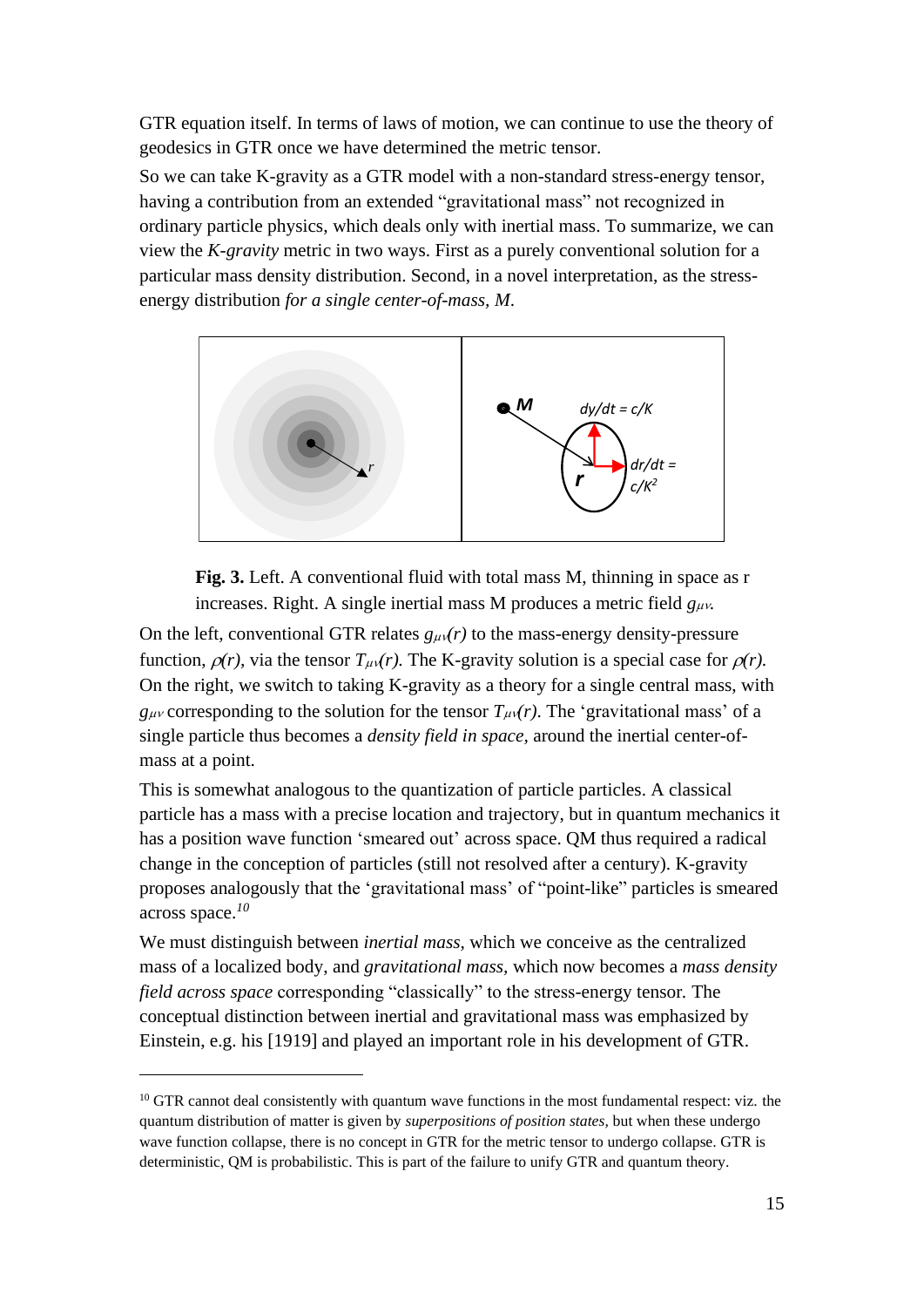'Inertial mass' in this sense has a rest-mass, and a trajectory, and carries energy and momentum, and is what is accelerated by forces. 'Gravitational mass' is like the 'charge distribution' that the inertial mass provides for the gravitational field. Einstein recognized the importance of *identifying them,* in Newtonian and GTR theories. But this also introduces the conceptual possibility of distinguishing them.

We have analyzed the K-metric for a single mass, but for a viable theory, we need to show that there is a viable *superposition principle* for determining the metric for general distributions. We do this next for static mass distributions. The further generalization to dynamic systems then requires a principle similar to electrodynamics where charges (inertial masses in our case) generate retarded potentials which determine the fields (the metric tensor in our case). So we now turn to a superposition principle.

Before we start, we can conceptualize this in terms of a background *strain field on space,* which we briefly illustrate first. In this model, we imagine that we have *an elastic theory of space*, with mass-energy stored in the "stretching of space", for which we introduce an underlying strain variable, *W*. This acts exactly like an additional dimension of space, and is regarded as creating a circular "surface".



**Fig. 4.** We postulate a strain function,  $W = W_0K(M,r)$ , as a model. With the exponential K function, it goes to an asymptote:  $K(r) \rightarrow \infty$  as  $r \rightarrow 0$ .

We postulate that the natural law for elasticity (strain) in this model for a single mass is:  $W = W_0 K$ , and postulate functions relating strain to the metric that make this consistent with the K-metric solution. This strain has two effects: it changes the speed of light for particles or waves, and it induces curvature on space. By adding three dimensions of space in a 6D spatial model, we can use Whitney's theorem/s [Whitney 1936/1996], to show that we can make an extrinsically curved space with metric homomorphic to any intrinsically curved GTR solution (including global curvature for a finite close universe). We then postulate linear superposition of *strain functions for multiple masses* (as in an elastic theory of space), and we obtain functions for the metric field directly from this. This strain can be used as an underlying variable to substitute for  $\rho$ , and obtain the stress-energy tensor. The metric is then a function of the strain and its gradient and divergence. But when we add multiple masses, the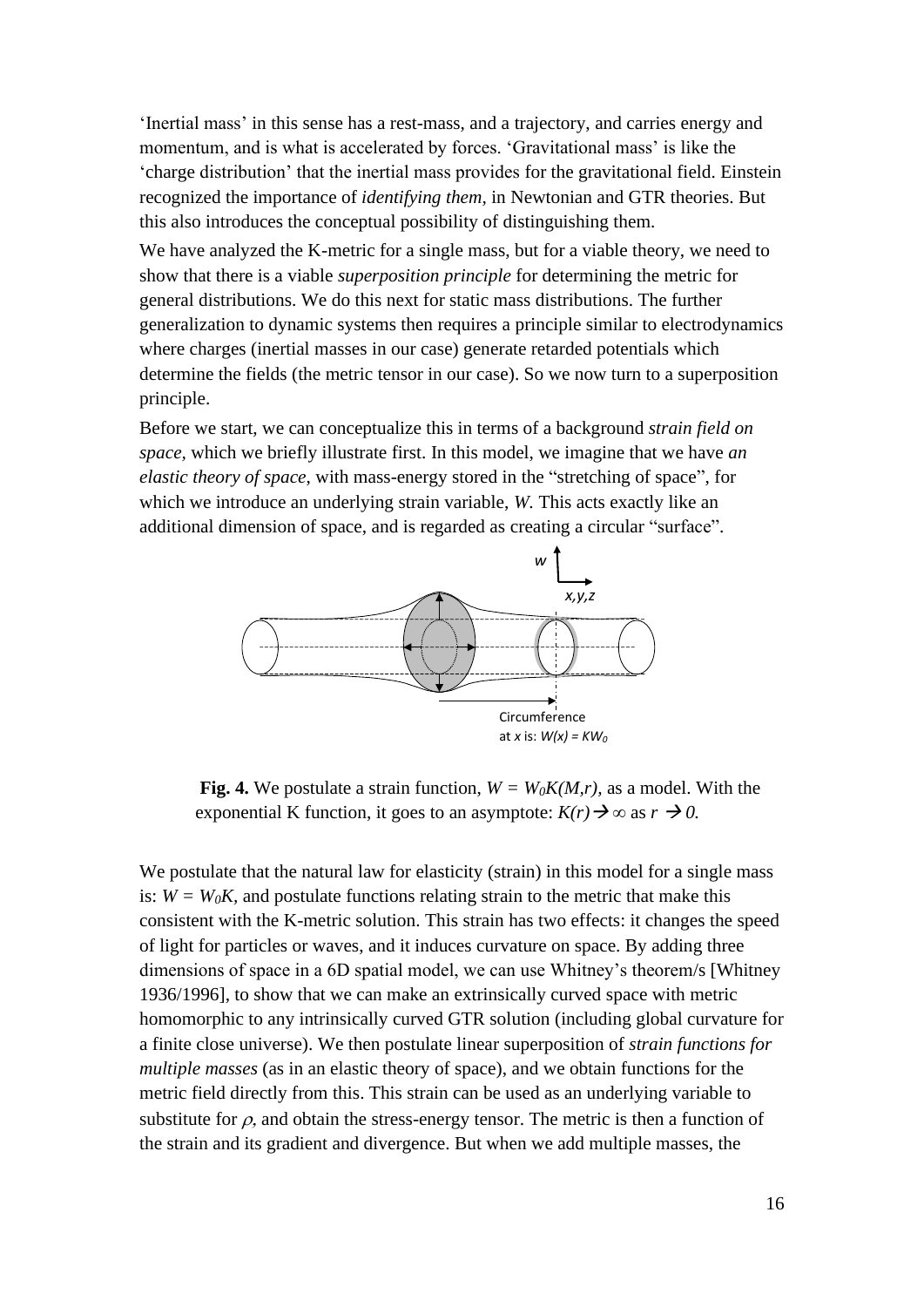strain functions multiply linearly to give the full strain function, and we find a linear function for the metric directly from this, so we do not have to go through the stressenergy tensor.



**Fig. 5.** If we add two masses (*m1, m2*) at different points in space, the combined strain function is the linear product. Note the functions should have singularities at the mass centers, they are shown smoothed to a finite displacement for the diagram.

To see how this gives Minkowski and Schwarzschild metrics in the limit, imagine a small test-mass *m* at a large distance, *r,* from a central mass, *M.* The *background speed of light* is now *c/K.* We see this by rearranging (2), first as locally Cartesian coordinates where  $dr = dx$ .

$$
ds^2 = c^2 dt^2/K^2 - K^2 dr^2 - dy^2 - dz^2
$$

We define an alternative variable:  $dw = ds$ , as a spatial variable affected by the strain *K*. Then the metric is the same as this 4D velocity equation:

$$
\sqrt{(dw^2 + dy^2 + dz^2 + K^2 dr^2)} / dt = c/K
$$
  
Or: 
$$
\sqrt{(v_w^2 + v_y^2 + v_z^2 + K^2 v_r^2)} = c/K
$$

This is the equation for a particle or wave, travelling in a 4D space *(w,r,y,z)* with an elliptical speed function. In *(w,y,z)-directions* the wave speed is *c/K,* while in *r* it is  $c/K^2$ . (Instead of  $c/k$  and  $c/k^2$  for the Schwarzschild metric).

## **7. Consistency for the single central mass field.**

We first observe that the single mass K-metric is a conservative energy field exactly like usual Schwarzschild solution because it is spherically symmetric, and the curl is zero. It gives rise to a universal acceleration field on masses (equivalence principle), which appears like a force field. It accelerates test particles towards a central mass. It gives a conservative force, because it must be spherically symmetric:  $\mathbf{F} = F(r)\mathbf{r}$ .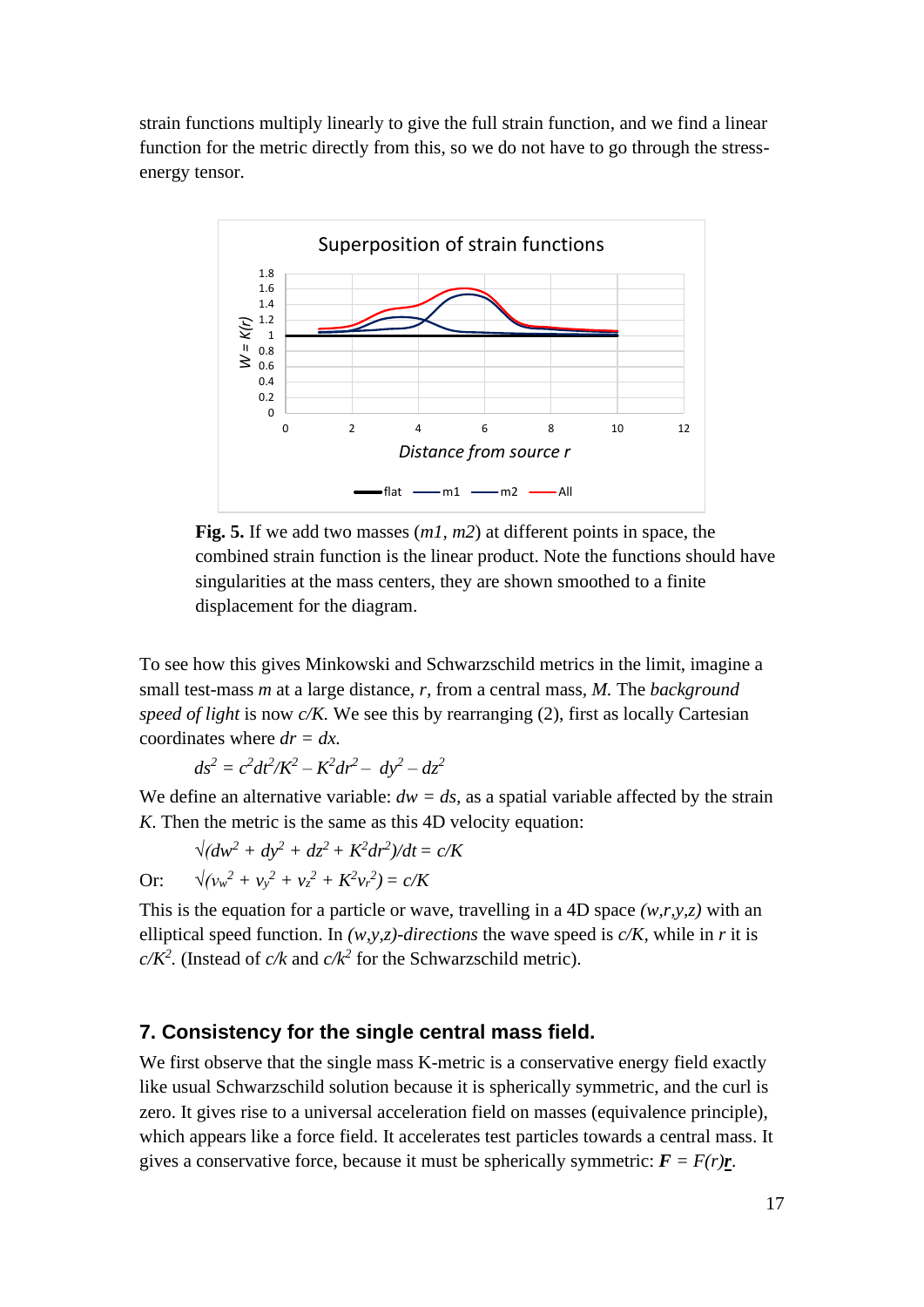Note the classical force is the gradient of a spherical *potential energy* function  $c^2 ln(K)$ , giving:  $f = \nabla(c^2 ln(K)) = c^2 \nabla K/K$ . The classical force field is the gradient ratio:  $(\partial K/\partial r)(1/K) \equiv \nabla (ln(K))$ . But the relativistic force is different (later). Note also if we rotate (or reflect) a beam of light from motion in the *(y,z)* plane into *r,* its speed reduces, but its frequency remains the same. Hence the wavelength reduces:  $\lambda =$  $c_0$ */Kf,* or:  $f = c/\lambda = c_0/\lambda_0$ . This means the quantum wave energy remains the same under rotation:  $E = hf$ , with gravitational red shift like the usual Schwarzschild solution. More generally, potential energy is only a function of *position in the field*  rotation does not change energy.

In any case, the full dynamics are determined by the metric tensor and the GTR geodesic principle, so as long as it has a consistent superposition principle for creating the fields, it should have a consistent mechanics. Now we show the superposition law for adding multiple masses at a single point is consistent.

Linear superposition of mass holds for *K* for two masses imposed at the same point.

 $K(m_1, r)K(m_2, r) = K(m_1 + m_2, r)$  (34)

This is because *K* is exponential:  $exp(m_1G/c^2r)exp(m_2G/c^2r) = exp((m_1+m_2)G/c^2r)$ . So the linear superposition of two fields:  $K(m_l,r)K(m_2,r)$  acts exactly like K for a single point mass:  $K(m_1 + m_2) = K(M)$ . This corresponds to a physical superposition property: treating a single mass *M* as two component masses,  $M_1 + M_2$ .

The effect of imposing an aggregate mass of:  $(M_1 + M_2)$  on empty space at a given point  $(K = exp((M_1 + M_2)G/c^2 r))$  is identical to imposing  $M_1$  on empty space first  $(K_I = exp(M_I G/c^2 r))$ , and then imposing  $M_2$  linearly on the resulting space at the same point  $(K_{12} = K_1K_2 = exp(M_1G/c^2r)exp(M_2G/c^2r)$ .

This means we can define a more general *K-scalar field* as the linear product of *Kfields* of separate masses:  $K = exp(M_1/r_1 + M_2/r_2 + ... + M_N/r_N)$ , for *N* masses. This general *K* is the exponential of the classical gravitational potential energy functions, the usual 3D spherical harmonic functions in *(M/r).* Note we could also add a constant, but this is just equivalent to multiplying *K* by a constant. *K* is normalized with an absolute scale of 1 for empty space. Multiplying by an arbitrary constant appears like a *gauge symmetry,* but we should be wary of this, because there is actually a fixed gauge when we consider the universe as a whole, with *K=1*.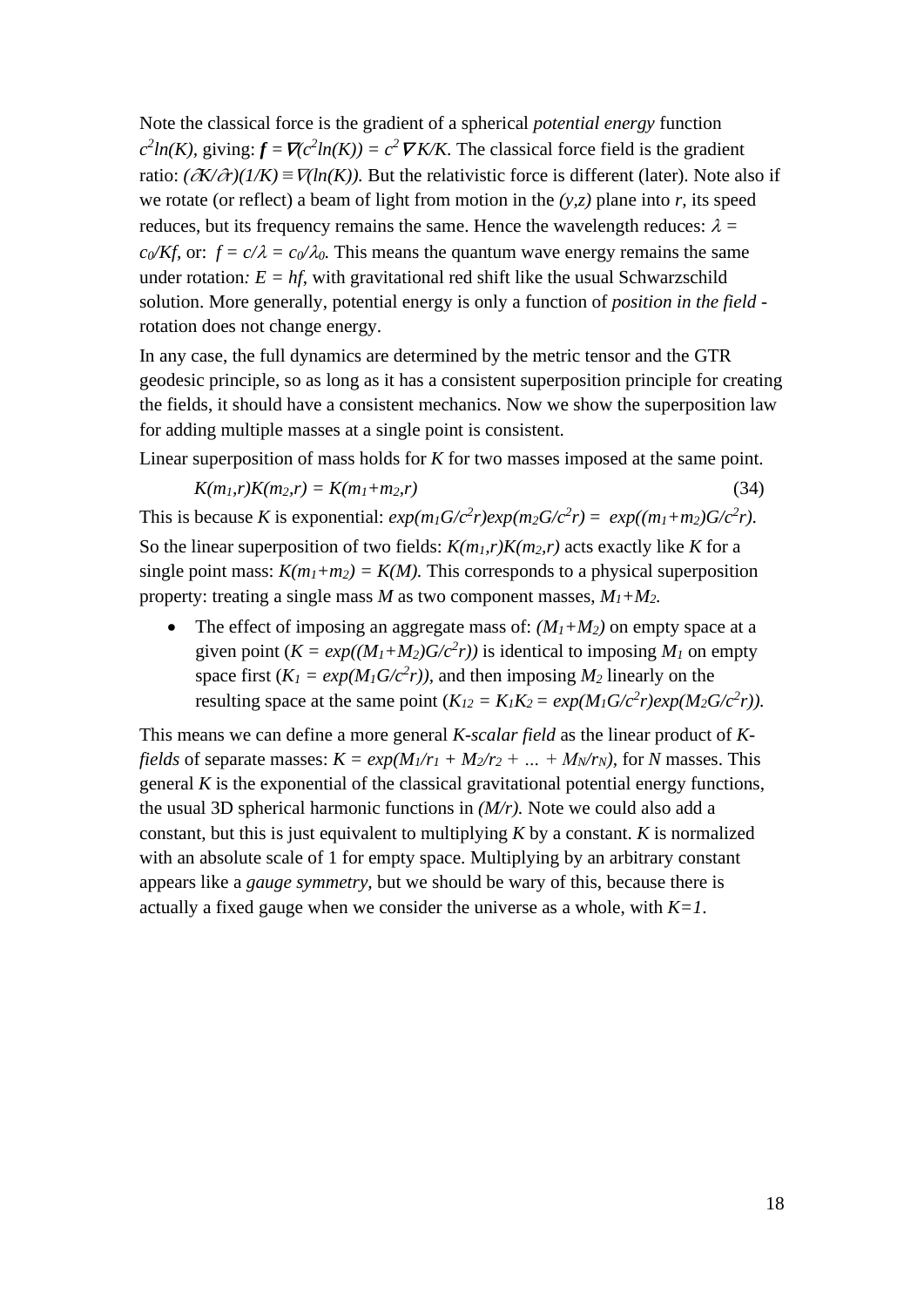

**Fig. 6.** Superposition of masses at the same point. Note rescaling of the axes.

Since superposition of two or masses at the same point gives the same as the sum of the masses this is consistent. Note also that this is quite different to the Schwarzschild metric, where linear superposition does not hold for *k,* because e.g.:

 $k(m_1+m_2,r) = (1-2(m_1+m_2)G/c^2r)^{-1/2}$ 

While:

$$
k(m_1,r)k(m_2,r)=(1-2(m_1+m_2)(G/c^2r)+4m_1m_2(G/c^2r)^2)^{-1/2}
$$

So:

 $k(m_1, r)k(m_2, r) < k(m_1 + m_2, r)^{11}$ 

We now define a more general metric from the scalar field *K* and its gradient.

#### **8. General superposition of K-functions.**

To generalize we need a law for the metric tensor at a field point, arising from multiple masses at different distances in different directions. We now propose a *superposition principle* for obtaining solutions for  $g_{\mu\nu}$ .

Note we cannot do this through any direct superposition of the mass-energy density functions  $\rho$  (Section 8) for individual masses, because they are not suitably linear. Normally if we combine two distinct mass distributions in space, we can add their masses together to get a combined mass distribution. This is how we superimpose classical mass distributions. But the K-gravity *gravitational mass* functions  $\rho$ , or

<sup>&</sup>lt;sup>11</sup> *k* also has an interesting property of converging to *K* if we take the linear product:  $k^N$  of many smaller masses. We divide a mass *M* into *N* masses of *m*, so:  $m = M/N$ , and take the superposition function  $k(m)$  repeated *N* times:  $k(m,r)^N = ((1-2mG/c^2r)^{N})^{-1/2}$ . In the limit of  $N \rightarrow$  $\infty$ ,  $(1-x/N)^N = e^{-x}$ . So let:  $x = 2mNG/c^2r = 2MG/c^2r$ , and obtain:  $k(m,r)^N$  →  $(exp(2mNG/c^2r))^{-1/2}$  $= exp(MG/c<sup>2</sup>r)$ . Thus in the limit of  $N \rightarrow \infty$ :  $k(m,r)^{N} \rightarrow K(M,r) = K(mN,r) = K(m,r)^{N}$ .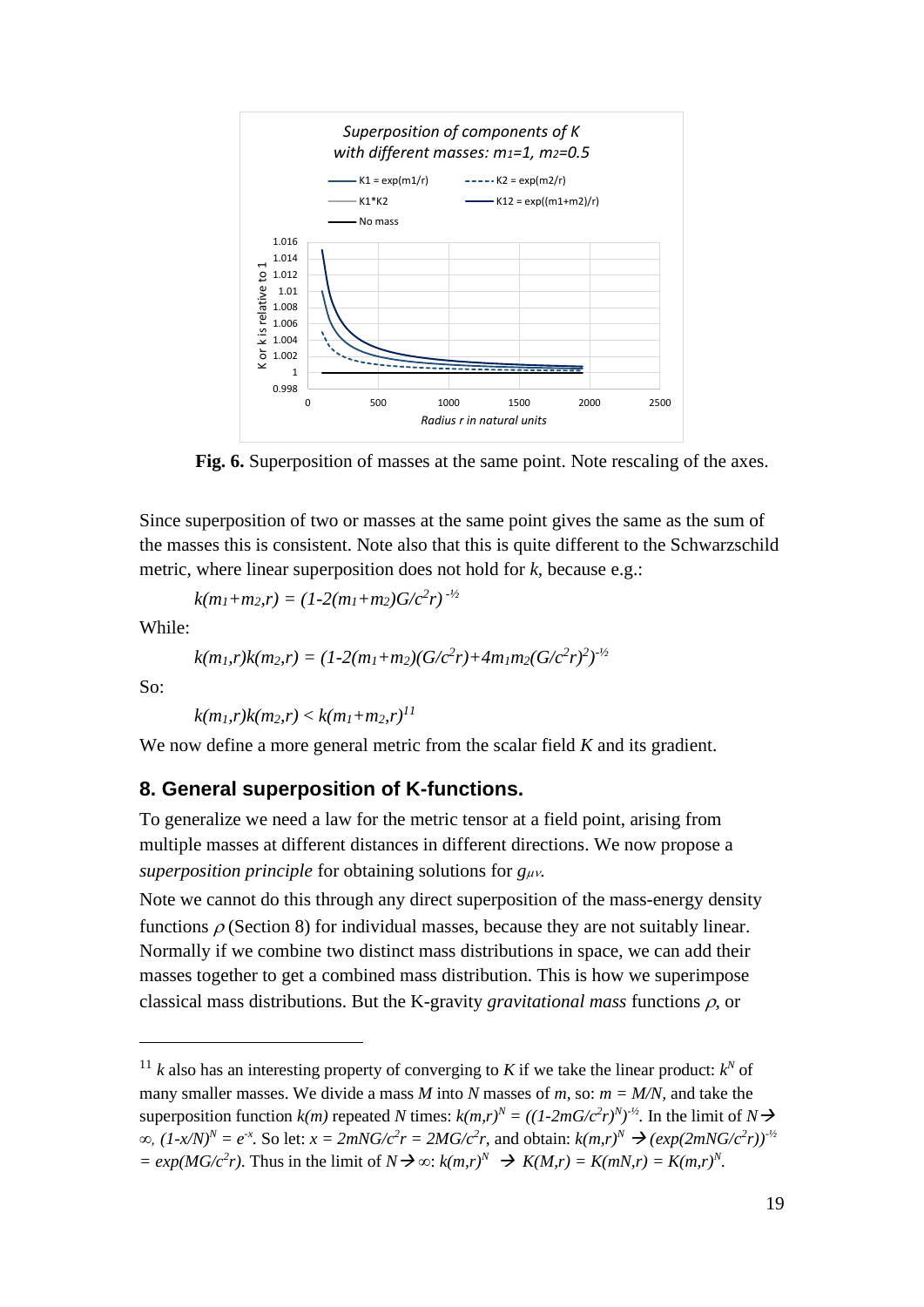equivalently the  $T_{\nu\mu}$ , are not linear. We cannot take the solution (21) and sum  $\rho_{(n)}$ 's for a collection of *N* masses to get a total:  $\rho_{total} = \rho_{(n)}$  for the whole system of masses, and then use this to derive  $T_{\nu\mu}$  for the whole system, and subsequently derive  $g_{\nu\mu}$  from the Einstein equation. The reason is that  $\rho$ , or equivalently  $T_{\nu\mu}$ , for the K-gravity central mass is not linear with mass. E.g. using the approximation:  $T_{II} \approx M^2 G / 4 \pi r^4$ , which is accurate for large *r*, and defining *M* as a composite mass:  $M = M_1 + M_2$ , we see:

$$
T_{11}(M_1 + M_2) \approx (M_1 + M_2)^2 G/4 \pi r^4
$$
\n
$$
= M_1^2 G/4 \pi r^4 + M_2^2 G/4 \pi r^4 + 2M_1 M_2 G/4 \pi r^4
$$
\n
$$
\approx T_{11}(M_1) + T_{11}(M_2) + 2M_1 M_2 G/4 \pi r^4
$$
\n(33)

Hence:  $T_{11}(M_1 + M_2) > T_{11}(M_1) + T_{11}(M_2)$ . E.g. when:  $M_1 = M_2 = M/2$ , we have:  $T_{11}(M_1 + M_2) \approx 2T_{11}(M_1) + 2T_{11}(M_2)$ , not:  $T_{11}(M_1 + M_2) = T_{11}(M_1) + T_{11}(M_2)$ .

So we cannot write a superposition principle directly in terms of  $\rho$  or  $T_{\mu\nu}$ .

(C.f. the *k-*metric is not linear with mass, and has no linear superposition principle.)

Instead, we can define  $g_{\mu\nu}$  *directly from the inertial mass-energy distributions.* 

The linearity of *K* means first that there is a well-defined function generalizing *K* for multiple masses (at multiple positions), called the *K scalar field.* This is defined over all the masses, N, in the space. It is just the product of all the individual  $K(M_n,r_{(n)})$ 's for the individual masses. At any field point *K* is defined:

#### **The K scalar field.**

$$
K \equiv K(M_1, r_{(1)})K(M_2, r_{(2)})\dots K(M_N, r_{(N)})\tag{35}
$$

The  $r_{(i)}$ 's are the distances from the field point *O* to the masses  $M_n$ . We may write this:

$$
K \equiv K(M_1/r_{(1)} + ... + M_N/r_{(N)}) = exp((G/c^2)(\sum_{n=1}^{N} \log(M_n/r_{(n)})))
$$
 (36)

This magnitude depends only the masses  $M_n$  and their distances:  $r(n) = |r(n)|$  from the field point. I.e. it is independent of the relative directions of the masses. The *gradient field of K* is defined in local rectangular coordinates for the empty space at a field point *O* as usual, with  $i = 1,2,3$  and  $\mathbf{x}_i$  the basis vectors for coordinates:  $x^i$ .

#### **The K gradient field.**

$$
\mathbf{K} = \nabla(K) = (\partial K/\partial x^i)\underline{\mathbf{x}}_i \tag{37}
$$

To differentiate note:  $\mathbf{\nabla}(r_{(n)}) = \mathbf{r}_{(n)}$  and:  $\mathbf{\nabla}(M_n/r_{(n)}) = -(M_n/r_{(n)})\mathbf{r}_{(n)}$ . Because *K* is linear, these are linear. So summing over the masses *n*:

$$
\mathbf{\nabla}(\mathbf{K}) = \mathbf{\nabla}(\exp((\mathbf{G}/c^2)\sum(\mathbf{M}_n/\mathbf{r}_{(n)})))
$$
\n
$$
= -(\mathbf{K}\mathbf{G}/c^2)\sum((\mathbf{M}_n/\mathbf{r}_{(n)})^2)\mathbf{\underline{r}}_{(n)})
$$
\n(38)

This is simply related to the Newtonian acceleration field, as illustrated.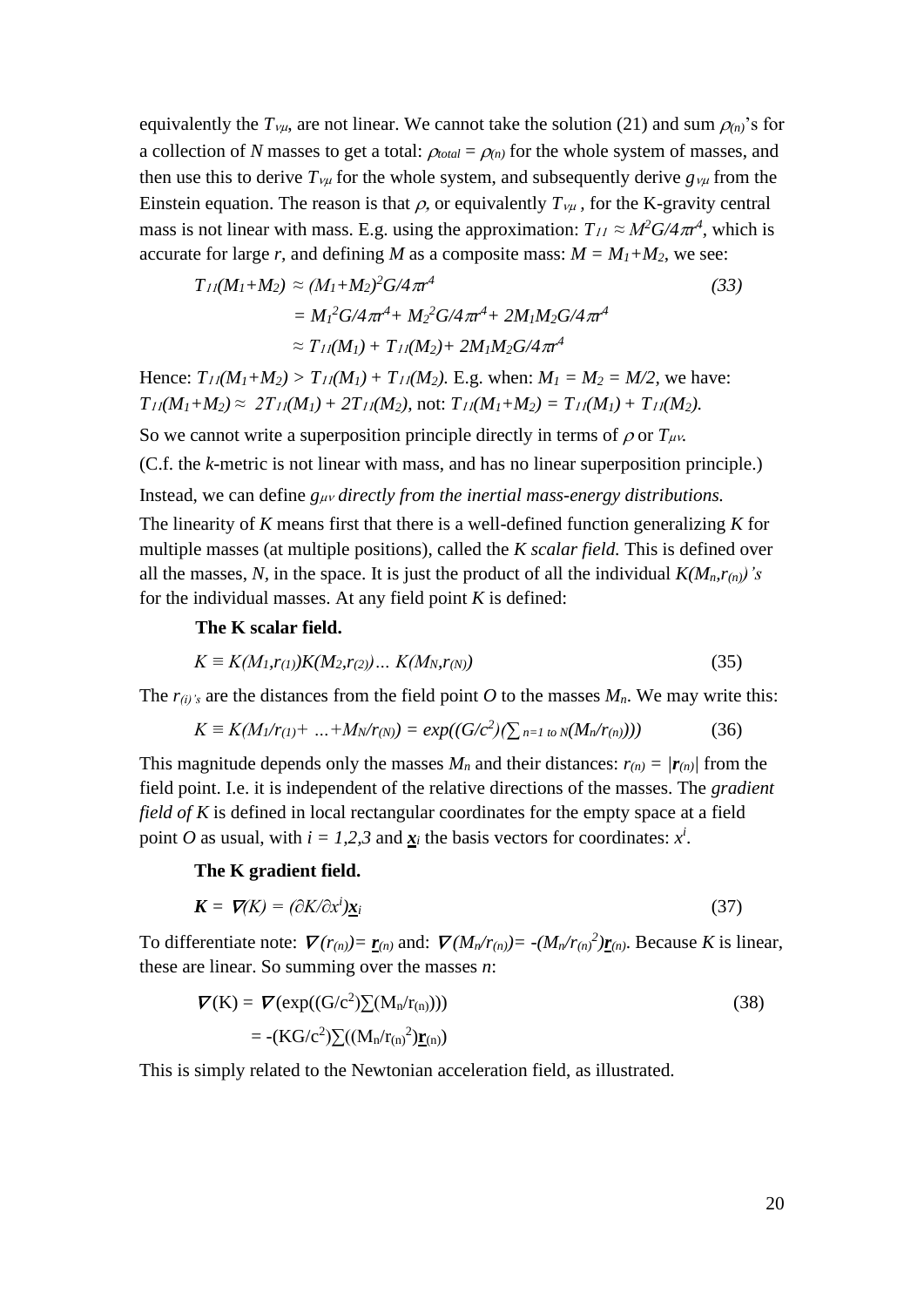

**Fig. 7**. The vector sum *f* of Newtonian acceleration fields, illustrated for two masses. The K-gradient field is closely related.

The K-gradient field is just  $K/c^2$  times the Newtonian force vector field. The latter will be denoted *f*, defined by linear supposition:

#### **Newtonian acceleration field**

$$
f = -G\left[\frac{M_n}{r_{(n)}}^2 \underline{r_{(n)}}\right]
$$
 (39)

Thus:

$$
c^2 \nabla K/K = f \tag{40}
$$

$$
\nabla K = K f/c^2
$$
 Same

So *VK* and *f* are closely related vector fields. Since:  $f = \nabla(\phi)$  and:  $\nabla^2(\phi) = 0$ , we have:  $c^2$   $\mathcal{V}^2(K)/K = c^2 \mathcal{V}K^2/K^2$  or:  $\mathcal{V}^2(K) = \mathcal{V}K^2/K$ . These have magnitudes:

$$
f = |f| = (f.f)^{1/2} \tag{41}
$$

We only need to work with one or other of *f* or  $\nabla c^2 \nabla K/K$ , so we will use *f*.

We now state three rules to determine  $g_{\mu\nu}$  directly for multiple source masses, and combine them in equation (46). We state this initially *in the special local rectangular coordinate system, at the field point O, with*  $x^I$  *chosen in the direction of f. The*  $g_{\mu\nu}$ representation may be locally diagonalized in this coordinate system. We develop the rules first for simple systems where we know what the result must be (e.g. the single particle K-metric), and then we can generalize by taking coordinate transformations.

The first two rules (for static systems) are:

• First, the off-diagonal terms with a time component are zero:

$$
g_{01} = g_{02} = g_{03} = g_{10} = g_{20} = g_{30} = 0 \tag{42}
$$

• Second, the *t*-*t* component  $g\omega$  is:

$$
g_{00} = c^2/K \tag{43}
$$

The third rule is given for the case where  $f$  is in the first coordinate direction  $\mathbf{x}_i$ :

• Third, in our special rectangular coordinates with  $x = x^1$  chosen in the direction of *f* the spatial components are:

$$
g_{11} = -1 - (f \cdot \underline{x}_1/f)^2 (K^2 - 1),
$$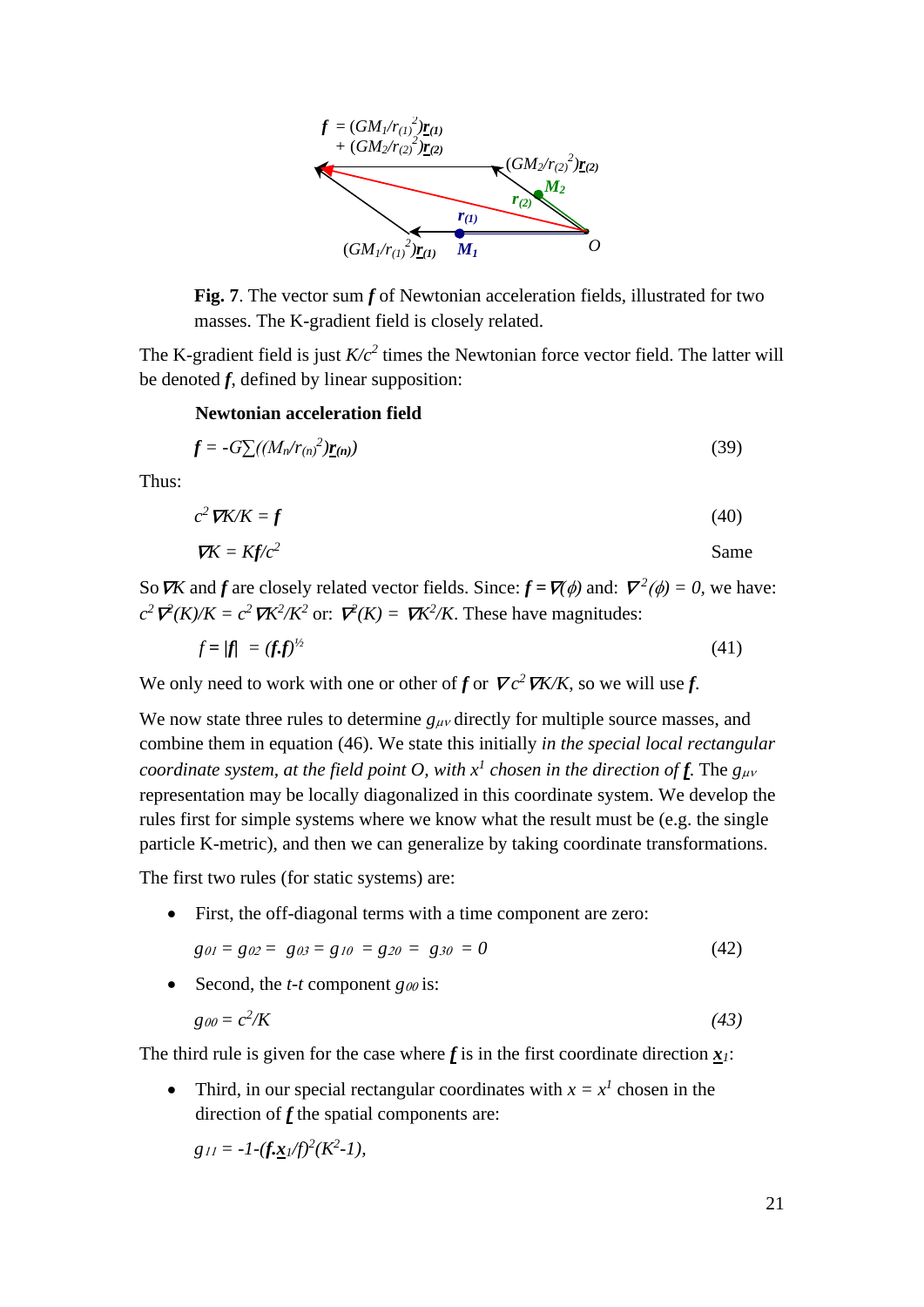$$
All\ other\ g_{ij} = -\delta_{ij} \tag{44}
$$

Hence *for this special case* the full metric tensor is:

Coordinates: 
$$
t=x^0
$$
,  $x=x^1$ ,  $y=x^2$ ,  $z=x^3$   
\n[ $g_{\mu\nu}$ ] =  $\begin{bmatrix} c^2/K^2, & 0, & 0, & 0 \\ 0, & -1-(\mathbf{f}.\mathbf{x}_1/f)^2(K^2-1), 0, & 0 \\ 0, & 0, & -1 & 0 \\ 0, & 0, & 0, & -1 \end{bmatrix}$  (45)

Note first that the 'time dilation' component, viz.  $g_{00}/c^2 = (\partial \tau / \partial t)^2$ , is always given by *1/K*<sup>2</sup>. All masses  $M_n$  contribute to this by the factor:  $exp(GM_n/c^2r_{(n)})$ , independent of their direction from the field point. This is in conformity with ordinary GTR, within the scale factor of:  $K^2/k^2$ .

Now for the space components, which determine the accelerations, in this special case:  $(f \cdot \frac{x}{4})$  /f)<sup>2</sup> = 1, because *f* is chosen in the direction of  $\frac{x}{4}$  and  $f \cdot \frac{x}{4} = f$ . So we can just write:  $g_{11} = -K^2$ .

It is written in the functional form above to compare with the form of the more general case, which is:

$$
g_{ij} = -\delta_{ij} - (f \cdot \underline{\mathbf{x}}_i / f)(f \cdot \underline{\mathbf{x}}_i / f)(K^2 - 1) \tag{46}
$$

This is the third rule generalized for rectangular coordinates  $(x^i)$  rotated with respect to *f* in a plane of *f* by an angle  $\theta$ . The dot product:  $f \cdot x_i$  gives the magnitude of *f* in the  $x_i$  direction, and we may write this as:  $f \cdot x_i = f_i$ .

For consistency as a tensor relation, this metric (46) in rotated spatial coordinates in the *x*-y plane of *f*, by an angle  $\theta$ , must match that obtained through the usual coordinate transformation rule:  $g_{\mu\nu}$ ' =  $g_{kl}$   $(\partial x^k/\partial x^{\prime\mu})(\partial x^l/\partial x^{\prime\nu})$ , with the Jacobian *(∂x<sup>k</sup> /∂x' )* for rotation defined:

(47)

| $cos\theta$    | $-sin\theta$ |          |
|----------------|--------------|----------|
| $sin \theta$ , | $cos\theta$  | $\theta$ |
|                |              |          |

This transforms the simple K-gravity metric (2) or (45) to: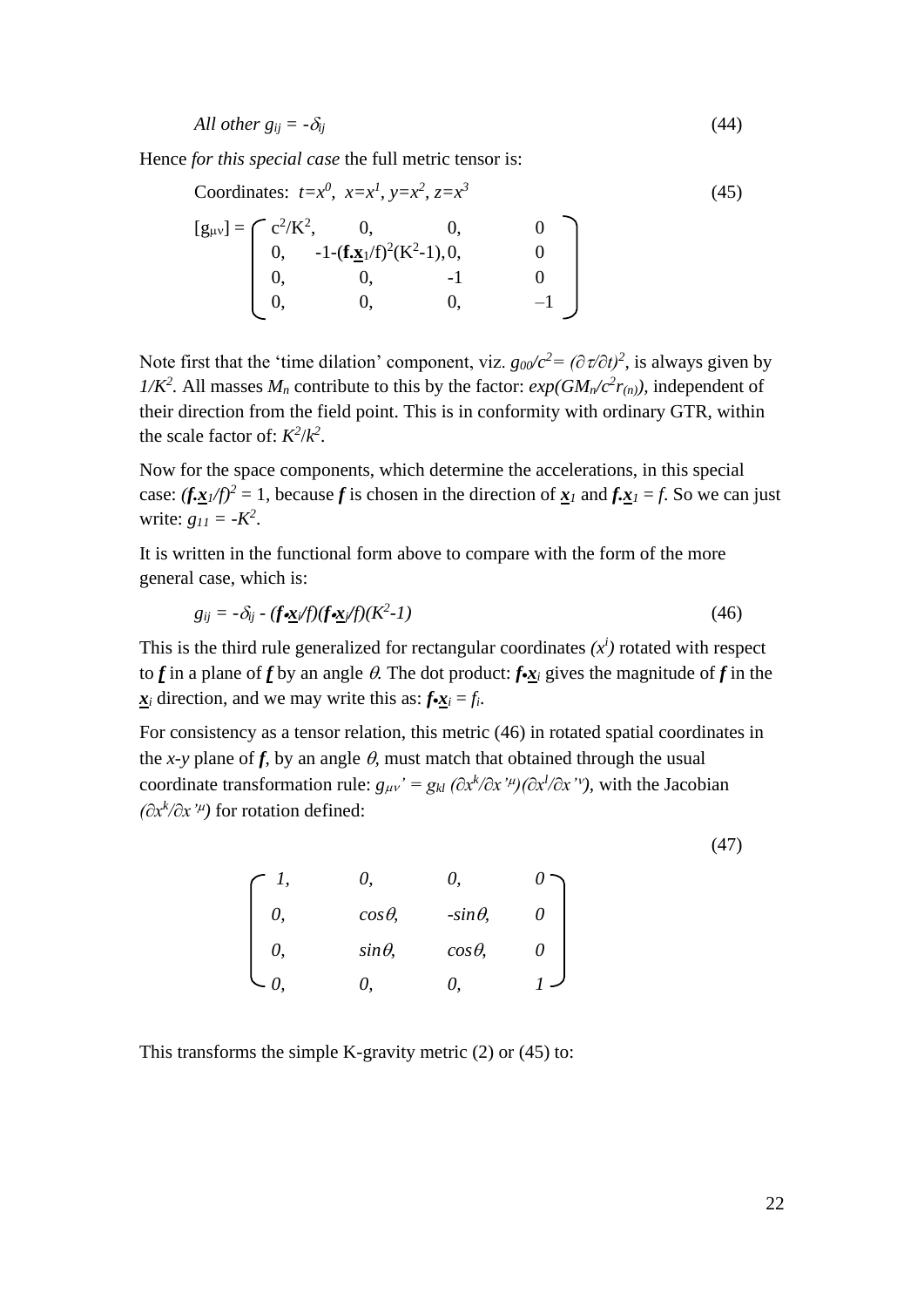K-Gravity metric tensor for *M* in rotated Cartesian coordinates (48)

$$
[g(t)\mu v]' = \begin{bmatrix} c^2/K^2, & 0, & 0, & 0\\ 0, & -1\cos^2\theta(K^2-1), & -\cos\theta\sin\theta(K^2-1), & 0\\ 0, & -\cos\theta\sin\theta(K^2-1), & -1\sin^2\theta(K^2-1), & 0\\ 0, & 0, & 0, & -1 \end{bmatrix}
$$

We can confirm we get the same result by using our general rule (46) to assign the components in a rotated frame. First consider the simple central mass case, where: *f*•*x<sup>i</sup> = f,* and use (46) to assign components in a rotated frame. In the simple frame,  $x = x<sup>1</sup>$ is chosen in the direction *f*, so:  $f \cdot x_1 = f$ , and  $f \cdot x_2 = f \cdot x_3 = 0$ . Now suppose we rotate in the *x*-*y* plane by  $\theta$ , as in the transformation (35). We find that:

$$
f\underline{\mathbf{x}}_1 = f\cos\theta, \quad f\underline{\mathbf{x}}_2 = f\sin\theta \tag{49}
$$

This is simply the vector geometry of rotating *f*. Thus we find the components directly from (46) as:

$$
g_{11} = -\delta_{11} - (f \cos \theta/f)(f \cos \theta/f)(K^2 - 1) = -1 - \cos^2 \theta(K^2 - 1)
$$
(50)  
\n
$$
g_{22} = -\delta_{22} - (f \sin \theta/f)(f \sin \theta/f)(K^2 - 1) = -1 - \sin^2 \theta(K^2 - 1)
$$
  
\n
$$
g_{12} = -\delta_{12} - (f \cos \theta/f)(f \sin \theta/f)(K^2 - 1) = -\cos \theta \sin \theta (K^2 - 1)
$$
  
\n
$$
g_{21} = -\delta_{21} - (f \sin \theta/f)(f \cos \theta/f)(K^2 - 1) = -\cos \theta \sin \theta (K^2 - 1)
$$

This confirms we get the same result using (46) directly as by transforming the diagonalized metric to the rotated coordinate system (48). This holds generally when  $f \cdot \mathbf{x}_i = f_i \cdot f$ , because  $f_i/f$  acts as a constant when we differentiate the  $g_{ij}$ . We may write the rule (46) in a generalized matrix form:

K-metric for a static system in rectangular coordinates (51)

$$
\begin{bmatrix}\nc^2/K^2, & 0, & 0, & 0 \\
0, & -1 - (f \cdot \underline{\mathbf{x}}_1/f)^2(K^2 - 1), & -(f \cdot \underline{\mathbf{x}}_1/f)(f \cdot \underline{\mathbf{x}}_2/f)(K^2 - 1), & -(f \cdot \underline{\mathbf{x}}_1/f)(f \cdot \underline{\mathbf{x}}_2/f)(K^2 - 1) \\
0, & -(f \cdot \underline{\mathbf{x}}_2/f)(f \cdot \underline{\mathbf{x}}_1/f)(K^2 - 1), & -1 - (f \cdot \underline{\mathbf{x}}_2/f)^2(K^2 - 1), & -(f \cdot \underline{\mathbf{x}}_2/f)(f \cdot \underline{\mathbf{x}}_2/f)(K^2 - 1) \\
0, & -(f \cdot \underline{\mathbf{x}}_2/f)(f \cdot \underline{\mathbf{x}}_1/f)(K^2 - 1), & -(f \cdot \underline{\mathbf{x}}_2/f)(f \cdot \underline{\mathbf{x}}_2/f)(K^2 - 1), & -1 - (f \cdot \underline{\mathbf{x}}_2/f)^2(K^2 - 1)\n\end{bmatrix}
$$

and this is consistent and symmetric with general coordinate rotations in space. This is the metric represented in *orthogonal rectangular coordinates* (in any direction)*.*

Of course this is only for a static system (so the space-time terms are zero). To generalize we should take the individual *K-functions* as retarded sources, as we in electrodynamics. It is more difficult as the propagation speed now varies with the metric (*c/K),* and we leave a full treatment for another discussion*.* 

To verify this is physically realistic, and to prepare to discuss empirical tests in the subsequent section we examine accelerations next.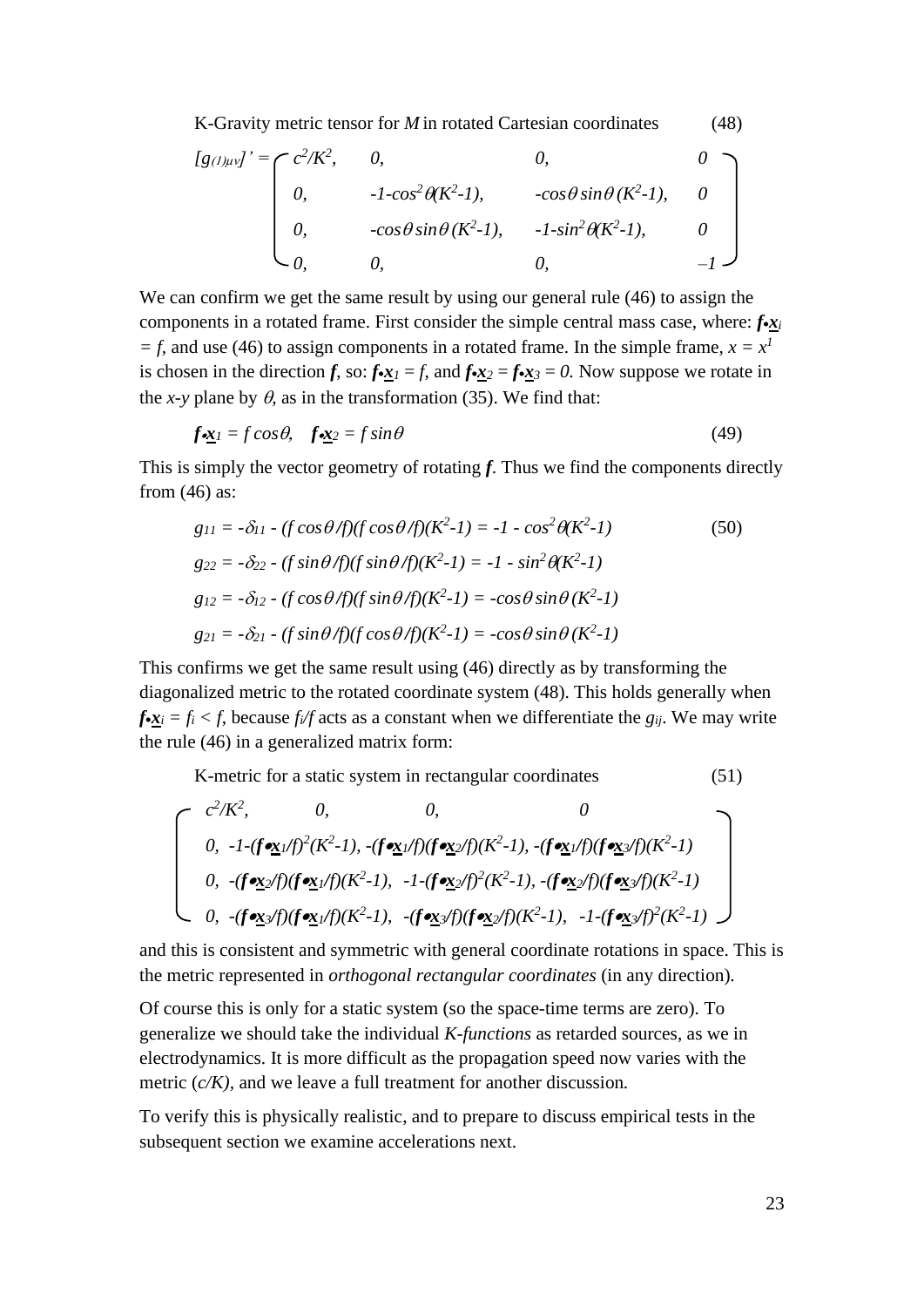#### **9. Acceleration of a stationary test particle.**

We will use:  $U^{\mu}$  for the velocity 4-vector and  $A^{\mu}$  for the acceleration 4-vector. These are the differentials of the  $x^{\mu}$  w.r.t. proper time,  $d\tau$ . Thus for a *stationary test particle* at the field point:  $U^0 = dt/d\tau = c/\sqrt{g_{00}} = K$ , and  $U^i = dU^i/d\tau = 0$  for the spatial velocities. The general tensor relationship for acceleration is:

$$
A^{\kappa} = U^{\lambda} \nabla_{\lambda} U^{\kappa}
$$
  
= 
$$
U^{\lambda} (\partial U^{\kappa} / \partial x^{\lambda} + \Gamma^{\kappa} \lambda_{\mu} U^{\mu})
$$
 (52)

For the stationary particle, only  $U^0 \neq 0$ , and this simplifies to:

$$
A^{\kappa} = U^{\theta}(\partial U^{\kappa}/\partial x^{\theta} + \Gamma^{\kappa}{}_{\theta\theta}U^{\theta})
$$
  
=  $(U^{\theta})^2\Gamma^{\kappa}{}_{\theta\theta}$  (53)

For a Schwarzschild-type metric, the only non-vanishing Christoffel symbol is *Γ* . So the proper-time acceleration:  $d^2x/d\tau^2$  of a stationary particle at a field point *O* is:

$$
A1 = (c2/g00)\Gamma100 = (c2/g00)(\partial g00/\partial x)(1/2g11)
$$
\n(54)

This is then equal to:

$$
A^{1} = (c^{2}/g_{00})\Gamma^{1}{}_{00} = -(c^{2}K^{2}/c^{2})(c^{2}\partial K^{2}/\partial x)(1/2K^{2})
$$
  
= -1/2c^{2}(\partial K^{2}/\partial x) (55)

In the case of the single-mass *K*, the differential is simply:  $\partial K^2/\partial x = 2MG/c^2r^2K^2$ , and the result is:  $A^1 = -MG/r^2K^2$ . C.f. the Schwarzschild result is:  $A^1 = -MG/r^2$ . Thus the Schwarzschild acceleration is greater by a factor of  $K^2$ . This is the acceleration with respect to proper time. The acceleration w.r.t. real time *t* for a stationary test particle with:  $dr/dt = 0$  is then:  $a = d^2r/dt^2 = A^2(d\tau/dt)^2 = -MG/r^2K^4$ . c.f. the Schwarzschild result is:  $a = -MG/r^2k^2$ .

In the more general case of multiple masses, we do not have a spherically symmetric metric, the Christoffel symbols *Γ<sup>κ</sup>ω* other than *Γ<sup>1</sup>ω* are not generally vanishing, and we have to go back to the more general equation (53). However we can use the special assumption at the field point *O*, that we have chosen  $x = x^1$  in the direction of *f*. I.e. *f*  $= f \times$ . The partial differentials of *K* in other directions are zero *at this point*, and *for this point* the Christoffel symbols *Γ<sup>κ</sup>ω* do vanish except for *Γ<sup>1</sup>ω*.

For the generalized *K scalar field,* the differential: *∂K-2 /∂x* is given through the gradient function:  $\partial K/\partial x = \nabla K \cdot \mathbf{x} = Kf \cdot \mathbf{x}/c^2$ . We have:  $\partial K^2/\partial x = -2f \cdot \mathbf{x}/c^2 K^2$ . Thus the result of calculating  $A<sup>1</sup>$  is more generally:

$$
A^{1} = (c^{2}/g_{00})\Gamma^{1}{}_{00} = -\frac{1}{2}c^{2}(\partial K^{2}/\partial x) = f \cdot \underline{x}/K^{2}
$$
\n(56)

This diverges from the Newtonian acceleration by the factor  $1/K^2$  (as  $f.\mathbf{x}$  is just the Newtonian acceleration).

We can give a simple example to illustrate. Take a field-point *O* half-way between two masses of magnitude *M* and *2M* respectively, at a distance *r<sup>0</sup>* from each.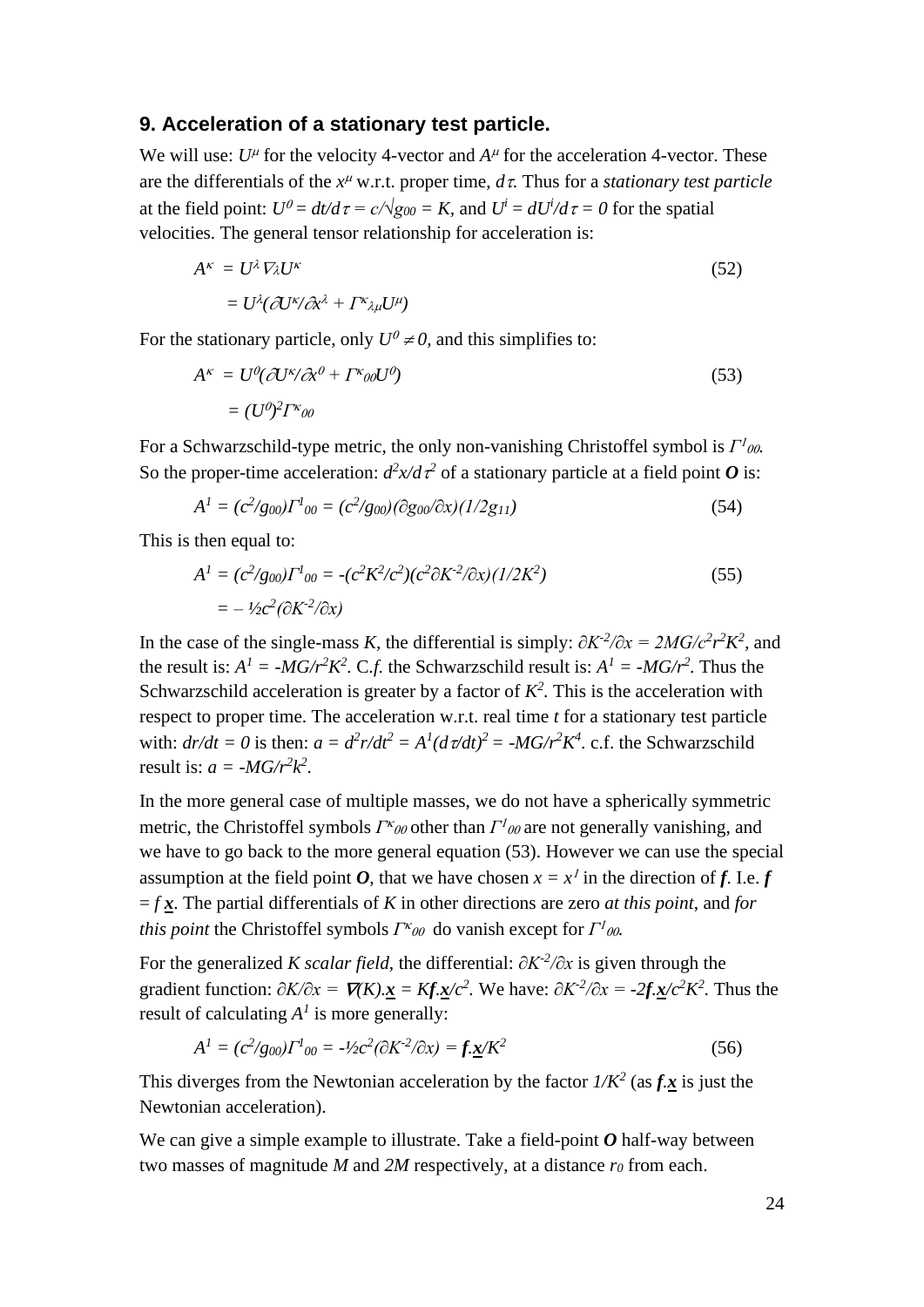

**Fig. 8**. Field point halfway between two unequal masses.

The resultant Newtonian acceleration is towards the larger mass with:  $f = MG/r^2$ . The function  $K$  in  $x$  is:

$$
K = exp((G/c2)(2M/(r_0-x)+M/(r_0+x))
$$
\n(57)

The magnitude at the field point, where  $x = 0$ , is simply:  $K = exp((G/c^2)(3M/r_0))$ . However notice the signs of the variable *x* are different in the two denominators in *K,*  so when we differentiate we get:

$$
\partial K/\partial x = ((G/c^2)(2M/(r_0-x)^2) - (G/c^2)(M/(r_0+x)^2))K\tag{58}
$$

The value at the field point where  $x = 0$  is:  $\partial K / \partial x_{x=0} = (GM/c^2 r_0)^2 K = K f/c^2$ . And this is what should give the correct acceleration.

(56) is not a general expression for *K* of course, because it does not show the general dependence on the other two coordinates, *y* and *z.* The general expression is rather given by defining radial distance variables:

$$
r_{(1)} = \sqrt{((r_0 + x)^2 + y^2 + z^2)}, \ r_{(2)} = \sqrt{((r_0 - x)^2 + y^2 + z^2)}
$$
\n(59)

and then writing:

$$
K = exp((G/c2)(M/r(1) + 2M/r(2)))
$$
\n(60)

When we differentiate this w.r.t. *x*, *y* and *z* we get the same result.<sup>12</sup> We conclude this discussion of a static superposition principle for K-gravity here.

Of course it is a further problem to generalize for *dynamic systems.* Source masses in motion must be treated as retarded sources, like moving electric charges in electrodynamics. This is beyond the scope here. This development is primarily meant to justify raising the question of the empirical difference between (1) and (2), by showing that it has a plausible generalization to a more general theory for multiple masses, with the general character of a natural law.

There may be various choices to fully generalize it, but there is a clear path to empirically testing it. We do not have to establish a full theory for this. This was also the situation when GTR was first developed: it was subject to tests against Newtonian

<sup>&</sup>lt;sup>12</sup> The result is that because we have chosen  $\boldsymbol{x}$  in the direction  $\boldsymbol{f}$  at the field point **O**, only the differential w.r.t. x is non-zero at that point. This is why the matrix is diagonal at the point **O** in this coordinate system. However when we have multiple masses, the differentials in all directions are involved.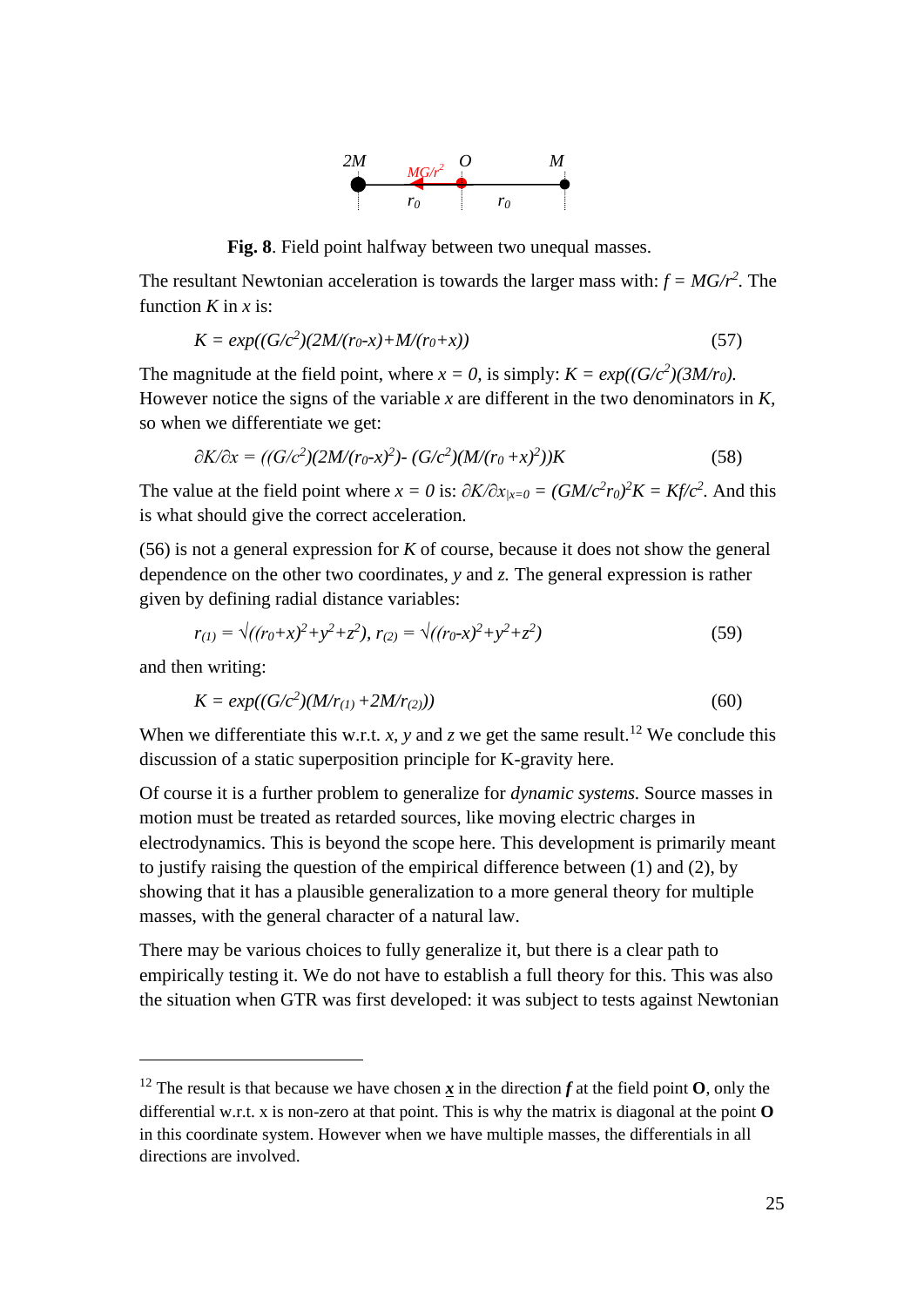gravity without fully understanding its theoretical implications. Similarly, K-gravity may be immediately tested against Schwarzschild gravity.

Before we move on to empirical tests, we note one more important theoretical point, which helps to motivate the concept.

# Part 3. Testing K-gravity empirically.

## **10. Empirical tests.**

We now consider how K-gravity compares empirically against Schwarzschild gravity. The main testing domain is solar system gravity, with the sun acting as an approximately spherical central mass for the major gravitational effect.<sup>13</sup> This is a weak gravity domain, and the two metrics (1) and (2) give very similar predictions for this, because (a) the functional form of the metrics are very similar, predicting very similar qualitative effects in weak gravity, and (b) *k* and *K* are very close in these weak fields, giving very similar quantitative effects. The critical term: *MG/c<sup>2</sup> r* is about  $10^{-8}$  for the gravity of the sun at roughly 1 AU.<sup>14</sup> Hence the terms *k* and *K* from the sun for inner planetary orbits typically differ by about:  $(k - K) \approx (MG/c^2 r)^2 \approx 10^{-16}$ . This is not directly detectible in itself. Rather, the key difference is for *accelerations* of slow-moving bodies, which differ by the factor:  $K^2 \approx 1 + 2MG/c^2r$ .

Accelerations by the sun at orbits around 1 AU calculated with the Schwarzschild solution will be about  $1+10^{-8}$  times larger than those calculated using K-gravity using the same  $M_{sun}/r$ . The accuracy to which we can measure  $M_{sun}G$  is a critical limiting factor for testing this.<sup>15</sup> The relative uncertainty in  $M_{sun}G$  is currently claimed to be around  $10^{-11}$  [Pitjeva, 2015]. This precision would make predicted differences wellmeasurable in principle. However this accuracy is obtained from averaging over hundreds of thousands of measurements of planets and space probes *at different orbits,* taken over decades (Pitjeva 2015), and with averages *modelled on the assumption of ordinary GTR*. But to test K-gravity directly through accelerations we need precise measurements made at definite orbits. The relative error of 10-11 in *MsunG*  that is claimed for averaged results is not applicable, and measurement error in single experiments is much poorer than this.

<sup>&</sup>lt;sup>13</sup> There are implications for cosmology, galaxy or star formation, black holes, etc, but these cannot be used for direct tests. If K-gravity was directly confirmed it might be supported by further observations in these domains, but there is a lot of theory-dependant modelling required.

<sup>&</sup>lt;sup>14</sup> While  $MG/c^2r$  is only about  $7 \times 10^{-10}$  for the gravity of the Earth at the surface.

<sup>15</sup> The CODATA (2014) recommended value of the gravitational constant *G* alone has a relative uncertainty of  $4.7 \times 10^{-5}$ , which is poor. This is the uncertainty provided by laboratory-scale experiments, which cannot provide a test of K-gravity. Hence there is about the same error in estimates of solar or planetary masses. The accuracy of *MsunG* is much better; see Pitjeva (2015).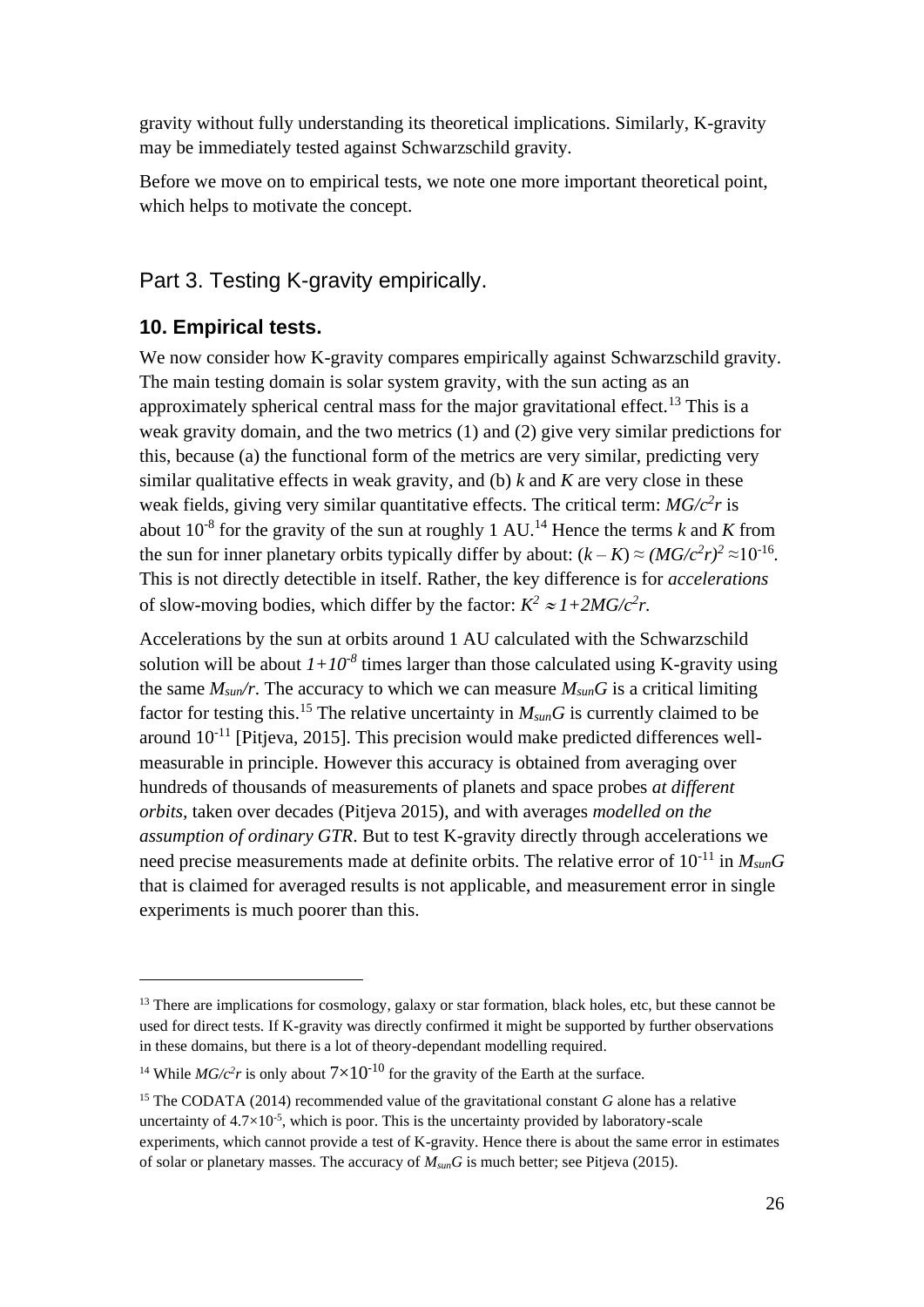And it is also not a simple matter of measuring acceleration at a single orbit: we have to compare measurements of acceleration *at two different orbits.* We need to investigate whether gravitational experiments at single orbits can be made sufficiently accurately to decide between the two theories.

Before we look at this, it should be emphasized that the classic tests of GTR against Newtonian gravity do not distinguish the Schwarzschild solution from K-gravity. The relativistic phenomena of K-gravity are *qualitatively* identical to those of Schwarzschild gravity in weak gravity: bending of light, gravitational red shift, time dilation and orbital precession all work almost identically.<sup>16</sup> These phenomenon represent distinctive *mechanisms* in GTR that are absent from Newtonian theory, and differentiate those two theories. But there are no such qualitative differences between Schwarzschild gravity and K-gravity in weak fields, there are only fine quantitative differences. No classic tests of Schwarzschild gravity against Newtonian gravity are sensitive enough to distinguish Schwarzschild gravity from K-gravity.

We are aware of only one set of observations which is potentially precise enough, viz. the Pioneer 11 spacecraft trajectories.<sup>17</sup> (This was reinforced by a similar anomaly in Pioneer 10, but the data is much weaker, although it confirmed an anomaly.) This initially promised to give a sensitive quantitative measurement of gravitational acceleration over a large radial trajectory. This appears to be the only direct measurement to date of sufficient precision to directly test between the two metrics.

If the Pioneer data had unambiguously confirmed Schwarzschild gravity, K-gravity would be rejected. But instead, famously, anomalies appeared in the Pioneer data, inconsistent with Schwarzschild gravity. In an earlier study<sup>18</sup> it was found that these anomalies are consistent with K-gravity. So at first it appeared to confirm K-gravity.

But this evidence is now weak, because the experiment is in doubt. NASA researchers and others spent many years searching for a conventional explanation, to reconcile with GTR. It was eventually claimed by the NASA-based study [Turyshev*,* 2012] that the anomalies are due to anisotropic radiation from the spacecraft. Probably most GTR theorists accept this since it confirms their expectations.

But this proposed explanation is complicated, theoretical, and untested. There is no independent confirmation or experimental replication to prove the cause. It is proposed that a new experiment is the only way to decisively test the matter. First however we look briefly at the basic concept of testing the theories through measurement of accelerations, and then point out the most practical method.

<sup>&</sup>lt;sup>16</sup> In strong fields the theories diverge, e.g. there is no event horizon in K-gravity. But there is no experimental confirmation of the existence of the Schwarzschild black hole event horizon yet.

<sup>17</sup> E.g. [Musser, 1998], [Mbelek, 2004] [Trencevski, 2004], [Ranada, 2004 a,b], [Nieto, 2004].

<sup>18</sup> Unpublished preprint, 2005.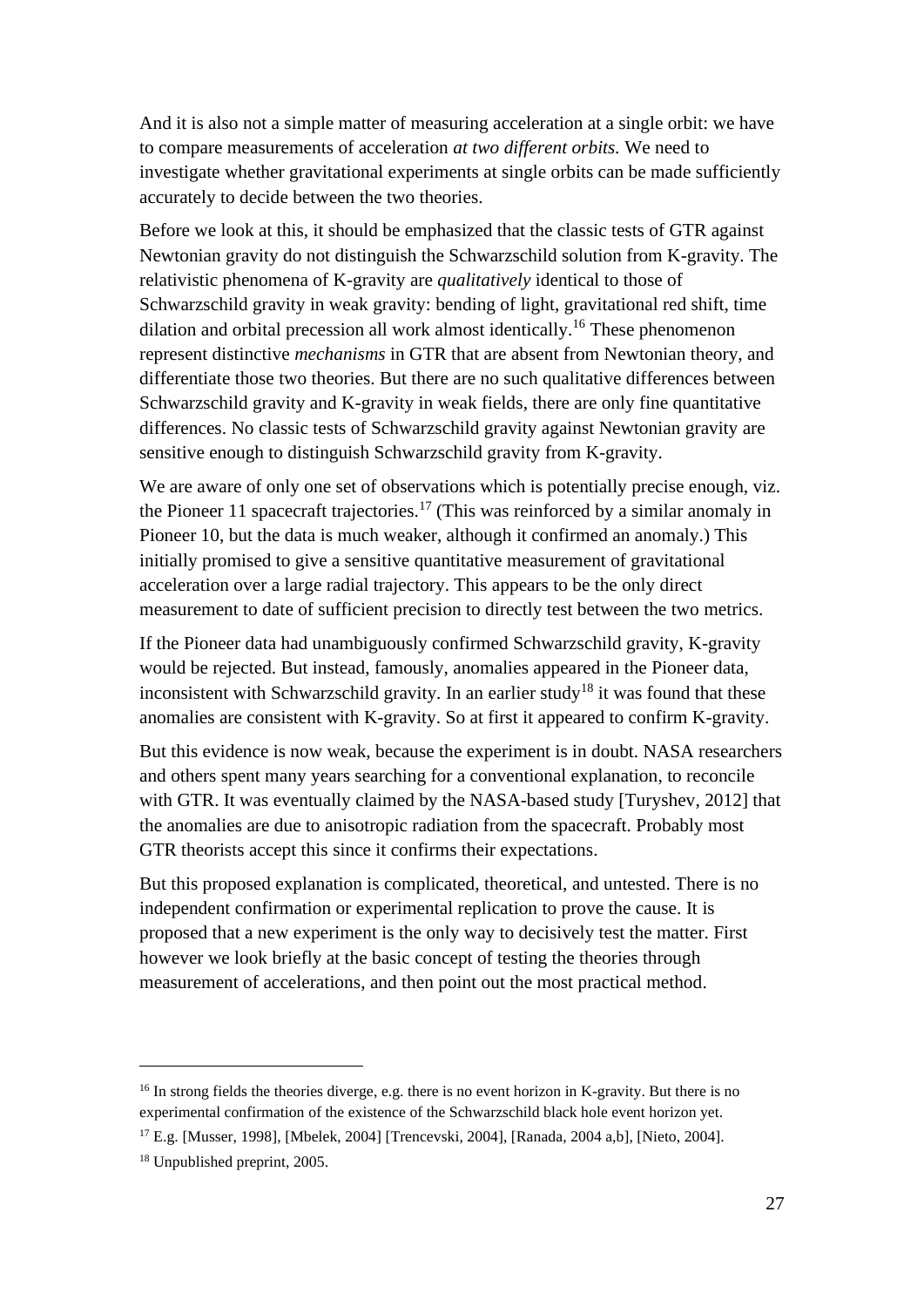## **11. Acceleration differences.**

The conceptual starting point is that the predicted difference in accelerations, for slowly moving test particles in weak gravity, is  $K^2$ . For Earth orbit (1 AU),  $K^2$  is about  $1+10^{-8}$ . For Saturn orbit (10 AU), it is reduced to about  $1+10^{-9}$ .<sup>19</sup>

Now for experiments *at a fixed orbit,* adopting K-gravity instead of Schwarzschild gravity is essentially the same as recalibrating the estimated magnitude of *MsunG* for the sun by the factor  $K^2$  at that orbit. Testability at first sight seems to depend upon whether acceleration measurements are made accurately enough to detect the difference between  $M_{sun}G$  and  $M_{sun}GK^2$ . But measuring absolute accelerations at one orbit is no good because these are what we use to *determine MsunG* in the first place using the assumption of the Schwarzschild metric. Any such observation at a single orbit is equally consistent with K-gravity: we would just recalibrate *MsunG* by the factor *K 2* . Instead we must compare *accelerations across different orbits.<sup>20</sup>* This point is critical and needs a brief analysis.

 $M_{sun}$ *G* can be measured quite accurately, currently to an uncertainty of around 10<sup>-9</sup> -10-10 , using space probes *at a single orbit* (over a period of several orbits, i.e. several years for 1 AU).<sup>21</sup> So it might seem a difference of  $K^2$  could be immediately detected in absolute accelerations. But to repeat the point above, this is wrong. *MsunG* at a single orbit may be calculated from measuring *acceleration* (of orbiting bodies or space probes), and then using the assumption of Schwarzschild gravity to infer *MsunG*. But if we assumed K-gravity instead, we would just infer that  $M_{sun}G$  is larger by  $K^2$ , using *K* for the orbit where we measured the acceleration. Note because K-gravity is weaker, we infer a *larger MsunG* from the same observed acceleration. *MsunG* inferred from Schwarzschild gravity from a single orbit will correspond by definition to *MsunGK<sup>2</sup>* inferred from K-gravity.

To use acceleration measurements, we need to measure accelerations at two different orbits, and compare their values. Suppose we first determine (proper) *accelerations:*   $M_{sun}G/r_1^2$  and  $M_{sun}G/r_2^2$  at two different orbits, using the assumption of Schwarzschild gravity to infer *MsunG* in both cases. Their difference is:

$$
\Delta_N = (M_{sun} G/r_1^2 - M_{sun} G/r_2^2) = (M_{sun} G)(1/r_1^2 - 1/r_2^2)
$$
\n(61)

We can measure this accurately to the sum of relative uncertainties in the terms. This uncertainty involves the *r* terms as well as *MsunG*. Let us define this uncertainty (to one standard error) as:  $\pm \varepsilon M_{sun} G / r_l^2$ . Now this depends on the measurements at both orbits. If we do a very careful measurement at a primary orbit *r<sup>1</sup>* we may get a small

<sup>&</sup>lt;sup>19</sup> Note accelerations can be measured directly by tracking positions, in the case of space-craft, or from orbital periods and radius, in the case of orbiting bodies.

 $20$  The same applies to time dilation or red shift effects, but red shift effects are measured to relative error of only about 10<sup>-6</sup> [Will 2014 p.13-15] and are not sensitive enough. Measurement of the precession of the perihelion of Mercury is less accurate again.

<sup>21</sup> [Hofmann, 2018], [Pavlov, 2016], [Pitjeva, 2015].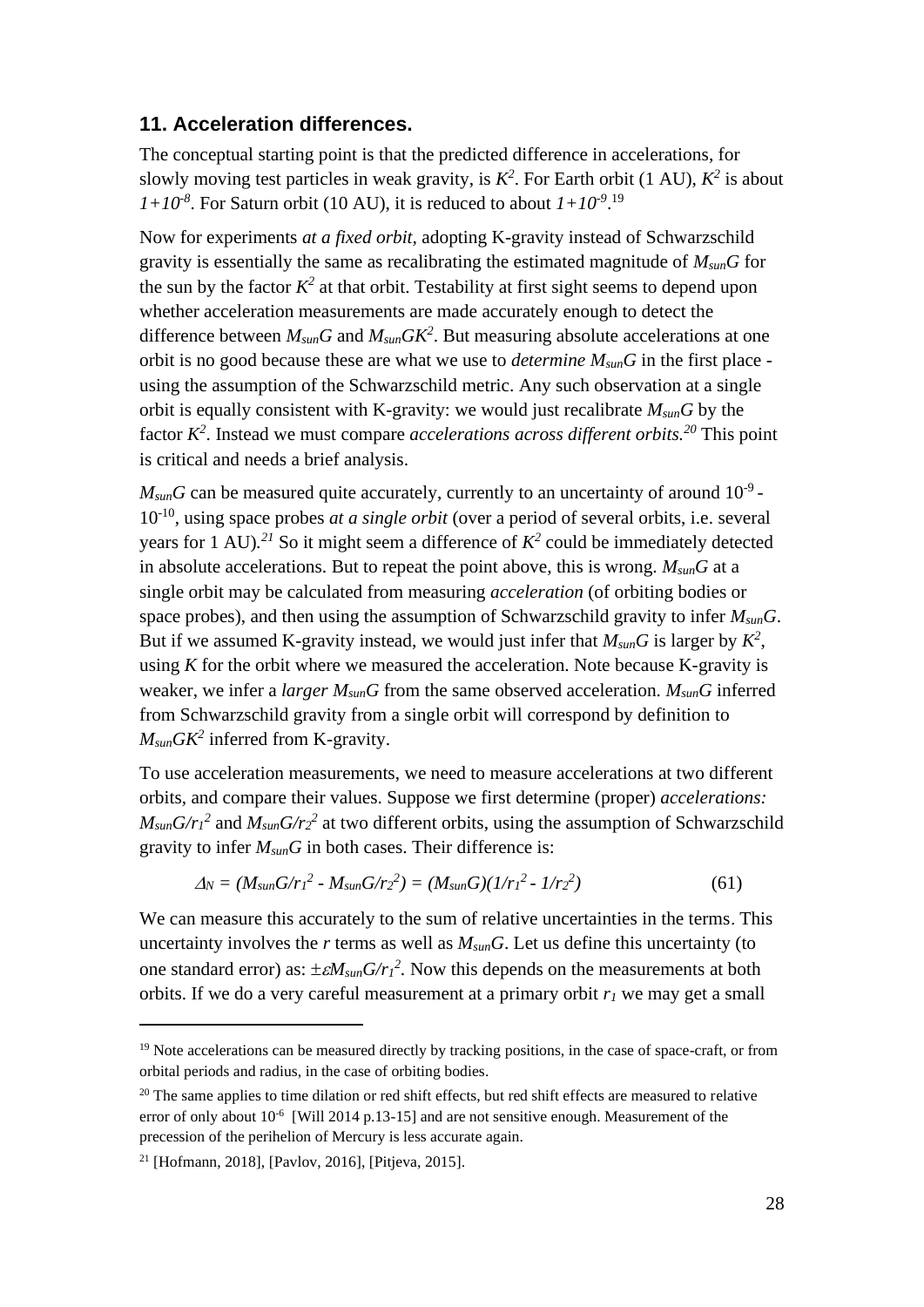error, but for a good comparison we need a similarly careful measurement at *r<sup>2</sup>* and as we see next, we need *r<sup>2</sup>* to be in a suitable range to maximize the differences.

To see the predictions of K-gravity, we can *recalibrate*  $M_{sun}G$  to the value:  $M_{sun}GK_1^2$ at  $r_1$ , and then use this value for  $M_{sun}G$  at  $r_2$ . The accelerations predicted by K-gravity will then be very close to:  $M_{sun} G K_1^2 / r_1^2 K_1^2 = M_{sun} G / r_1^2$  and  $M_{sun} G K_1^2 / K_2^2 r_2^2$ . Their difference will then be predicted as:

$$
\Delta_K = (M_{sun} G/r_1^2 - M_{sun} G K_1^2 / K_2^2 r_2^2) = (M_{sun} G)(1/r_1^2 - K_1^2 / K_2^2 r_2^2) \tag{62}
$$

Expanding the *K* term, this is approximately:

$$
\Delta_K \approx (M_{sun}G)(1/r_1^2 - 1/r_2^2 - (1/r_2^2)(2M_{sun}G/c^2)(1/r_1 - 1/r_2))
$$
\n(63)

Then the absolute difference:  $\Delta_K$  -  $\Delta_N$  is:

$$
\Delta_K - \Delta_N = -(M_{sun}G)(1/r_2^2)(2M_{sun}G/c^2)(1/r_1 - 1/r_2)
$$
\n(64)

This is the difference between the two theories for the accelerations predicted at *r2*. Define  $\sigma = r_1/r_2$ , so this is:

$$
\Delta_K - \Delta_N = -(M_{sun} G \sigma^2 / r_1^2) (2M_{sun} G / c^2 r_1) (1 - \sigma)
$$
\n(65)

Now we need to compare this magnitude to the error term:  $\pm \varepsilon M_{sun} G / r_I^2$ .

Dividing gives:

$$
(\Delta_K - \Delta_N) / (\varepsilon M_{sun} G / r_1^2) = -2 \sigma^2 (1 - \sigma) (M_{sun} G / c^2 r_1) (1 / \varepsilon)
$$
\n(66)

Effects become conclusively detectible when this is substantially greater than 1, say on the scale of 10.<sup>22</sup> Let us use this to define a *conclusively detectible limit* so:

$$
\sigma^2 (1-\sigma) (M_{sun} G/c^2 r_1) = \pm 10 \varepsilon
$$
 Conclusively detectible limit for  $\varepsilon$ .

Now we can put in approximate numbers, for  $r_1 = 1 \text{ AU}$  as:  $M_{sun} G/c^2 r_1 \approx 10^{-8}$ , so:

 $\epsilon \approx \pm \sigma^2 (1-\sigma) 10^{-9}$ 

This tells us the maximum limit of  $\varepsilon$  required at different choices of  $\sigma = r_1/r_2$  to achieve a clear detection of the K-gravity effect.

<sup>22</sup> Theoretically 4-5 standard errors is sufficient; but the likelihood of *systematic error* through miscalculation of small effects, like radiation pressure, dust collisions, planetary effects, solar asymmetry, which are larger in the inner solar system than at the 10-80 AU orbit of the Pioneer 11, means we need a much better precision to decisively confirm or disconfirm an effect.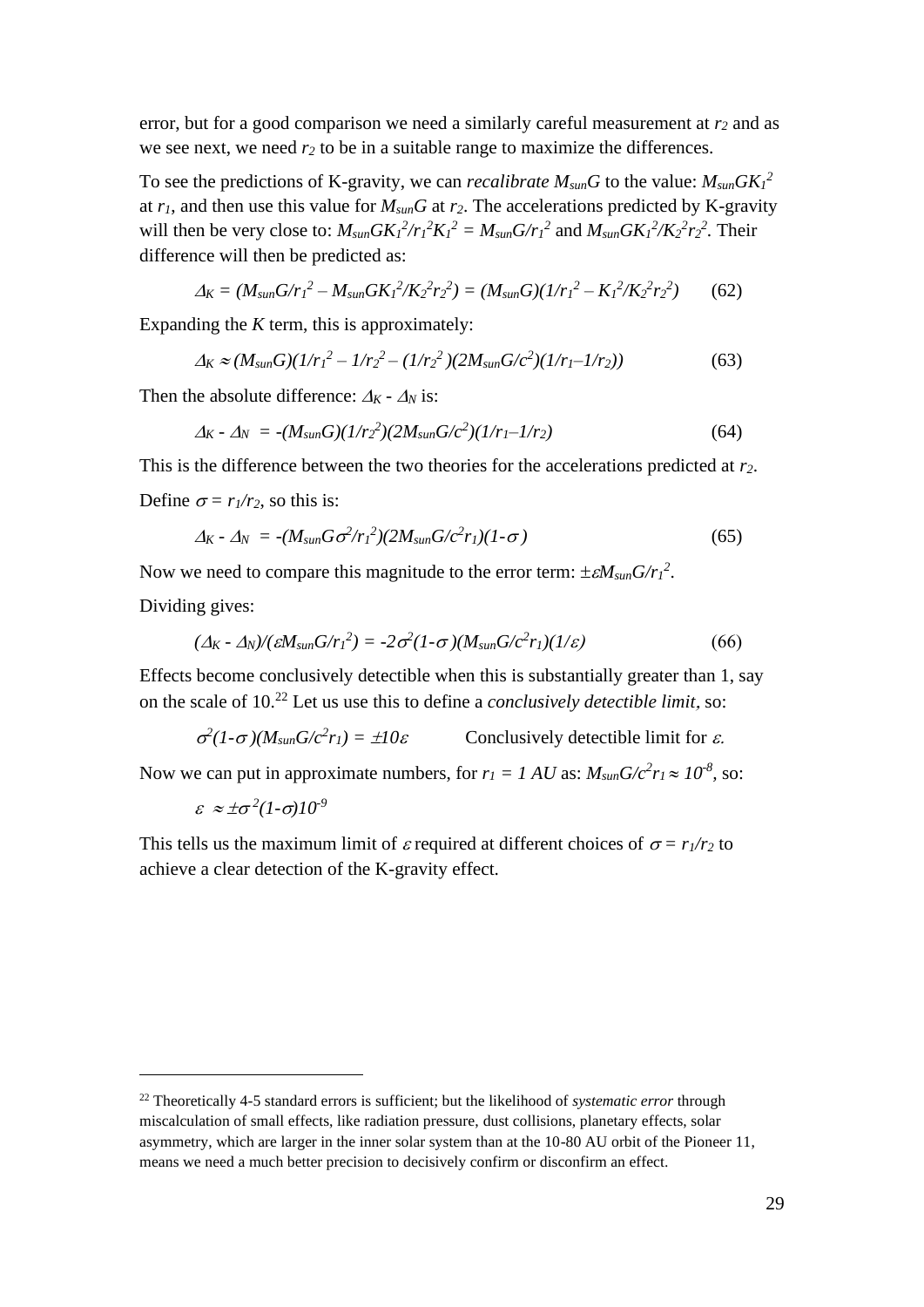

**Fig. 9.** Graph of  $\varepsilon$  against  $r_2/r_1$ , where the radii are two different orbits at which acceleration is measured.

This illustrates minimal precisions required in acceleration measurements to achieve experimental precision of the z-score  $= \pm 20$ , for a range of the second orbit radius. The best precision is found when  $r_2/r_1$  is 1.5. (Or inversely, 0.66). I.e. assuming the closest orbit is at  $r_1 = 1$  AU, the second orbit would need to be around 1.5 AU for the most sensitive experiment. Orbits from about  $1.3 - 2.5$  AU will be good enough if we can achieve relative measurement error better than about  $10^{-10}$  for the acceleration measurements at both orbits. Note this error must include compensation terms for forces other than the solar gravity component, e.g. solar radiation, solar wind, dust or small particle collisions, planetary tugs, possible EM forces, oblateness of the sun, and velocity of the probe, as well as measurement error of *r* itself, and the period.

Since relative measurement error of  $10^{-10}$  is about the present limit for measuring accelerations of space probes, it is possible for this experiment to be done, but it would take many years. Data for such a test is not available from previous experiments. It requires high-precision measurements at two appropriate distances from the sun, but these have not been done. (Without a theory to test GTR against there is no way to guess the appropriate distances for such an experiment.) There is no indication that any analysis of data from gravitational experiments has been undertaken to test this. Any inconsistencies present in current gravitational data that might confirm K-gravity have gone unexplained. Current analyses do not envisage a possibility like K-gravity, where the gravitational field *changes shape significantly compared to Schwarzschild gravity with radial distance.<sup>23</sup>*

<sup>&</sup>lt;sup>23</sup> Variations conceived in the framework of the Paramistised Post-Newtonian formalism, e.g. [Will, 2014] do not allow for such differences, and neither do popular alternative theories of gravity.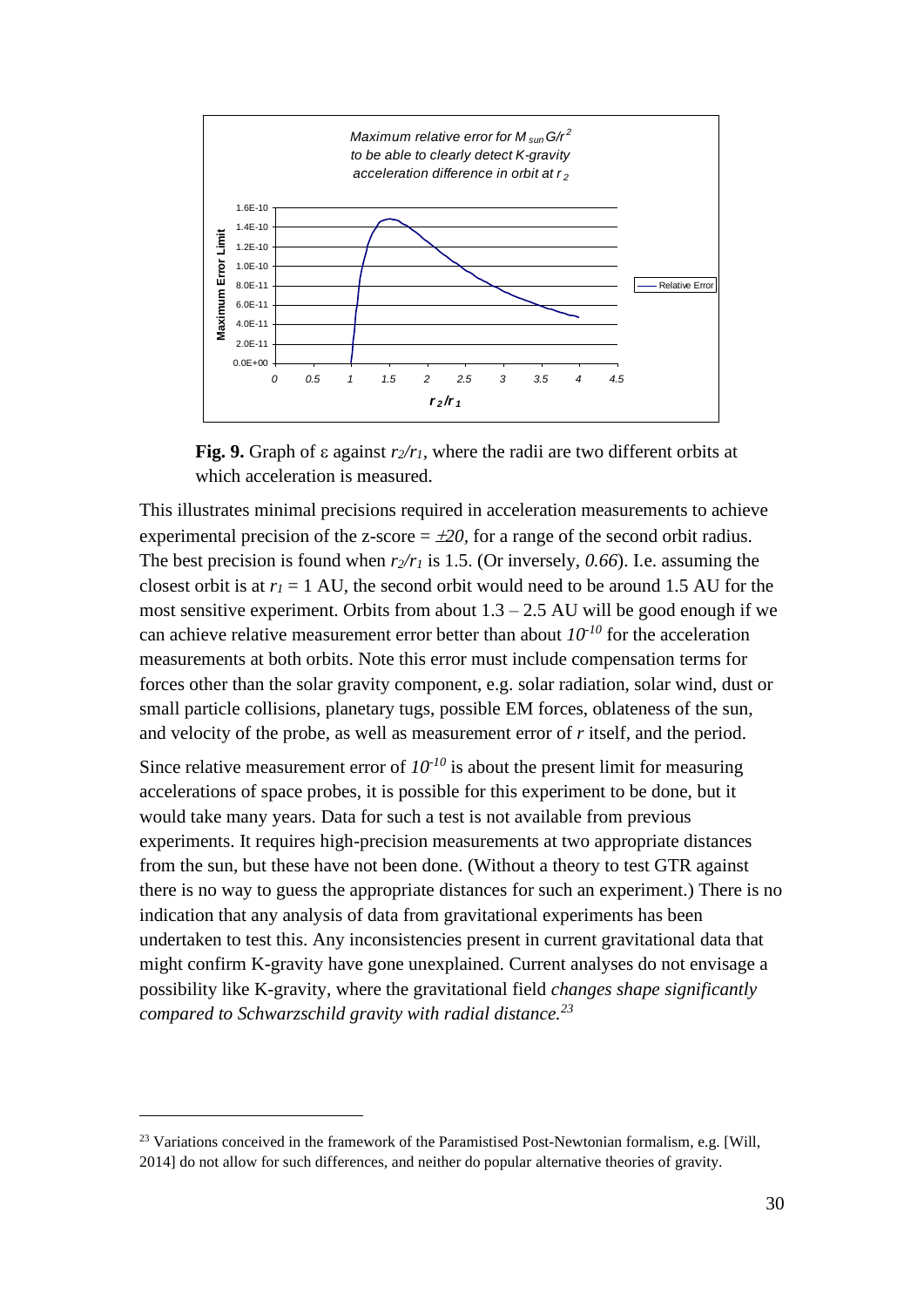## **12. A practical experiment.**

There is a much better way to do the experiment than by measuring accelerations directly at two orbits; viz. by carefully observing the trajectory of a probe in radial free-fall. The optimal experiment is a probe launched at an optimal speed, that sees it traveling radially from Earth to about Jupiter orbit, over several years. Such an experiment has not been done. The tracking of the Pioneer spacecraft at more distant orbits (traveling from around 10 AU to 80 AU) provided a similar experiment in principle. However the Pioneer test is far from optimal: it is in much weaker gravity, and the speed is not optimal. But as far we know this is the only data of sufficient precision available to potentially test the hypothesis of K-gravity.

Note there are two reasons the Pioneer experiment provides a more accurate test of acceleration than any space-craft experiments at closer orbits. First it was taken over a long period of time (several decades), so that small differences in acceleration accumulate. Second, it involves a free-fall trajectory over a substantial range of *r,*  from about 10 AU (when the spacecraft left Saturn's orbit) to around 80 AU. This second point is most important. The functions *K* and *k* which determine accelerations *change shape over changes of r.* It is easier to detect the predicted anomalies in radial trajectories observed over an appropriate range of *r* than to detect differences in absolute accelerations measured at two orbits directly.

This also leads to a critical realization when analyzing the effects on radial trajectories. Because K gravity is *weaker* than Schwarzschild gravity, for the same assumed *MsunG/r*, we intuitively expect it to predict that probes traveling in free-fall outwards to large *r* will travel *faster* under the K-gravity metric*.* "*The Pioneers have been slowing down faster than predicted … some tiny extra force … must be acting on the probes, braking their outward motion."* [Musser 1998]. This is true if the cause of slowing was a non-gravitational force. But if the cause is a modified form of gravity, the opposite is the case: a weaker rather than stronger gravity is required. This is because *MsunG/r* is initially *calibrated* from the inner solar system, on the assumption of Schwarzschild gravity, and from the point of view of K-gravity this leads us to *underestimate* the magnitude of  $M_{sun}G/r$  (by  $1/K^2$ ). If K-gravity is correct, then we should *increase* the conventional magnitude of  $M_{sun}G/r$  by this factor, i.e.  $K^2$ . In weak gravity, the differences between *K* and *k* are very small, and we will get almost the right acceleration predictions for K-gravity from the conventional Schwarzschild analysis - but by applying it with the larger value:  $M_{sun} G K^2/r$  instead of  $M_{sun} G/r$ . This is what we saw in the analysis above.

So if K-gravity is correct, we should notice the spacecraft slowing down more than expected on the basis of the Schwarzschild solution. There should be an increasing delay in the expected position, exactly as first observed with the Pioneer spacecraft. Anomalies of about a 16 seconds delay in the expected journey to around 80 AU appeared, and we found a similar magnitude of difference (predicting about 12 - 18 seconds delay, the range due to uncertainties in parameters).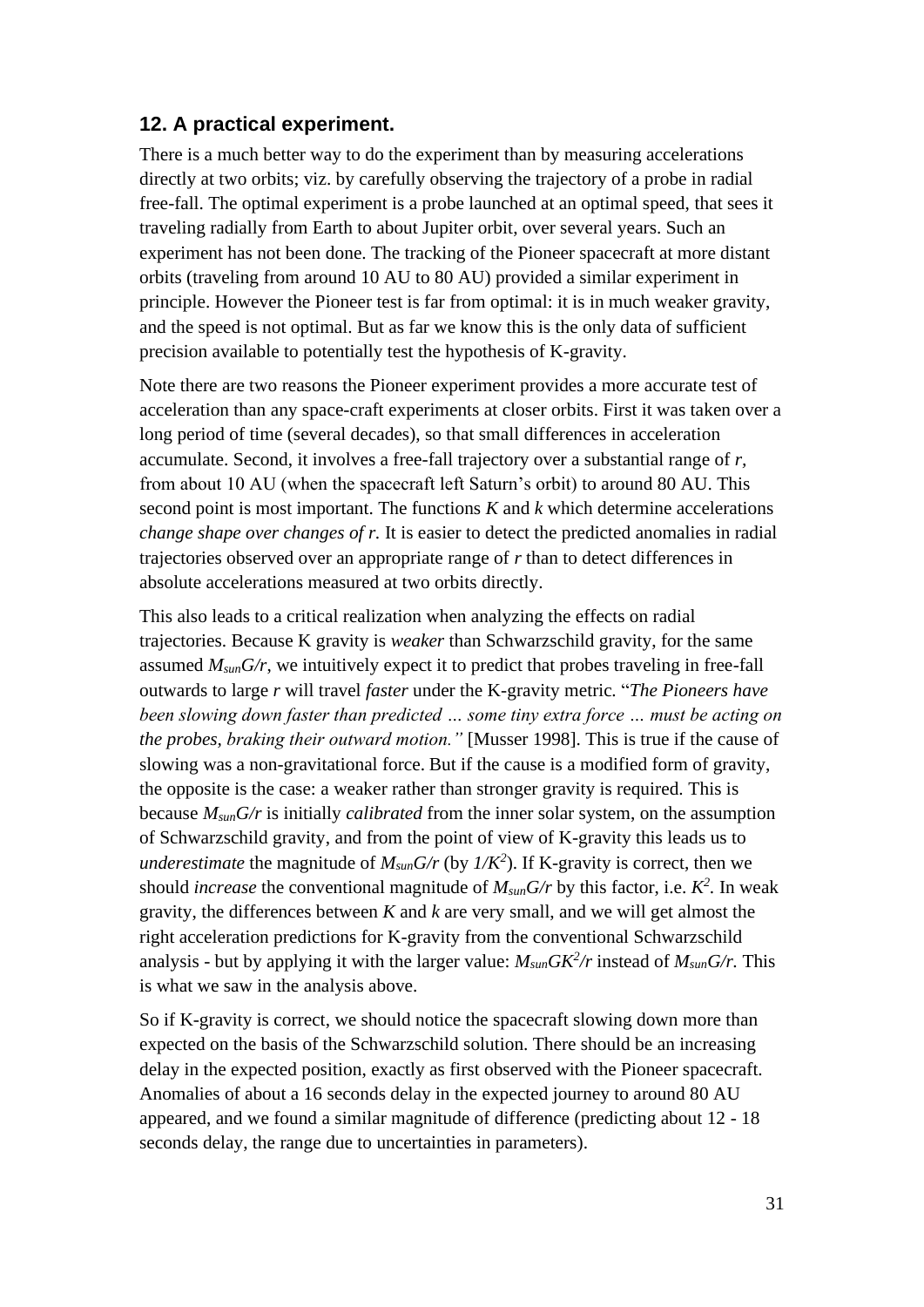However as mentioned above, the Pioneer evidence has subsequently become unclear. Turyshev *et alia* [2012] claim a faint source of anisotropic heat radiation from the Pioneer spacecraft is the cause of slowing. But if such a tiny factor is able to be overlooked for 20-30 years, who knows if there are further tiny factors also overlooked? Tiny effects are amplified over a long period of time, and there are multiple possible effects to calculate, e.g. radiation and particle pressure from the sun, small planetary pulls, 'dark matter', heat anisotropy, dust collisions, so-called 'framedragging' effects, possible tiny EM forces, and even the Hubble expansion of the universe are on roughly the same scale. The upshot is that the analysis of the Pioneer trajectories is vulnerable to too many possible uncertainties which are *precisely in the magnitude of anomalies predicted by K-gravity* to provide any conclusive test of Kgravity or confirmation of GTR.

Experimental replication would be the only real way to resolve the question of the Pioneer anomalies. But replication of the original experiment is not feasible. However we do not have to replicate experiments exactly*:* we replicate to test for possible alternative *causes* of phenomenon. This is where having an alternative theory to test against is necessary. It lets us design variations of the original experiment, calculated to enhance anomalous effects on the hypothesis of a specific alternative cause.

A decisive experiment to test K-gravity, and simultaneously try to replicate the Pioneer phenomenon on the hypothesis that K-gravity, may be done in a timeframe of around 3-4 years, by precisely tracking a probe in free-fall traveling from roughly Earth to Jupiter orbit. The speed is optimized to amplify the anomaly predicted by Kgravity. This is a more efficient and robust experiment than trying to measure accelerations of probes at orbits of 1 AU and 1.5 AU to high precision. Calculation of optimal initial trajectory speeds and predicted effect can be easily obtained using the basic theory above.

### **13. Summary.**

The *K-*metric is the analytic continuation of the Schwarzschild metric, and is a consistent solution in ordinary GTR, for a mass-density extending indefinitely with spherical symmetry. Such distributions of *matter* do not form in the real world, but it appears as a natural type of solution for an alternative GTR-type theory. The main argument is that this should be regarded as a real possibility, and tested empirically. The metric in the context of GTR requires us to distinguish the point-like *inertial center of mass* from a distributed *gravitational mass*. This is somewhat analogous to quantum mechanics, where classical point-particles become spatially extended waves. Opinions will differ over whether this is a plausible concept. But unless it is shown to be positively inconsistent (e.g. by failing to have consistent definitions of momentum or energy), it cannot be decided by theoretical principles alone. It has such similar solutions to the standard theory that they can barely be distinguished. And it has strong symmetries of its own, although they will ultimately differ from the current theory. Theoretical intuitions are useful heuristic guides to theory development, and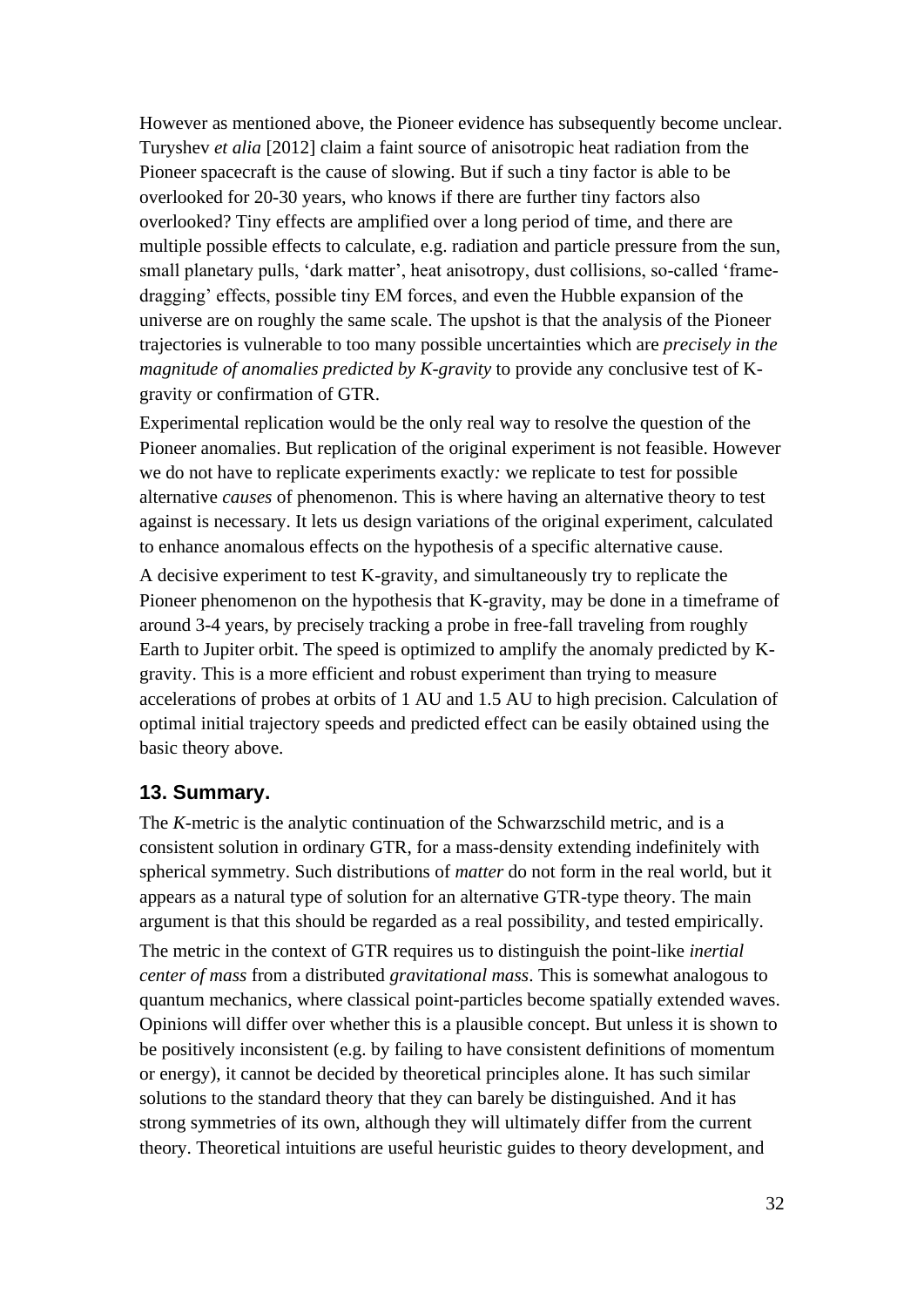theorists become highly attached to their favored "symmetry principles". Theorists often take the success of theories to *prove their symmetries* as general principles of nature. But we cannot decide such matters by arguing about the symmetries we prefer. Only empirical tests can decide objectively between two similar such theories.

There is also a motivation today to look for *alternatives* to ordinary GTR, and a strong suspicion that it will have to be modified in some way, because of its inconsistency with quantum mechanics, as reflected in the failure to find a unified theory. Something must change in either GTR or QM, or more likely in both, to allow a unified theory. GTR also has difficulties with singularities or discontinuities. Kgravity removes the event horizon singularity (a discontinuity), and it provides alternatives to deal with the central singularity. We also note that it only appears viable in a closed finite universe, although we did not discuss that here. When applied to a finite universe, it also leads to distinctive differences with standard cosmology – but in areas that are fraught with anomalies, so this is difficult to evaluate. But it has very significant implications beyond gravity alone.

Although the K-metric is quite different to the Schwarzschild metric, the difference does not appear to be empirically decidable from current experimental data. This may be surprising to those who think GTR is so well confirmed that there is now little possibility of it failing. But it is a mistake to think we can simply confirm a general theory like GTR *in isolation,* by doing more and more precise measurements. We cannot test a theory *unless we have some idea of where it might fail.* We have to test theories against *alternative theories* that predict precise differences that we might expect. Ordinary GTR has never been tested against K-gravity, and at present there is no way to tell which is empirically correct.

K-gravity can be tested with a fairly simple solar system experiment. This represents perhaps *the largest plausible divergence from ordinary GTR* that remains untested at present. A test would set a new limit to the accuracy of GTR. This also falls outside the main program for testing GTR, through the *parameterized post-Newtonian formalism.* ([Will, 2014]). The PPN is a model of variations of GTR, and includes tests of some well-known theories, e.g. Brans–Dicke theory, string theory or quantum loop gravity; but nothing as radical as the *K-metric*. Such a test might reject Kgravity, and confirm a new limit of the accuracy for GTR; or it might confirm Kgravity, and force us to reconstruct the fundamental theory; or it might contradict both, and reveal something quite unexpected again.

To conclude, referring to the quotation from Einstein at the start, GTR is a freakishly accurate theory, and this leads many physicists to conclude that it is irrevocable; but there may be more theoretical possibilities than first appears possible. We should distinguish the *metric theory,* which appears robust as a general description of motion once we have obtained a metric tensor, from the connection to the *stress-energy tensor* proposed in Einstein's equation, which may have an alternative model at a more fundamental level.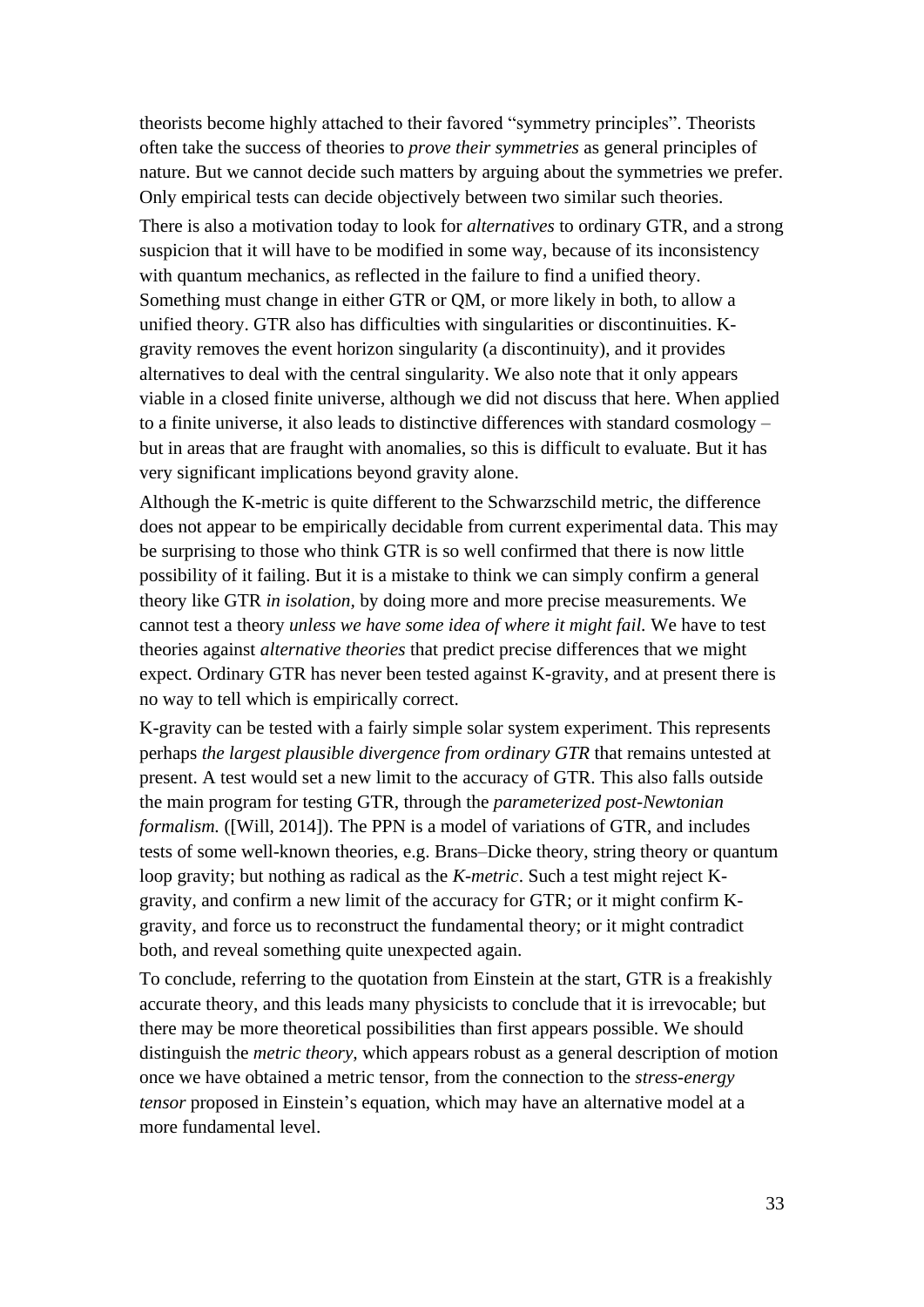## **Statements and declarations. Competing interests.**

There are no competing interests. No funding was obtained for this study.

## **Acknowledgements.**

None.

## **References.**

- 1. Birkhoff, G. D. 1923. Relativity and Modern Physics. Cambridge, Massachusetts: Harvard University Press. LCCN 23008297.
- 2. CODATA 2014 Data Science Journal CODATA, The Committee on Data for Science and Technology.
- 3. Deser, S and Franklin, J (2005). "Schwarzschild and Birkhoff a la Weyl". American Journal of Physics. 73 (3): 261–264. arXiv:gr-qc/0408067. Bibcode:2005AmJPh..73..261D. doi:10.1119/1.1830505.
- 4. Einstein, Albert. 1919. "What Is The Theory Of Relativity?" http://germanhistorydocs.ghi-dc.org/pdf/eng/EDU\_Einstein\_ENGLISH.pdf
- 5. Hofmann, F. and Müller, J. 2018. "Relativistic tests with lunar laser ranging". Class. Quantum Grav, 35, 3.
- 6. Jebsen, J.T. 2005. On the general spherically symmetric solutions of Einstein's gravitational equations in vacuo. *Gen Relativ Gravit* **37,** 2253–2259 (2005). https://doi.org/10.1007/s10714-005-0168-y
- 7. Jebsen, J.T. 1921. Uber die allgemeinen kugelsymmetrischen Lösungen der Einsteinschen Gravitationsgleichungen im Vakuum, Arkiv för matematik, astronomi och fysik, 15 (18), 1 - 9 (1921).
- 8. Kay, David C. 1976. Theory and Problems of Tensor Calculus. MsGraw-Hill.
- 9. Kobayashi, S. and K. Nomizu. 1963. Foundations of Differential Geometry. Wiley.
- 10. Landau, Lev D. and Lifshitz, Evgeny M. 1975. *Course on Theoretical Physics Vol. 2: The Classical Theory of Fields*. Butterworth-Heinemann.
- 11. Lehmkuhl, Dennis. 2011. "Mass-Energy-Momentum in General Relativity. Only there because of Spacetime?" BJPS 62(3). https://doi.org/10.1093/bjps/axr003.
- 12. Mbelek, J.P. and M. Michalski, 2004. "Can conventional forces really explain the anomalous acceleration of Pioneer 10/11?". Int.J.Mod.Phys. D13 (2004) 865-870. http://arxiv.org preprint gr-qc/0310088.
- 13. Misner, C.W., Thorne, K., Wheeler, J.A. 1973. *Gravitation.* W.H. Freeman.
- 14. Musser, George. 1998. "Pioneering Gas Leak?", *Scientific American,*  December 1998, pp.12-13.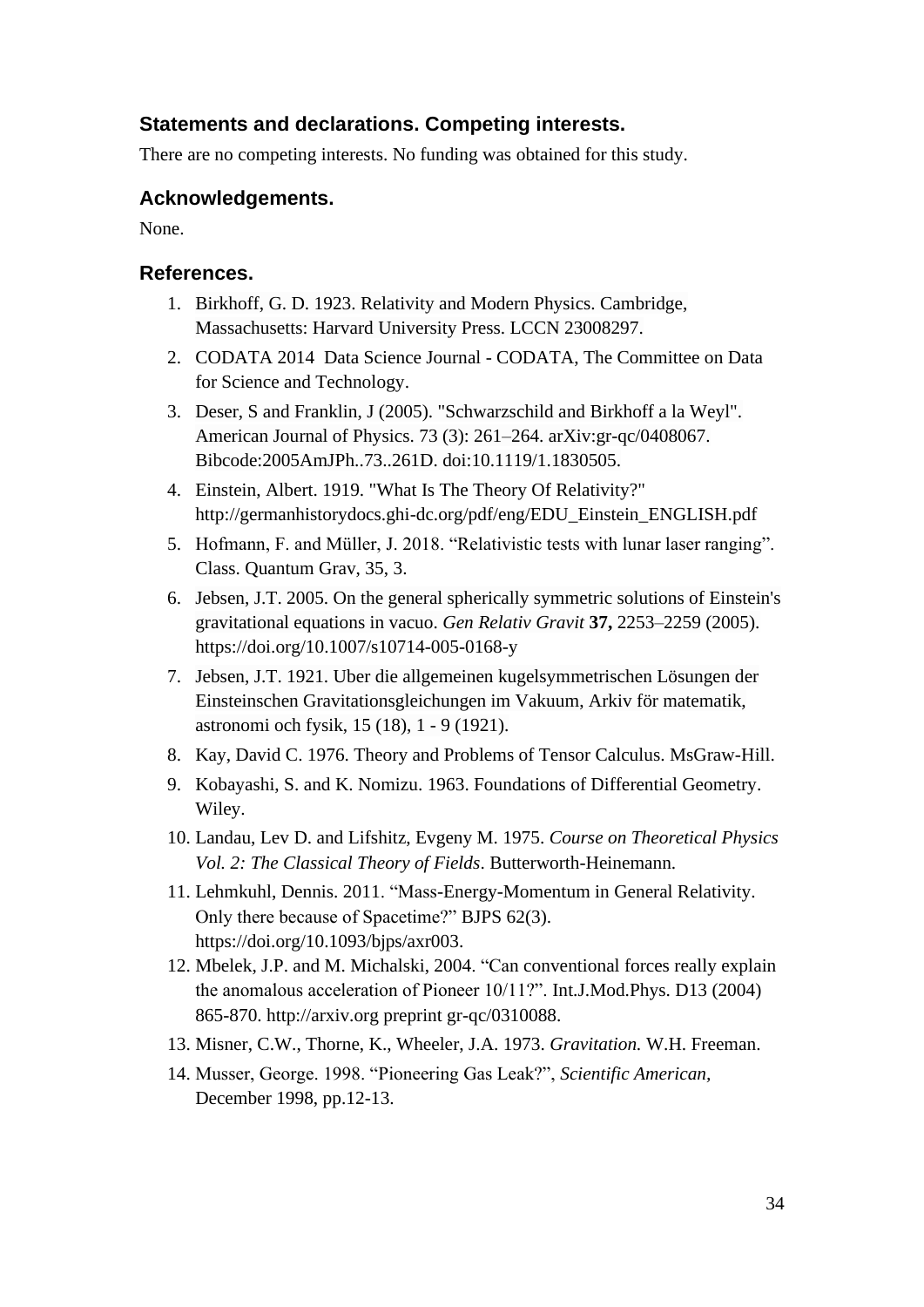- 15. Nieto, Michael Martin and Slava G. Turyshev, 2004. "Finding the Origin of the Pioneer Anomaly." Class.Quant.Grav.21:4005-4024,2004. http://arxiv.org preprint gr-qc/0308017.
- 16. Noerdlinger, Peter D. 2004/2008. "Solar mass loss, the Astronomical Unit, and the scale of the Solar System." https://arxiv.org/abs/0801.3807v1.
- 17. Oas, Gary. 2014 "Full derivation of the Schwarzchild solution". https://web.stanford.edu/~oas/SI/SRGR/notes/SchwarzschildSolution.pdf
- 18. Palle, Davor. 2005. "On the anomalous acceleration in the solar system." Acta Phys.Slov. 55 (2005) 237. http://arxiv.org preprint astro-ph/0402304.
- 19. Pavlov, D.A., Williams, J.G. & Suvorkin, V.V. 2016. "Determining parameters of Moon's orbital and rotational motion from LLR observations using GRAIL and IERS-recommended models." Celest Mech Dyn Astr 126, 61–88 (2016). https://doi.org/10.1007/s10569-016-9712-1.
- 20. Pitjeva, E.V. 2015. "Determination of the Value of the Heliocentric Gravitational Constant from Modern Observations of Planets and Spacecraft." *Journal of Physical and Chemical Reference Data* **44**, 031210 (2015).
- 21. Ranada Antonio F. 2004 (a). "Pioneer acceleration and variation of light speed: experimental situation". http://arxiv.org preprint gr-qc/0402120.
- 22. Ranada Antonio F. 2004 (b). "On the Pioneer acceleration as light acceleration." http://arxiv.org preprint gr-qc/0403013.
- 23. Schwarzschild, K. (1916). English translation: Antoci, S., Loinger, A. 1999. "On the gravitational field of a mass point according to Einstein's theory". arXiv:physics/9905030.
- 24. Spivak, Michael. 1979. A Comprehensible Introduction to Differential Geometry. Publish or Perish.
- 25. Suvorov, A.G. 2021. A family of solutions to the inverse problem in gravitation: building a theory around a metric. *Gen Relativ Gravit* **53,** 6 (2021). https://doi.org/10.1007/s10714-020-02779-8
- *26.* Turyshev, S. G.; Toth, V. T.; Kinsella, G.; Lee, S.-C.; Lok, S. M.; Ellis, J. 2012. "Support for the Thermal Origin of the Pioneer Anomaly". *Physical Review Letters. 108 (24): 241101.* arXiv*:*1204.2507*.*
- 27. Trencevski, Kostadin (Ed). 2004. "Hubble red shift and the anomalous acceleration of Pioneer 10 and 11". http://arxiv.org preprint gr-qc/0402024.
- 28. Vojinovic, Marko, 2010. "Schwarzschild Solution in General Relativity." http://gfm.cii.fc.ul.pt/events/lecture\_series/general\_relativity/gfmgeneral\_relativity-lecture4.pdf
- 29. Wald, Robert M. 1984. *General Relativity*. University of Chicago Press.
- 30. Whitney, H. 1936. "The self-intersections of a smooth n-manifold in 2n space." Ann.Math. 45, pp. 220-46. In Eells, James; Toledo, Domingo (eds.), 1992. Whitney Collected Papers, Boston: Birkhäuser, ISBN 0-8176-3560-2